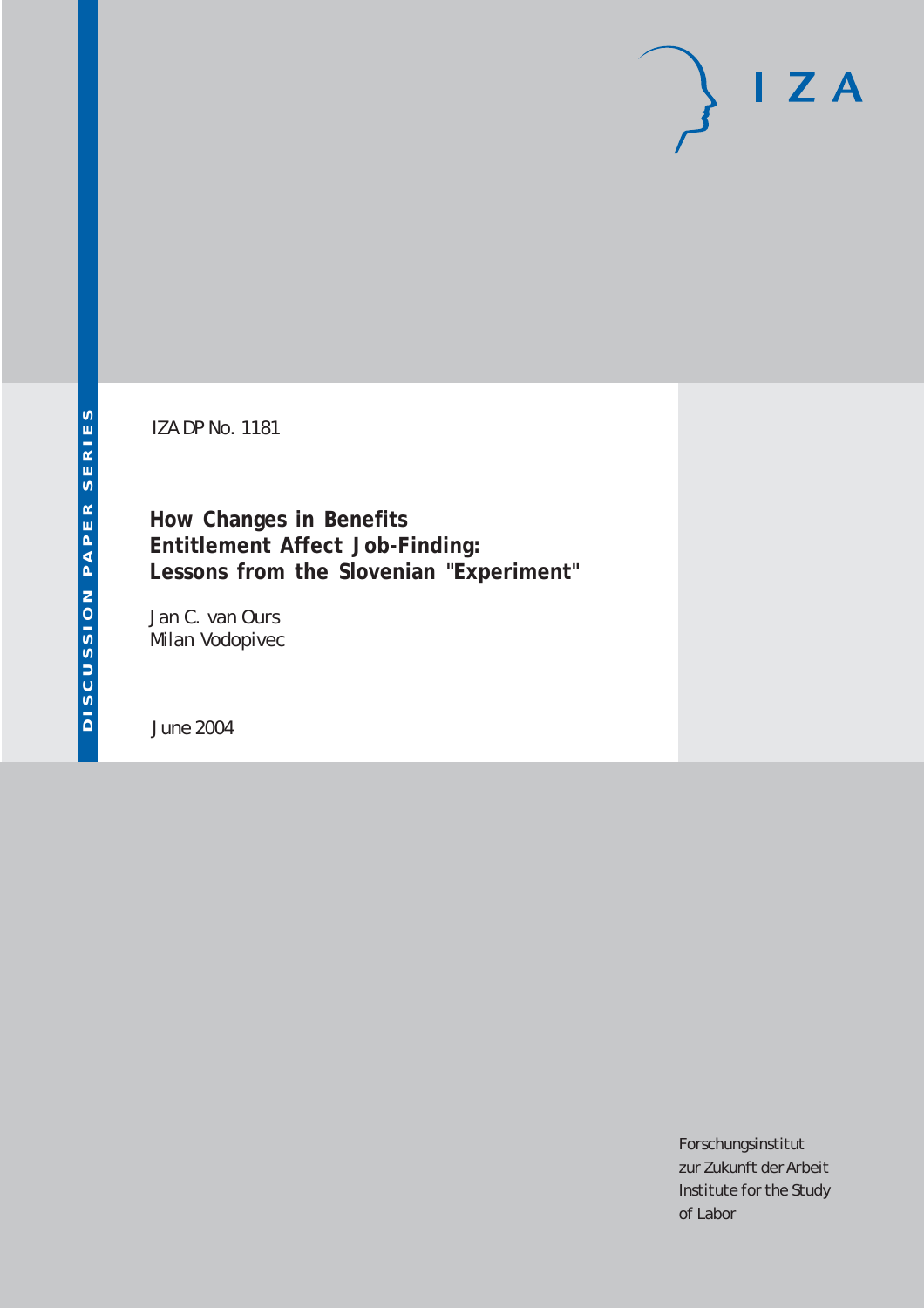# **How Changes in Benefits Entitlement Affect Job-Finding: Lessons from the Slovenian "Experiment"**

# **Jan C. van Ours**

*Tilburg University and IZA Bonn* 

### **Milan Vodopivec**

*World Bank and IZA Bonn* 

Discussion Paper No. 1181 June 2004

IZA

P.O. Box 7240 53072 Bonn Germany

Phone: +49-228-3894-0 Fax: +49-228-3894-180 Email: [iza@iza.org](mailto:iza@iza.org)

Any opinions expressed here are those of the author(s) and not those of the institute. Research disseminated by IZA may include views on policy, but the institute itself takes no institutional policy positions.

The Institute for the Study of Labor (IZA) in Bonn is a local and virtual international research center and a place of communication between science, politics and business. IZA is an independent nonprofit company supported by Deutsche Post World Net. The center is associated with the University of Bonn and offers a stimulating research environment through its research networks, research support, and visitors and doctoral programs. IZA engages in (i) original and internationally competitive research in all fields of labor economics, (ii) development of policy concepts, and (iii) dissemination of research results and concepts to the interested public.

IZA Discussion Papers often represent preliminary work and are circulated to encourage discussion. Citation of such a paper should account for its provisional character. A revised version may be available on the IZA website ([www.iza.org](http://www.iza.org/)) or directly from the author.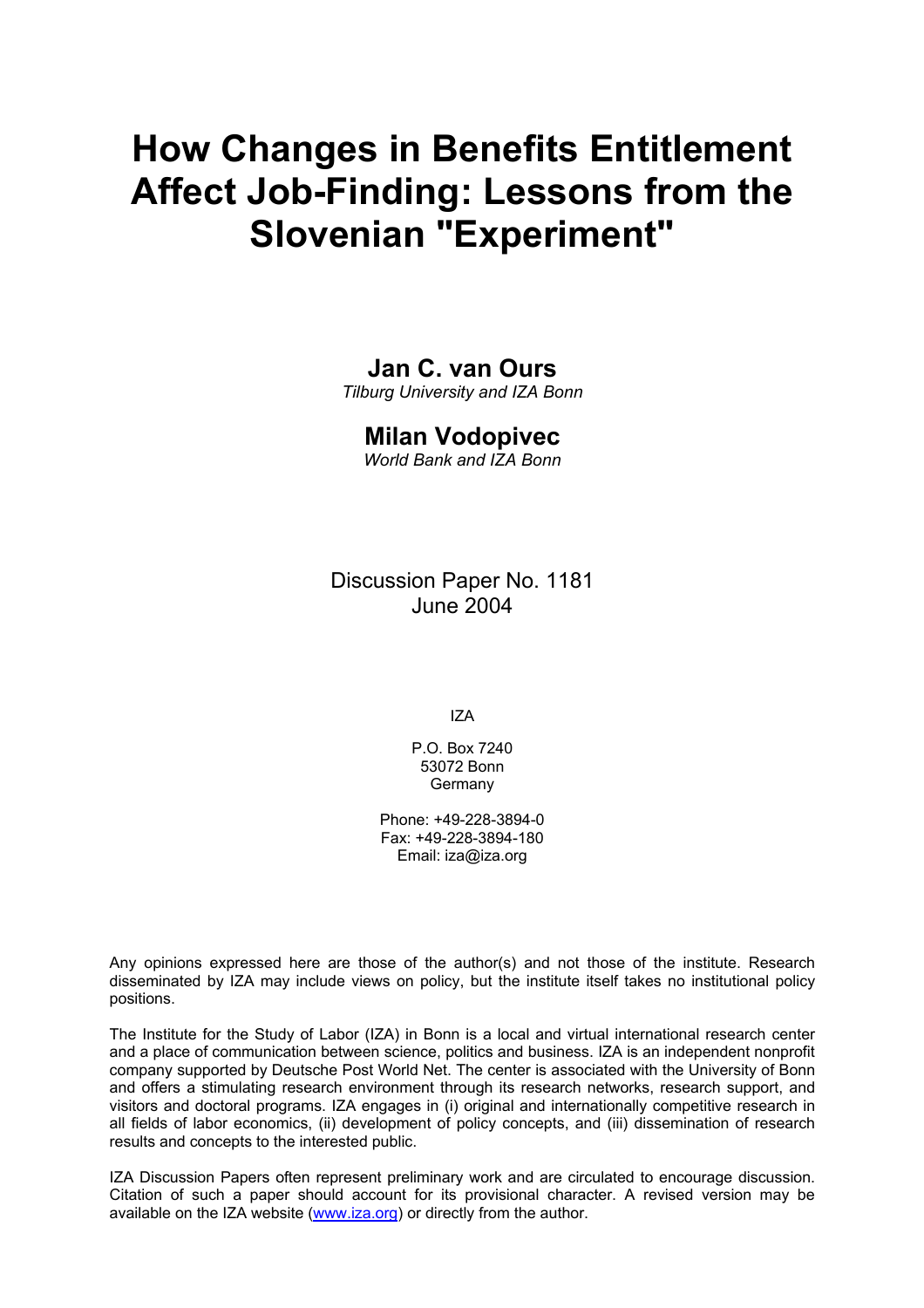IZA Discussion Paper No. 1181 June 2004

# **ABSTRACT**

# **How Changes in Benefits Entitlement Affect Job-Finding: Lessons from the Slovenian "Experiment"**[∗](#page-2-0)

In 1998 the Slovenian UI system was drastically reformed. The reform reduced the potential duration of unemployment benefits substantially and simultaneously improved employment services offered to, and monitoring of, the recipients. We find that the reduction in potential benefit duration had a positive effect on the exit rate out of unemployment – both to employment and to other destinations – at various durations of unemployment spells and for many categories of unemployed workers. We also identify a clear spike in the exit rate out of unemployment in the month unemployment benefits expire (and a smaller spike in the month thereafter), and for males an increase of job-finding rate in the third month of unemployment, a likely consequence of a reduction of the level of benefit that occurs at that point. Interestingly, post-unemployment wages of recipients were not affected after the change of the law, suggesting that higher job-finding rates following the reduction of benefits were not produced by reduced reservation wages (higher acceptance probability) but rather more effective job-search activity.

JEL Classification: C41, H55, J64, J65

Keywords: unemployment insurance, potential benefit duration, job finding rates, postunemployment wages

Corresponding author:

Jan C. van Ours Department of Economics Tilburg University P.O. Box 90153 5000 LE Tilburg The Netherlands Email: vanours@uvt.nl

<span id="page-2-0"></span><sup>∗</sup> The authors wish to thank The National Employment Office of Slovenia, The Statistical Office of Slovenia, and the Pension and Disability Fund of Slovenia for providing the data used in the study. Jakob Tomše provided excellent assistance in setting up the data sets. Support form the World Bank research project "Incentive Effects of UI systems in Transition Countries" (RF-P087059-RESE-BBRSB) is gratefully acknowledged.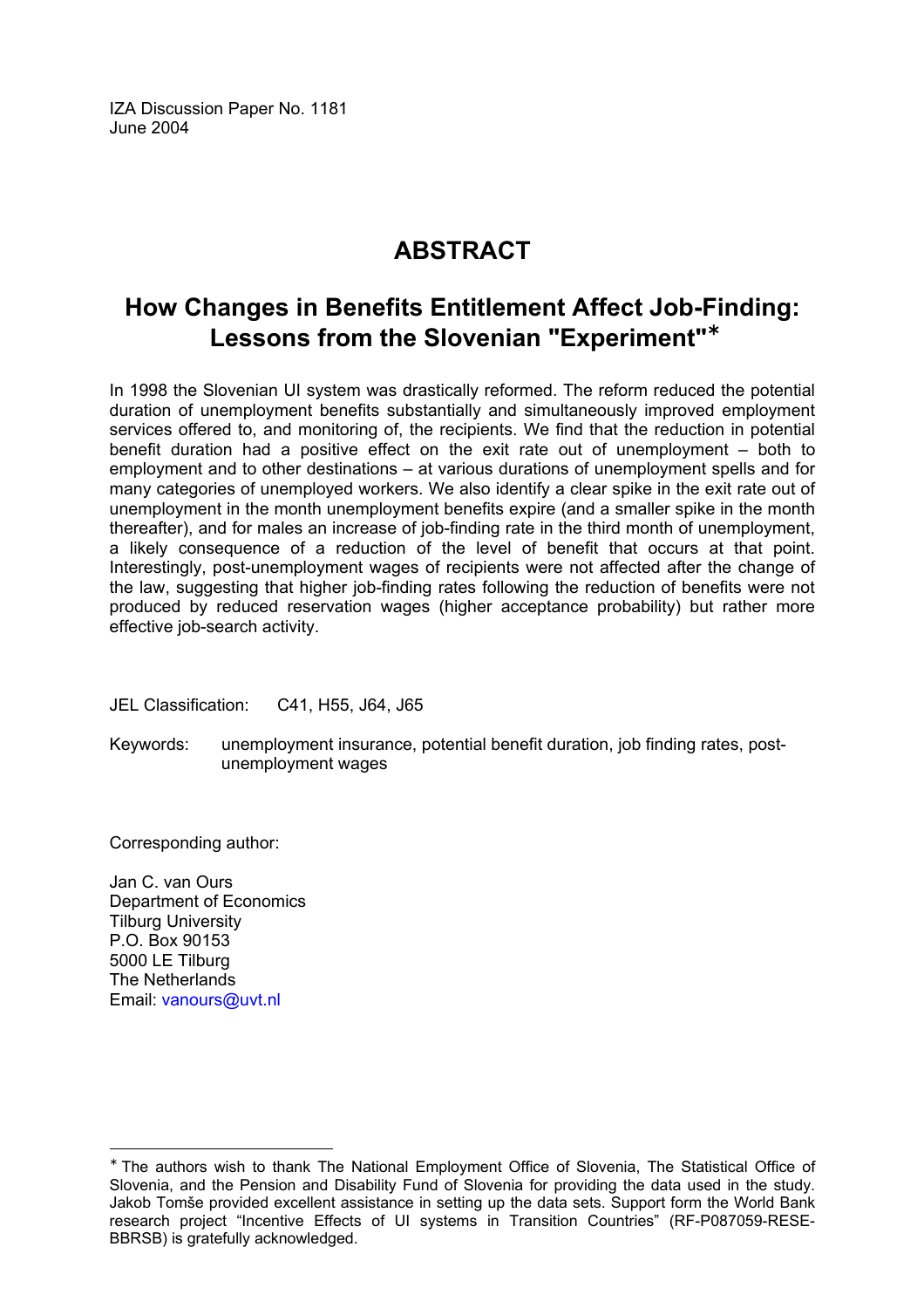### **1. INTRODUCTION**

Transition and developing countries are exceedingly relying on public unemployment insurance (UI) systems to provide income support to the unemployed. Anticipating the emergence of widespread unemployment, all European transition countries introduced UI systems at the very beginning of transition. An increased interest in this type of income support is noticeable also among middle-income developing countries: Algeria, Argentina, Brazil, China, Korea, Thailand and Turkey, among others, introduced UI in a recent decades; Sri Lanka, a low-income country, is amidst preparations to launch it; and studies analyzing the desirability of UI have been prepared by some other countries (Philippines being among them).

For developed economies, numerous studies have analyzed various aspects of the functioning of the UI system. Their findings show that thanks to its economy-wide riskpooling, UI enables a high degree of consumption smoothing for all categories of workers, performs well under idiosyncratic, sectoral, and regional shocks, and acts as an automatic macroeconomic stabilizer. But studies on developed economies (and the emerging literature on transition countries) also find that UI creates reemployment disincentives and contributes to higher equilibrium unemployment. Even for developed economies, however, the magnitude of disincentive effects is not a firmly established parameter, and the literature is inconclusive and rather thin on important aspects such as the characteristics of postunemployment jobs (for a review of the performance of UI and other income support systems, see Vodopivec, 2004).

The above evaluation of UI applies primarily to OECD countries. Much less is known about transition and developing countries – yet there are compelling reasons to study the experience in these countries, too. Not only is there a growing experience with different support programs from which a great deal can be learned, but also labor market conditions and other relevant circumstances differ profoundly from those in developed economies. Crucial differences include worse administrative capacity, the presence of a larger informal sector, and greater importance of informal risk-sharing arrangements. These features have importance implications for the performance and thus the possibility of replicating the OECD-style income support programs in transition and developing countries.

The purpose of this paper is to provide evidence about incentive effects of UI on job-finding rate and shed light on desirable design features of UI in the context of a transition country. For that purpose, Slovenia offers especially interesting case. Before its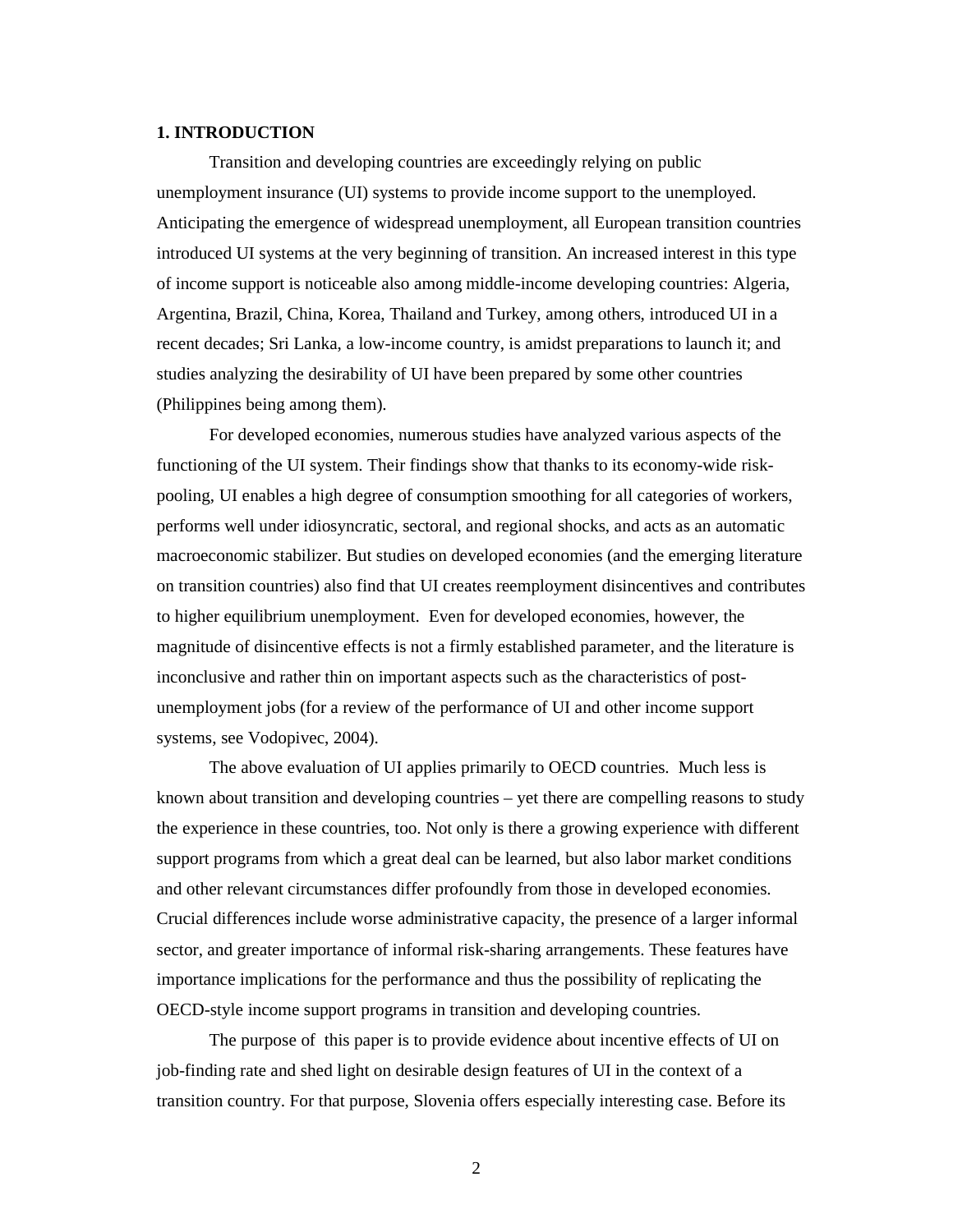1998 reform, the Slovenia's UI system was the most generous among the transition countries. The reform drastically reduced the potential duration of unemployment benefits and simultaneously improved employment services offered to, and monitoring of, the recipients. Dramatic changes in the UI system allow us to investigate how the change in UI rules affected system's performance, in particular, the job-finding rate and the wage in the new job.

We find that the reduction in potential benefit duration had a positive effect on the exit rate out of unemployment, both to employment and to other destinations. This conclusions applies at various durations of unemployment spells and for many categories of unemployed workers. Interestingly, post-unemployment wages of recipients were not affected after the change of the law, suggesting that higher job-finding rates following the reduction of benefits were not produced by reduced reservation wages (higher acceptance probability) but rather by more effective job-search activity. We also identify a clear spike in the exit rate out of unemployment in the month when unemployment benefits expire (and a smaller spike in the month thereafter), and for males an increase of job-finding rate in the third month of unemployment, a likely consequence of a reduction of the level of benefit that occurs pointing the following month.

In continuation we first formulate the research questions to be investigated by the study (Section2) and describe the reform of the unemployment benefit system in Slovenia (Section 3). We then describe the methodology and data sources (Section 4) and present the results (Section 5). Section 6 concludes.

### **2. RESEARCH QUESTIONS**

A stylized prediction from simple theoretical models is that an increase in the unemployment benefit reduces the recipient's probability of transition from unemployment to employment, that is, it increases the expected duration of unemployment. This follows from simple job-search models (the reservation wage is assumed to rise with the benefit level), as well as from simple labor supply models (because the presence of unemployment insurance modifies the budget constraint – less income is forgone by staying unemployed, and a utility maximizing individual chooses a longer duration of unemployment). Search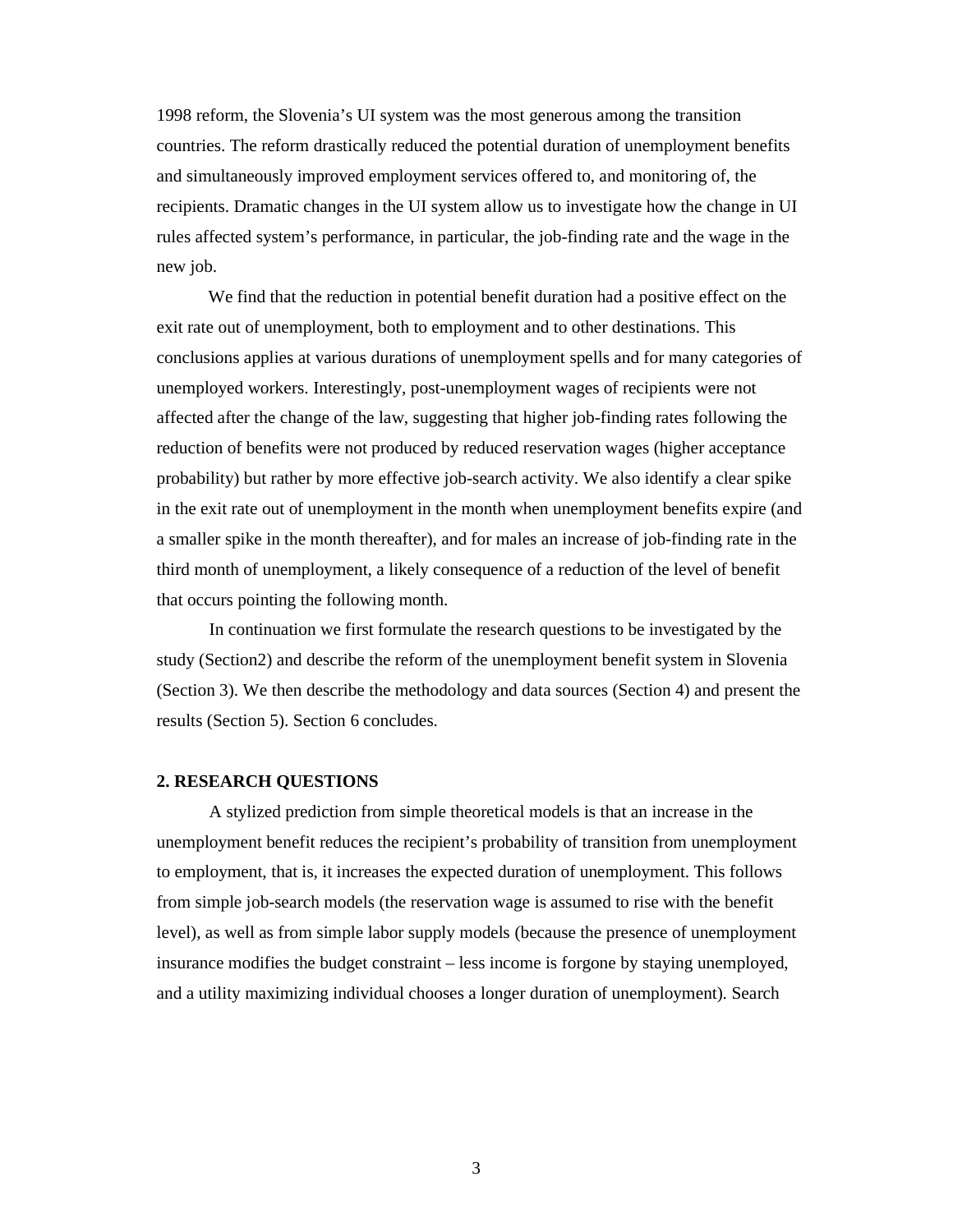theory also implies that the reservation wage declines and the exit rate increases as one nears the date of expiration of the benefits.<sup>1</sup>

However, once more complexity is introduced in the models (for example, recognizing that unemployment benefits are paid only for a finite period and that by taking employment, one re-qualifies for unemployment benefits), it can be shown that the increase of the benefit rate makes the transition to employment more attractive, not less (see Atkinson and Micklewright, 1991). Or one can argue that unemployment benefit increases resources devoted to search and hence increases the probability of finding a job (in such a case, a job offer effect prevails over the reservation wage effect).<sup>2</sup> In other words, the theoretical predictions about the effects of longer duration and higher replacement rate on the probability of transition from unemployment to employment are ambiguous.

In the light of these theoretical ambiguities, empirical studies are of particular relevance. There has been a wealth of empirical studies, many of them based on microeconomic data, on developed economies, and studies on transition countries are also emerging. By and large, these studies show that unemployment benefits reduce the probability of leaving unemployment to take a job, but there are also studies that did not find such effects (for a review of the evidence, see Vodopivec, 2004).

The paper seeks to shed additional light on the effects of unemployment benefits on job-finding rate in the context of a transition economy. We take advantage of the reform of the Slovenia's unemployment benefit law to investigate how the changes of the law affected employment and wage outcomes of the benefit recipients. In particular, we focus on the following two sets of questions:

• How did the reduction of entitlement period, the increased intensity of monitoring and employment services, as well as easier access to active labor market programs affected job-finding rates, exits to active labor market programs, and overall

<sup>&</sup>lt;sup>1</sup> There are three types of effects implied by Mortensen's seminal paper (1977): (i) For the qualified unemployed worker, the exit rate increases as he (she) approaches benefit expiration. (ii) A rise in benefits reduces the exit rate for an insured worker who has recently become unemployed, and increases the exit rate for the insured worker who is close to benefit expiration. This follows from the fact that a higher benefit level increases both the value of continued search as unemployed and the value of accepting an offer. The immediate value of higher benefits is small for workers close to benefit exhaustion, because they are in similar situation as workers not qualified for the benefit. (iii) A rise in benefits increases the exit rate for an

unemployed worker who is not qualified (the entitlement effect).<br><sup>2</sup> According to Klassen and Woolard (2001), the absence of unemployment benefits in South Africa affects household formation and residential choices in ways that are detrimental to job-finding. The system forces the unemployed to base their location decisions on the availability of economic support – generally available in rural areas, often in parental households – rather than on the availability of job openings. Klassen and Woolard thus conclude that the absence of unemployment benefits may not only lower welfare of the unemployed and their dependents, but it may also not reduce unemployment duration – and may actually increase it.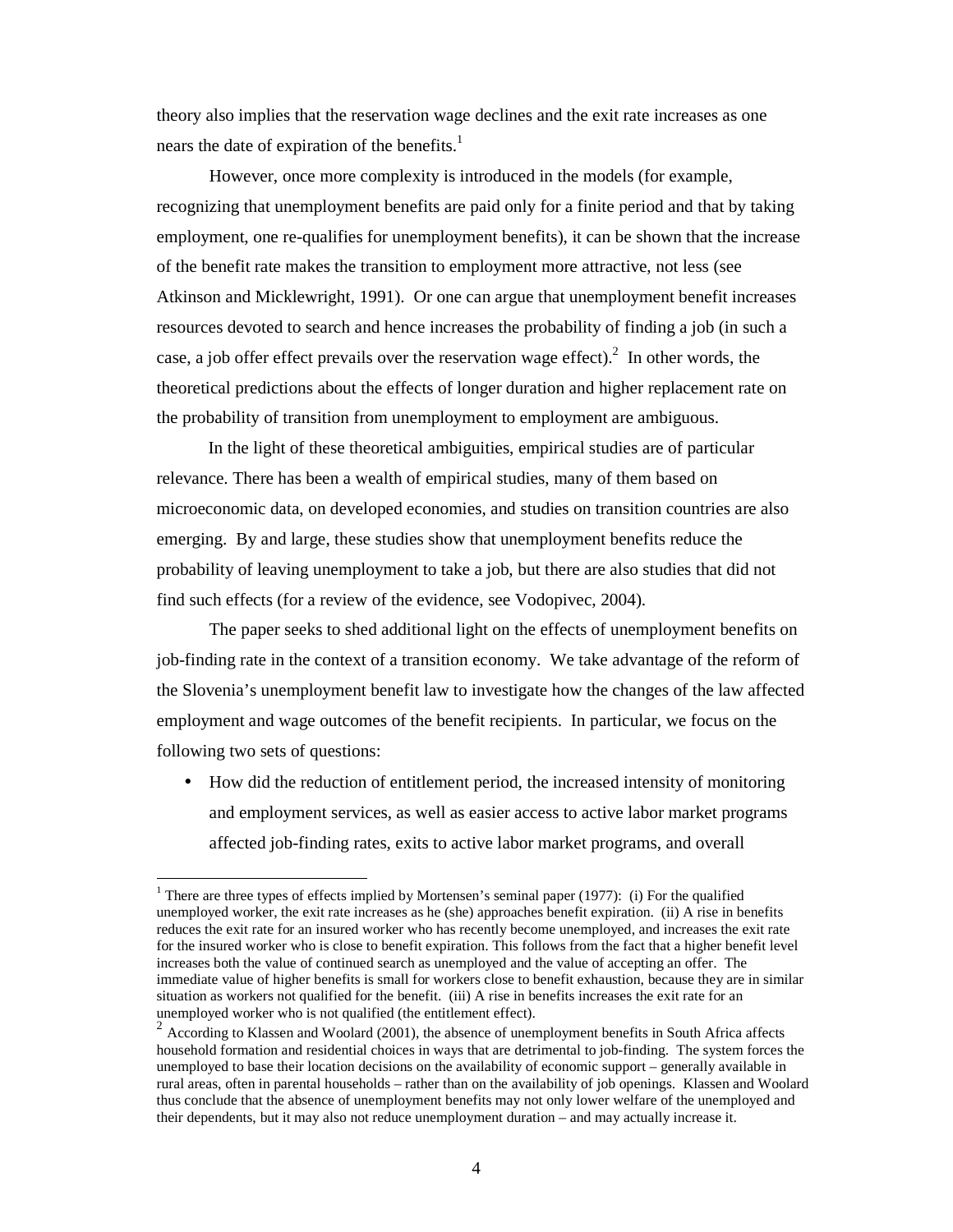duration of unemployment of benefit recipients? Did such effects differ across groups of unemployed according to the change of the length of entitlement or across the duration of the unemployment spell?

• How did the changes in benefit entitlements and employment support to the recipients affect the post-unemployment wage? Did such effect differ across different groups of unemployed?

The questions about the effects of the change of the law on the job-finding probabilities are obviously relevant for policymakers, shedding light on the extent of the moral hazard created by unemployment insurance, and pointing out how effective were the changes in employment services and monitoring. Also very interesting are questions about the effects of changes of the law on post-employment wages. They are aimed at exploring the behavior underlying the decision to take a job, in particular, whether changes in jobfinding rate were influenced by the changes in reservation wages.

### **3. THE 1998 CHANGE OF THE SLOVENIAN UI SYSTEM**

The 1998 amendments of the UI law introduced several measures to encourage and help the unemployed, especially the benefit recipients, to leave unemployment. In particular, the amendments shortened the maximum duration of the UI (earnings-related) benefit; improved the employment services offered to the unemployed and monitoring of the recipients of the benefit; and stimulated participation of the unemployed in active labor market programs. Even after the 1998 reform, Slovenia's unemployment benefit system remained one of the most generous ones compared to other transition countries.

Similar to OECD countries, Slovenia provides income support to the unemployed via a social insurance program consisting of a combination of unemployment insurance and unemployment assistance (UA). The program covers the majority of employed persons, irrespective of industry or occupation (the most notable exception are the self-employed). Under employment insurance, the benefits have been earnings related and the duration of entitlement is contingent on the length of work experience, with predetermined maximum and minimum levels. Benefits under UA are means-tested and offered to those who exhausted their eligibility to UI, and selected groups of other workers who do not qualify to unemployment insurance benefits. Benefits are mostly financed by the budget, with token contributions paid by employers and workers.

Faced by an increasing trend in the number of unemployed, including UI recipients and long-term unemployed, Slovenia in October 1998 reformed its unemployment benefit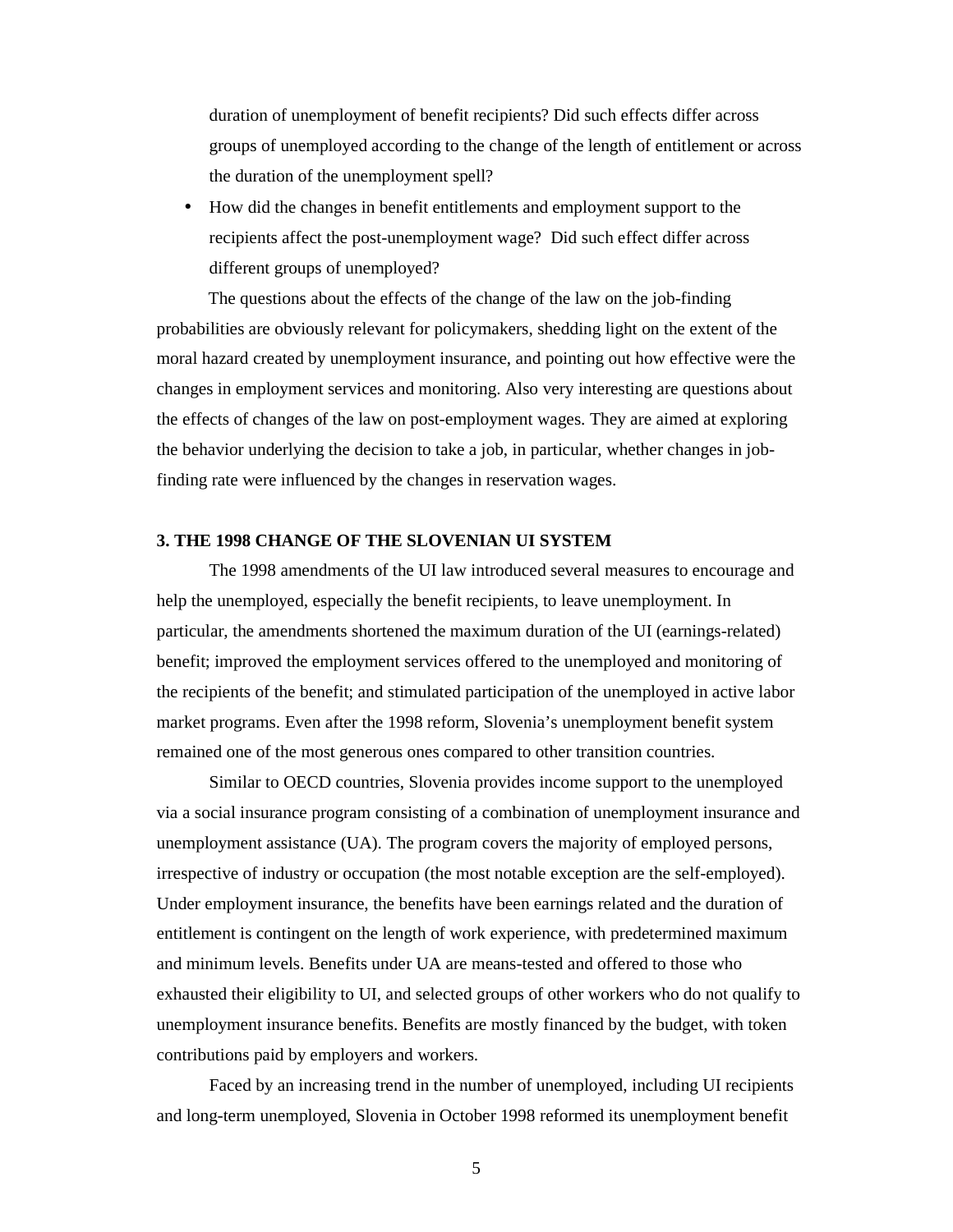system. Arguably the most significant change was the reduction of the potential duration of benefits. Under the new system, the length of the UI entitlement period was shortened roughly by half for most groups of recipients (Table 1). Before the reform, for example, workers with 5-10 years of work experience were eligible to 9 months, and workers with 10 –15 years of experience to 12 months of benefits; in contrast, after the amendments, both groups of workers have been eligible only to 6 months of benefits. But a notable feature of the reform was the different treatment of different groups of beneficiaries – a trait we take advantage of in testing the effects of the reform.

The amendments also called for improvements in employment services offered to benefit recipients and introduced other measures aimed at speeding their reemployment. They introduced obligatory preparation of a re-employment plan for benefit recipients and more frequent contacts between counselors and recipients. The amendments also broadened the definition of the suitable job (after 4 months, unemployed may be offered worse-paying jobs or jobs requiring substantial commute) and introduced stiffer sanctions for refusal of job offers. Moreover, the amendments called for stricter monitoring of continuing eligibility. Benefit recipients had to make themselves accessible for contacts by employment office counselors several hours per day and a new inspection – a special arm of employment offices – was introduced. The task of inspectors is to check whether benefit recipients are in fact unemployed (among others, by paying home visits to UB recipients), and whether they actively search for a job.

Simultaneously with restricting access to UI benefits, the amendments made participation in active labor market programs more accessible and attractive. Public works participants were given a status of regular workers, thus enabling them to access many fringe benefits (such as vacation and pension coverage). A hiring program reimbursing employers for the payment of social security contributions was strengthened by broadening the target groups (to include long-term unemployed, first-time job-seekers, older workers, and recipients of unemployment benefits) and increasing the amount of reimbursement. And in the wake of the introduction of amendments, the government spent more on active labor market policies: the expenditures on these policies as a share of GDP increased from 0.40 percent in 1998 to 0.52 percent in 1999.

Even after the 1998 changes, Slovenian unemployment benefit system remains among the most generous in transition countries. The legally stipulated benefit replacement rate remained among the highest (Figure 1) and with the average unemployment benefit amounting to 37 percent of the average wage, Slovenia in 1999 exceeded the average ratio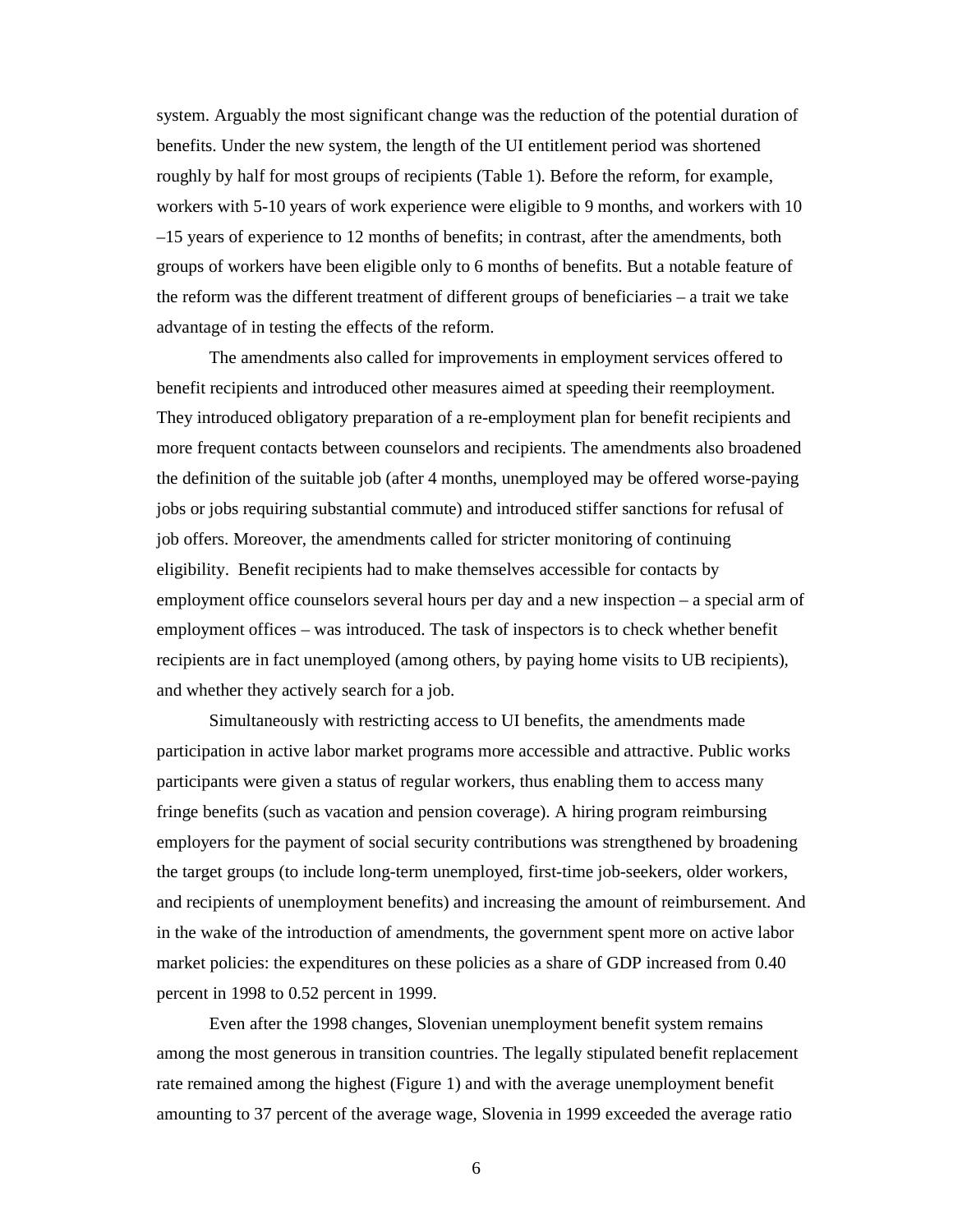of 19 percent in other transition countries (Vodopivec et al, 2003). True, the post-1998 maximum potential duration of eligibility is substantially reduced and became comparable to the one in other countries (Figure 2). Still, judged by the index of the generosity of unemployment benefits (defined as the product of the replacement rate and the share of compensated unemployed among all unemployed), Slovenia (which together with Hungary offered the most generous protection throughout the 1990s) retained the first place in 1999, although the index decreased strongly from its 1998 value (Vodopivec et al, 2003).

### **4. METHODOLOGY AND DATA**

Below we describe the approach we undertook to investigate the questions raised by the paper, taking advantage of the rich possibilities to address them provided by the Slovenian unemployment benefit system, above all, the 1998 change of the UI law. We start with explaining the formation of the "twin" groups of benefits recipients – groups that consist of otherwise comparable individuals but some faced shorter potential benefit durations because of the change of the law. We then describe econometric methods used to analyze the job-finding rate. We conclude with the description of variables and data sources used in the empirical analysis.

### **4.1 Formation of "twin" groups**

One feature worth exploiting in setting up the empirical analysis is the fact that the change in the Slovenian benefit law introduced different rules for different groups of unemployed. We therefore form nine "twin" groups of benefit recipients. In each group, some unemployed started to collect benefits before the change of the law and some after the change, but the groups were formed so that  $-$  in the absence of the change of the law  $-$  all members of a group would be entitled to same potential benefit durations. Because some of the recipients in a group registered after the change of the law, they in fact faced much reduced duration of entitlement. For all such groups, 'old' and 'new' benefit entitlements are presented in Table 1. The nine groups are different in terms of previous work experience, age, or both. The first group has limited work experience (up to 18 months) and it is also the only group of which the potential benefit duration has not changed – it was kept at 3 months. For the second group, which has a work experience of 1.5-5 years, the maximum benefit duration has been reduced from 6 to 3 months. All the other groups except group 9 are also confronted with a reduction of the maximum benefit duration. Group 7, for example, which consists of worker with more than 25 years of work experience were entitled to a maximum benefit duration of 24 months under the old law, but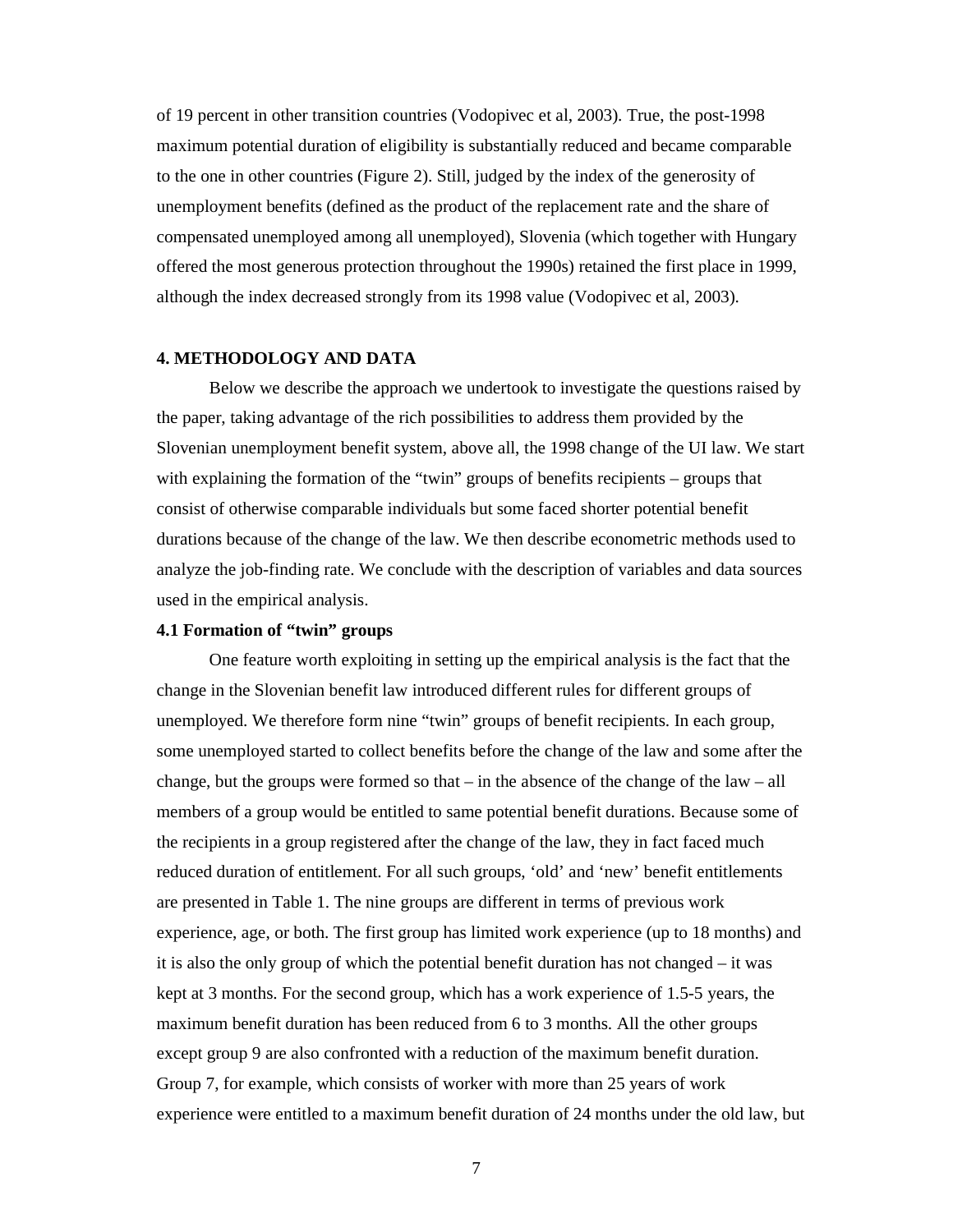under the new law this period has been reduced to 12 months. For groups 8 and 9 there is in addition to the working experience requirement also an age requirement. Implicitly, as indicated in Table 1, the formation of groups is also strongly correlated with age. The older workers are, the more work experience they have and the longer their potential benefit duration when they loose their job.

The introduction of amendments to the UI law in 1998 not only affected the behavior of the unemployed workers but also had an influence on the inflow from employment to unemployment. The reduction in the potential duration of UI made it less attractive for workers to be unemployed. As is discussed in more detail in Appendix 1 this caused a higher than 'usual' inflow into unemployment just before the new UI law was introduced, and a lower than 'usual' inflow into unemployment right after the new UI law was introduced. Apparently for some workers it was possible to influence the time at which they entered unemployment. To avoid biased estimates in our empirical analysis we took two periods of inflow that were not affected by this behavior. More specifically we used an inflow sample over the period August 1, 1997 – July 31, 1998 and an inflow sample over the period January 1, 1998 – December 31, 1999. Because both inflow samples cover a year of inflow we do not have to worry about seasonal differences in the composition of the inflow.

From an empirical point of view it is not easy to establish how potential benefit duration affects the job-finding rate due to correlation between several personal characteristics. Individuals that are entitled to longer potential benefit durations have more work experience and are therefore usually older. So, the fact that individuals with longer potential benefit durations find jobs at a slower rate can be attributed not only to the longer duration of their benefit entitlement, but also to their higher age or the length of work experience. To disentangle these two effects we need variation in potential benefit duration across individuals uncorrelated with work experience or age. The Slovenian change in unemployment law provides such variation because potential benefit duration was reduced conditional on particular requirements concerning work experience (and age). If the reduction had been uniform we would still have a problem, because over time labor market conditions might change (as a consequence of business cycle, for example). It would be difficult if not impossible to disentangle the effect of the reduction in potential benefit durations from the effect of the change in labor market conditions. Here, too, the change in Slovenian benefit law is helpful because for some workers the potential benefit durations did not change. Information about these workers can be used as reference point because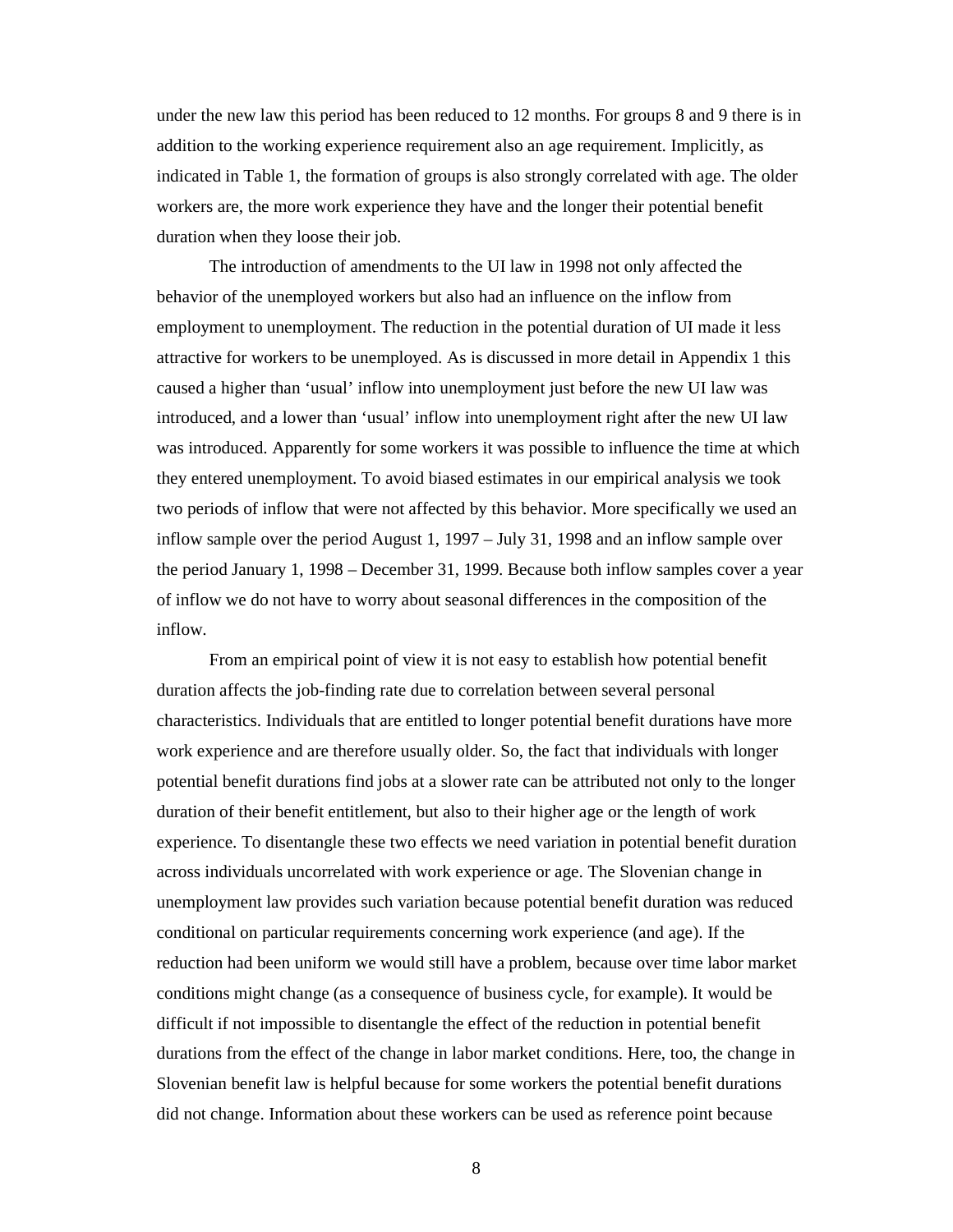changes in their job-finding rate can be attributed to changes in labor market conditions only. The identifying assumption, which allows us to isolate the effect of the reduction in potential benefit duration, is that the relative effect of changes in labor market conditions on the job-finding rate is the same for all categories of workers.

By way of illustration Table 2 presents job-finding probabilities – after 6 months and 12 months of unemployment – distinguished by group of unemployed. As shown for the first group of which the benefit entitlements has not changed, 50 percent of the group finds a job within 6 months, both before and after the change of the law. This could mean that there is no effect of the cycle. Or, it could mean that the effect of the business cycle is compensated by a change in the composition of the group of unemployed. In other words: a deterioration of the labor market may have been compensated by an increase in the average quality of the unemployed workers. In the empirical analysis below we will account for possible changes in quality of unemployed workers by using individual data. For the sake of argument we assume that the fact that the average job-finding probability after 6 months did not change means that there is no effect of the cycle.

For the second group of which the potential benefit duration has been reduced from 6 months to 3 months there is an increase of job-finding rate after 6 months from 49 to 51 percent. Since there is no effect of the cycle this must be due to the reduction of the potential benefit duration. Table 2 shows that the average 6 months job-finding probability decreases as the potential benefit duration increases. And the table also shows that there are clear effects of the reduction in potential benefit duration brought by the change of the benefit law. For group 7 for which the potential benefit duration has been reduced from 2 years to 1 year the 6 months job-finding probability has gone up from 9 to 26 percent.

The second column of Table 2 shows similar patterns for the 12 months job-finding probability. For the categories of workers with short potential benefit duration the main effect seems to occur in the first 6 months of unemployment. For the categories of workers with longer potential benefit duration the positive effect on the job-finding rate remains. Finally, Table 2 shows that for groups 9 and 10 the job-finding rate is very low. These groups concern 50+ workers and 55+ workers who apparently do not have a big incentive to find a job. Therefore, we omit them from the econometric analysis and focus on workers aged 21-50.

Figure 3 shows the outflow from unemployment for the various groups in our sample. Presented are the survival probabilities as a function of the unemployment duration (in months). For each of the nine groups there is a separate graph representing the survival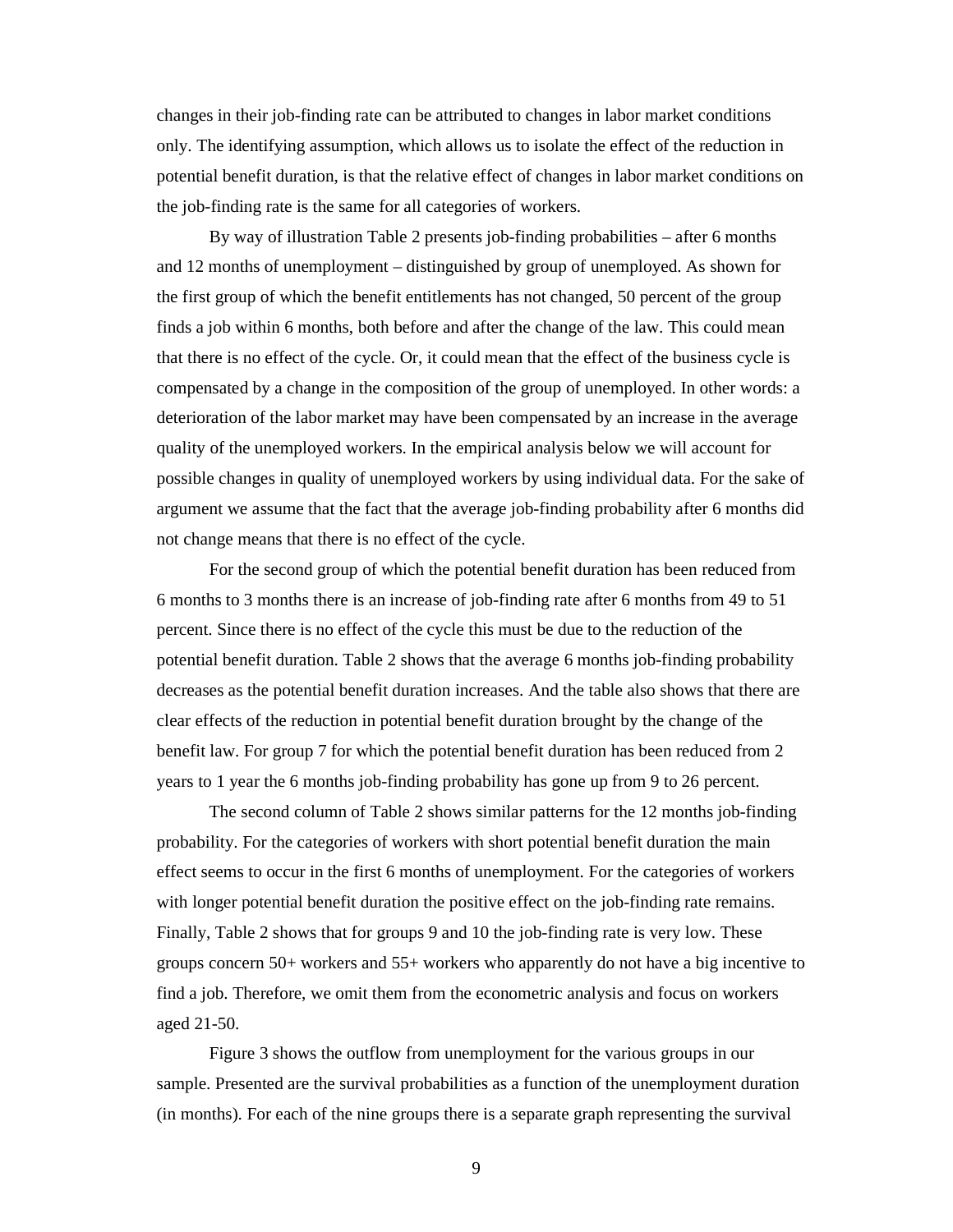probabilities before and after the change in the UI law. For all groups the survival probabilities after the change in the UI law are smaller than before indicating that after the change in the UI law unemployed leave unemployment more quickly. Figure 3a illustrates the effect of the change in labor market conditions since for this group the potential benefit duration has not changed. Here the two lines are not very far apart indicating that there is only a small effect of changing labor market conditions. For all the other groups there is a substantial difference between the two lines indicating that the reduction in potential benefit period stimulated the outflow from unemployment. Another obvious pattern comparing the different groups is the positive relationship between potential benefit duration and survival probability. Groups with very long potential benefit durations have a high survival probability. Finally, for many groups there is a substantial drop in the survival probability in the month when benefits expire.

Figure 4 presents monthly exit rates out of unemployment before and after the change of the UI law for all nine groups. For the first group there is a clear spike in the exit rate out of unemployment after three months, the time when benefits expire. For the second group there are two spikes in the exit rate out of unemployment; one spike at 3 months which has to do with the drop of the unemployment benefit replacement rate from 70% to 60% and one spike at 6 months which has to do with the expiration of the unemployment benefits. Also for the other groups there are clear spikes at 3 months and the time of benefit exhaustion. For the last two groups, with very long potential benefit durations there are spikes at the time of benefit exhaustion but also spikes after 1 year of unemployment. In Figure 5 where the job finding rates before and after the change of the UI law are presented there are no such spikes for these groups at 12 months of unemployment duration. Apparently after 1 year of unemployment elderly workers leave unemployment for other reasons than finding a new job. For the groups with very long benefit entitlement periods the job finding rates are very small, which is again a reason to exclude them from the empirical analysis. For the other groups the obvious conclusion from Figure 5 is that the expiration of benefits creates clear spikes in the job finding rates.

### **4.2 Econometric set-up**

In the empirical part we estimate hazard rate models that are used very often in the analysis of unemployment durations (see for a recent overview Van den Berg, 2001). In the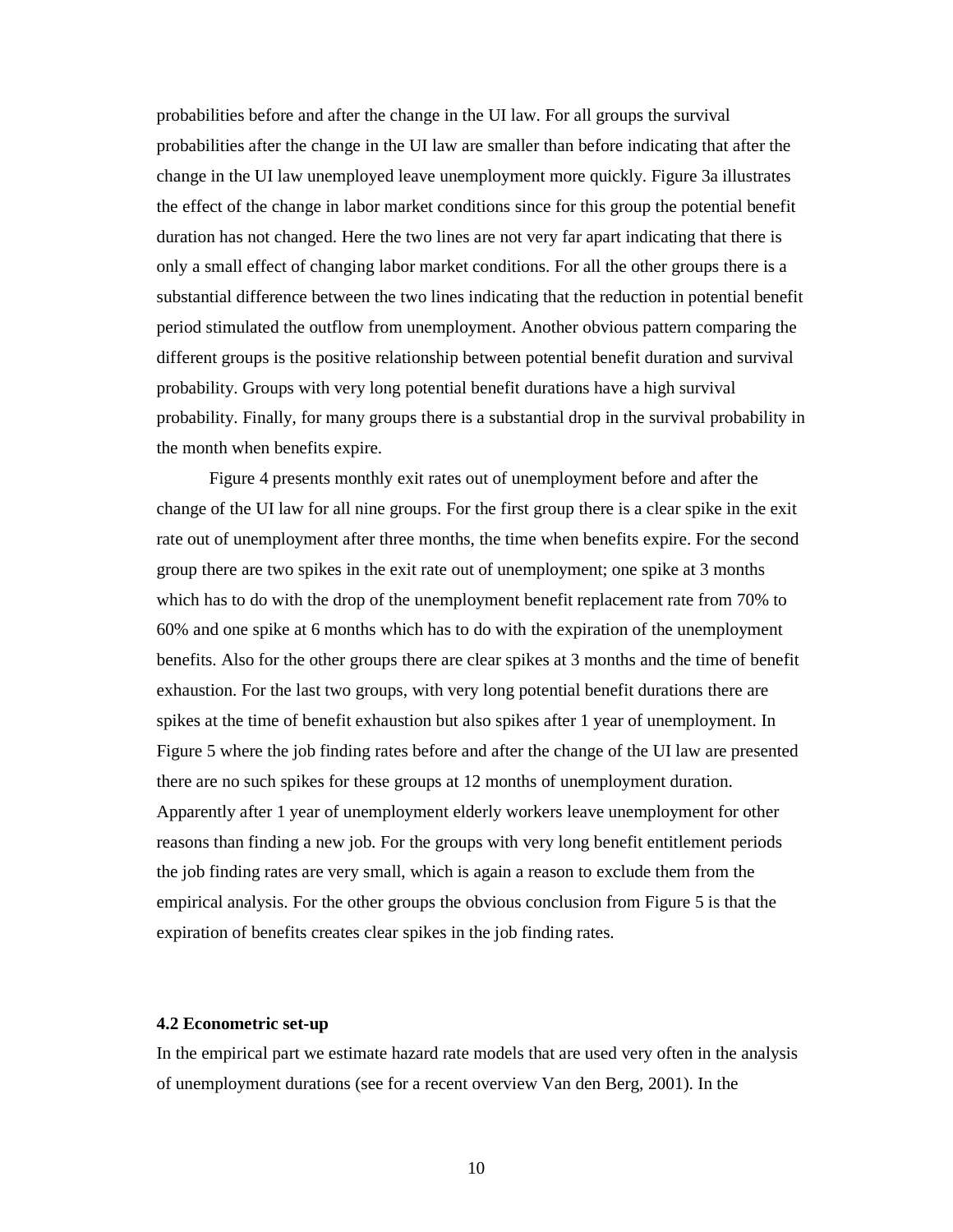proportional hazard rate model the job-finding rate at time (unemployment duration) t conditional on observed characteristics x can be specified as:<sup>3</sup>

$$
\theta(t|x) = \lambda(t) . exp(x^{2} \beta)
$$
 (1)

where  $\beta$  is a vector of parameters and the  $\lambda(t)$ -functions represent individual duration dependence. Individual duration dependence is modeled in a flexible way by using step functions:

$$
\lambda(t) = \exp(\Sigma_k(\lambda_k) I_k(t) + \delta_j I_j(t))
$$
\n(2)

where k (= 1,..,26) is a subscript for time-intervals, and  $I_k(t)$  are time-varying dummy variables that are one in N subsequent time-intervals. In the analysis the time-intervals refer to the first 25 months of unemployment, and the  $26<sup>th</sup>$  time-interval concerns durations longer than 25 months. The parameters  $\lambda_k$  measures the pattern of duration dependence. Previous studies find the effect of benefit exhaustion to be non-linear. Therefore, we investigate whether in the month before, the month of, and the month after the expiration of the benefit the job-finding rate is different. The  $I_i(t)$  refer to the months at the time unemployment benefits expire, where  $\mathbf{j}$  refers to the month before the benefit expiration ( $\mathbf{j} =$ c), the month of benefit expiration  $(j = b)$  and the month after expiration of the unemployment benefits (j = a). The related parameters  $\delta_i$  represent potential spikes related to the exhaustion of the unemployment benefits.

The conditional density function of the completed unemployment duration t can be written as

$$
f(t|x) = \theta(t|x) \exp(-\int_0^t \theta(s|x) \, ds) \tag{3}
$$

Since we have an inflow sample the log-likelihood L of the model is rather straightforward, consisting of two components

$$
L = d_L \cdot \sum \log(f) + (1 - d_L) \cdot \sum \log(1 - F) \tag{4}
$$

<sup>&</sup>lt;sup>3</sup> Here the x refers to personal characteristics that are discussed in more detail in the next section. For simplification a subscript referring to individual is omitted.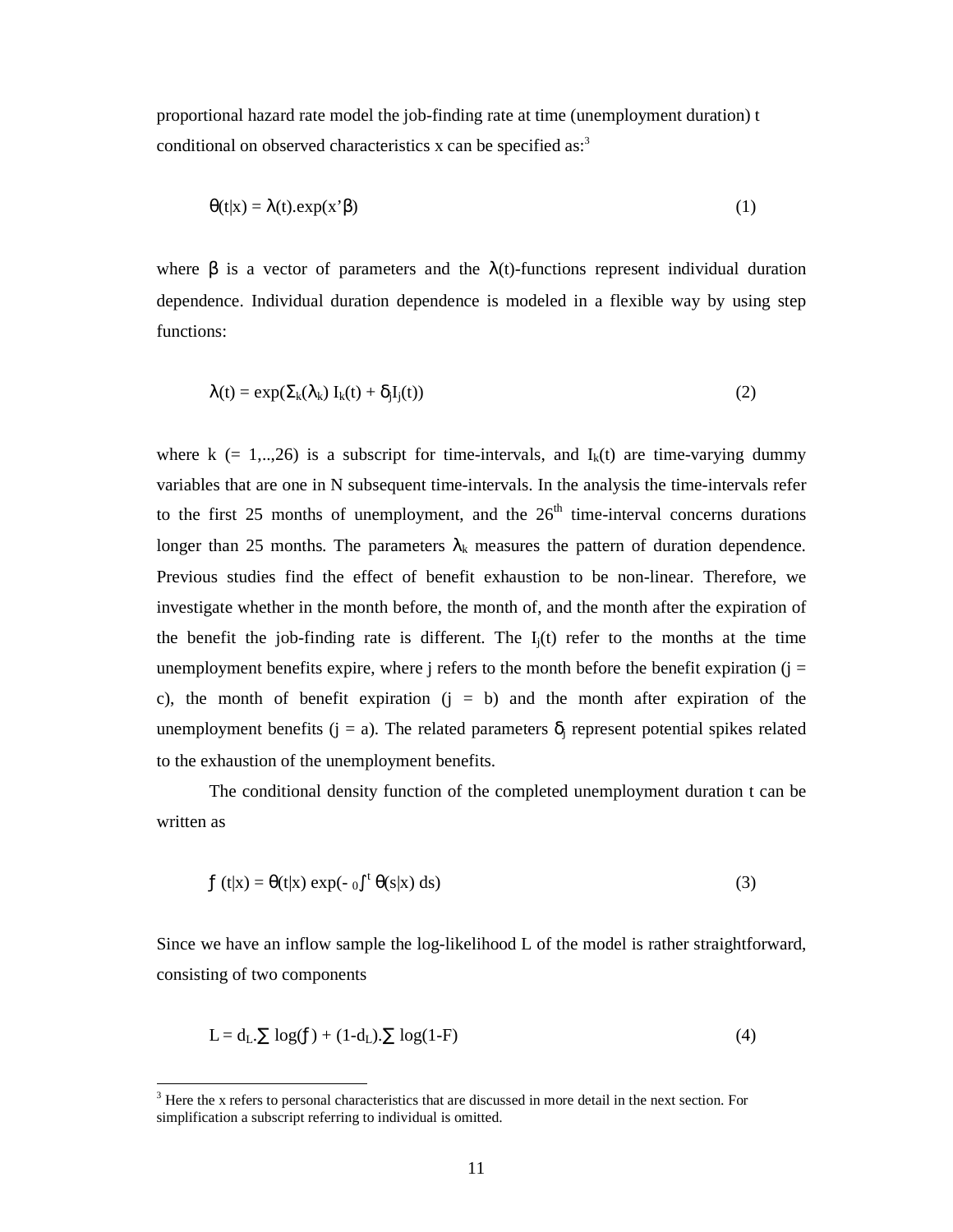where  $d<sub>L</sub>$  is a dummy variable with a value of 1 when the observation refers to a job being found and a value 0 otherwise (the individual is still unemployed or the unemployment spell terminated because of other reasons) and  $F$  is the distribution function of  $f$ . The parameters of the job-finding rate can be estimated using the method of maximum likelihood.

By way of sensitivity analysis we also introduce unobserved heterogeneity in the exit rate out of unemployment. Then, the job-finding rate at time t conditional on observed characteristics x and unobserved characteristics u can be specified as:

$$
\theta(t|x,u) = \lambda(t) . \exp(x^2 \beta + u) \tag{5}
$$

where the unobserved components are assumed to follow a discrete distribution with two points of support p and 1-p

$$
Pr(u=u^{a}) = p \t\t Pr(u=u^{b}) = 1 - p \t\t(6)
$$

in which p has a logit specification with  $p = \exp(\alpha)/(1+\exp(\alpha))$ . So, there is a probability p that  $\theta(t|x,u) = \theta^a(t|x)$  and a probability  $1 - p$  that  $\theta(t|x,u) = \theta^b(t|x)$ . The conditional density function of the completed unemployment durations t can be written in the same way as before

$$
f(t|x, u) = \theta(t|x, u) \exp(-\int_0^t \theta(s|x, u) \, ds)
$$
\n(7)

and we remove the unobserved components by integration:

$$
f(t|x) = p.\theta^{a}(t|x) \exp(-\int_{0}^{t} \theta^{a}(s|x)ds + (1-p).\theta^{b}(t|x) \exp(-\int_{0}^{t} \theta^{b}(s|x)ds \tag{8}
$$

The set-up of the likelihood is the same as before.

### **4.3 Definition of variables**

The focus in the analysis is on the job-finding rate. The destination "to job" is defined as by administrative records as exit to private or public employment with or without the mediation of employment offices, including self-employment. The analysis is done separately for males and females to account for possible differences in labor market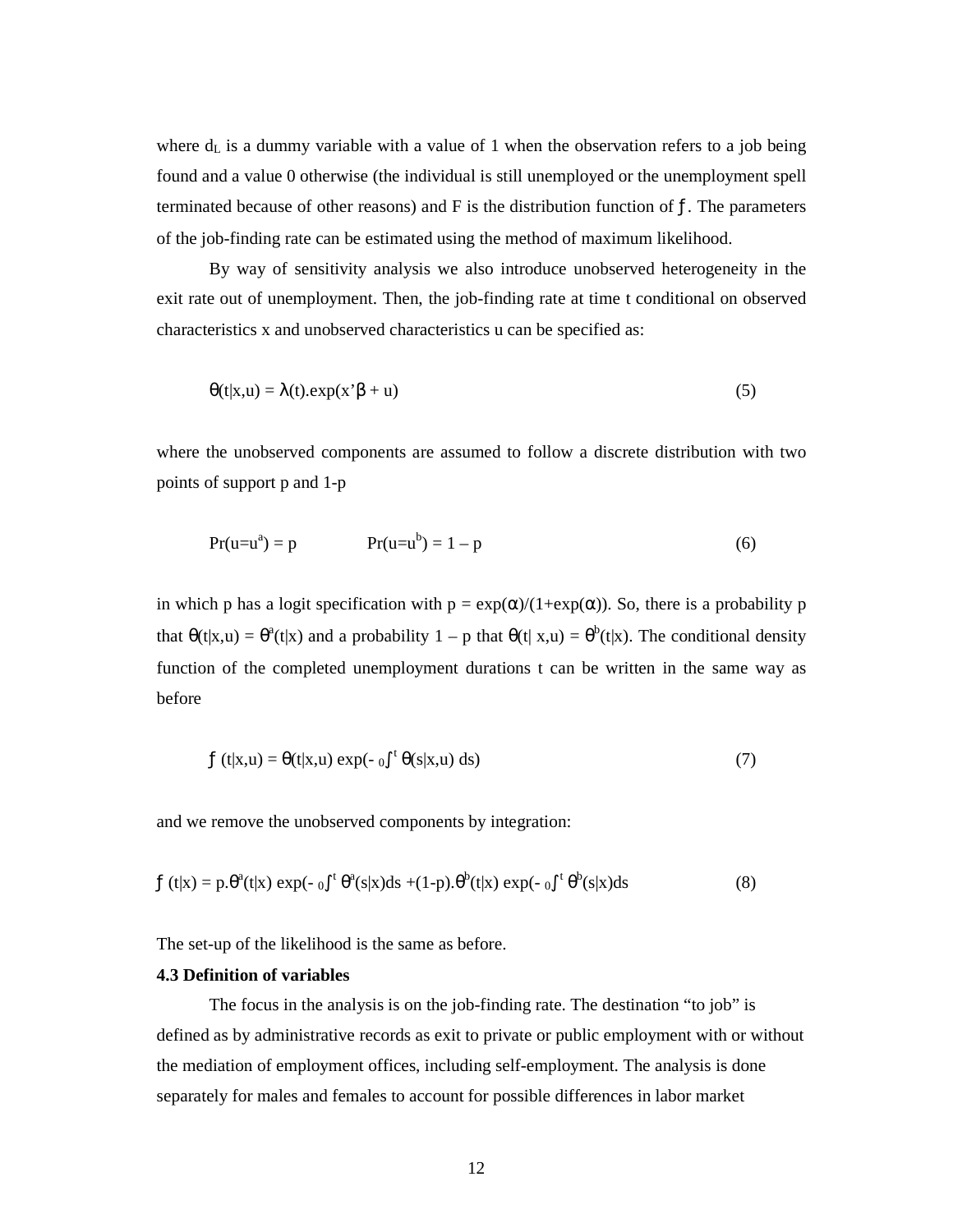behavior. In addition to this distinction by gender the effect of the following personal characteristics are taken into account:

- Age: continuous variable, age range 21 to 50 years
- Education: dummy variables

 $Education2 = elementary school$ 

 $Education3 = vocational school$ 

Education $4 =$ high school or more

Reference group = unfinished elementary school

Family situation: dummy variables

 $Family1 = 1 dependent family member$ 

 $Family2 = more than 1 dependent family member$ 

Reference group = no dependent family members

- Ill health: Dummy variable derived from information obtained by employment office councilors from interviews with benefit recipients
- Previous working experience; represented by eligibility groups dummy variables:
	- $1.5 5$  years  $5 -10$  years  $10 - 15$  years  $15 - 20$  years  $20 - 25$  years more than 25 years Reference group  $=$  less than 1.5 years

These personal characteristics are expected to affect the job-finding rate in various ways, which will be discussed in more detail below. Furthermore, we investigate to what extent there is an effect of a change in business cycle/labor market conditions. For this we use a dummy variable related to the year of inflow into unemployment; i.e. dummy variables for 1999 where the reference group refers to individuals becoming unemployed in the period July 1, 1997 – June 30, 1998. Because labor market conditions after the change of the law may have been different from the labor market conditions before the change the job-finding rate may have changed because of this. We want to disentangle the effect of the labor market conditions from the effect of the change in the law on benefit entitlement. Note that our identifying assumption is that the effect of the labor market conditions is the same for every worker, in particular for every entitlement group. Since the reference entitlement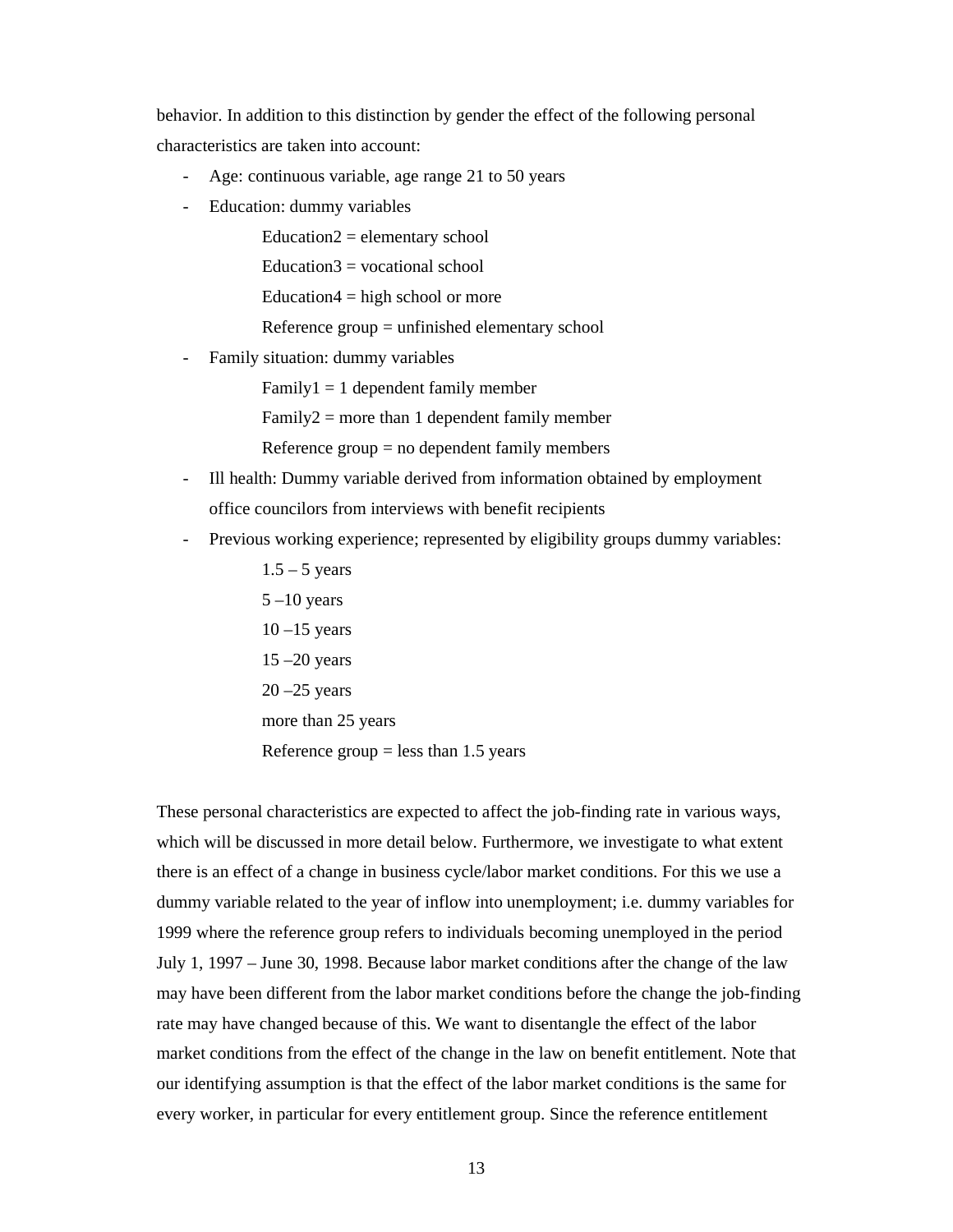group did not face a change in entitlement period the 1999 dummy variable captures the effect of the business cycle.

Of course we are also interested whether there is a shift of the job-finding rate because of the reduction in potential benefit duration. From Table 2 we derive that this shift is duration dependent, i.e. it may be different in the first unemployment period from the effect later on. Therefore, we investigate the effect of benefit reduction on the job-finding rate averaged over the first 12 months of unemployment. For this we use dummy variables:

> From 6 to 3 months From 9 to 6 months From 12 to 6 months From 18 to 9 months From 24 to 9 months From 24 to 12 months Reference group: Staying at 3 months

### **4.4 Data sources**

The analysis is based on administrative records of unemployment spells for the recipients of unemployment benefits, as well as of their post-unemployment employment spells, for all unemployment spells that started during August 1, 1997 – July 31, 1998 and during the period January 1, 1998 – December 31, 1999 (with censoring on December 31, 2001). The following data sets were used:

- *Data set on registered unemployed* (source: National Employment Office of Slovenia). For each spell, it contains starting and ending date of registered unemployment spell, destination of exit, and the information on the receipt of unemployment insurance benefits (starting and ending date of the eligibility and actual ending date of the receipt). Personal and family characteristics of recipients are also included.
- *Work history data set* (source: Statistical Office of Slovenia). For all formal sector workers, the data includes information about their employment spells which started or were in progress on January 1, 1994. The data are obtained from social insurance records and contain information on the starting and ending date, the type of appointment, occupation, and personal characteristics (gender, age, education).
- *Workers' earnings data set* (source: Pension and Disability Fund*).* The set contains information on earnings associated with each employment spell of workers employed in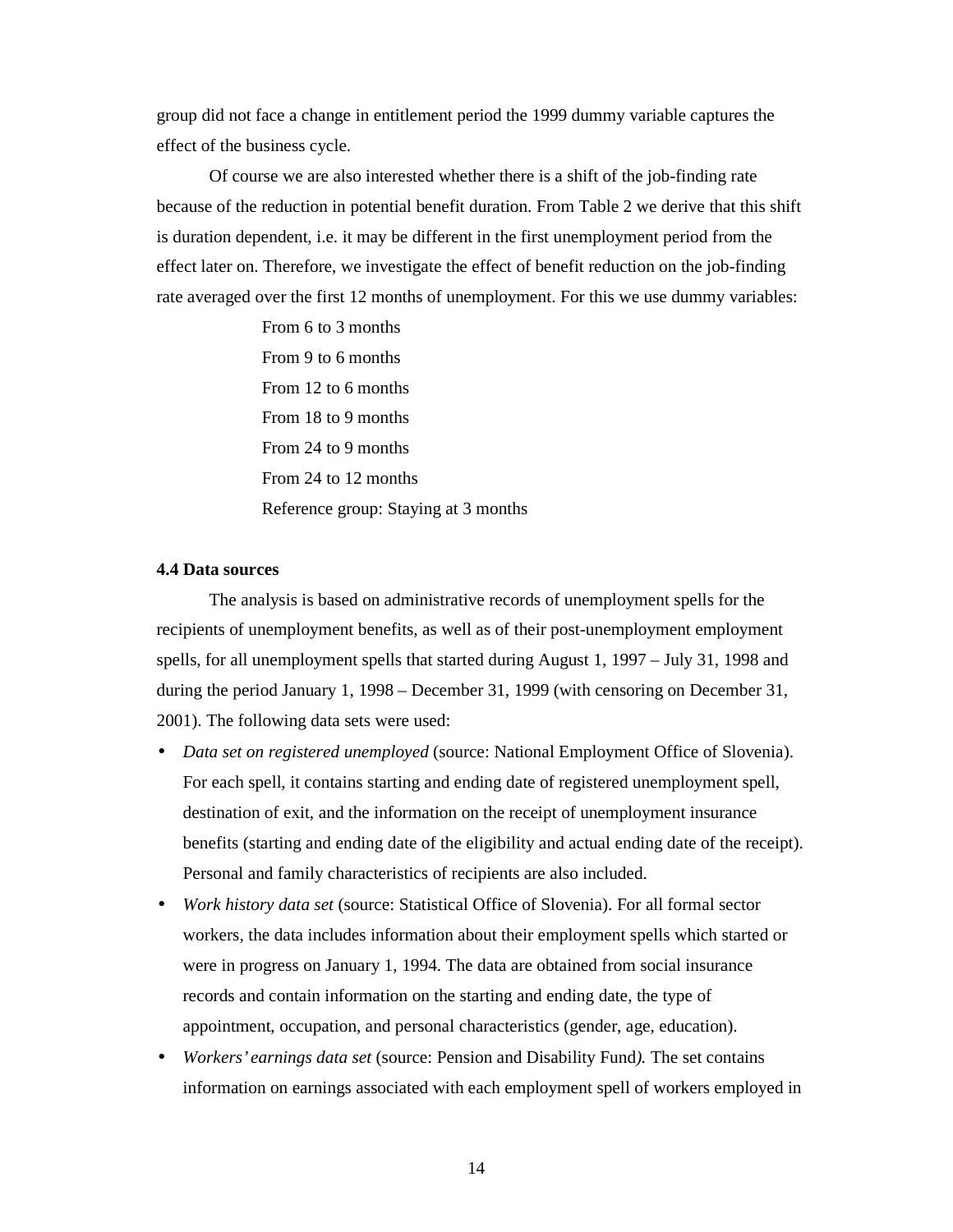the formal sector. For each year (or part of the employment spell within a year) the information collected includes the amount of earnings, the number of hours worked in regular time and overtime, and the starting and ending date of the earnings period.

The data sources provide exceptionally rich and high quality information. First, they provide a complete coverage – all registered unemployed in the selected period were included. For the analysis, we selected a random sample of about 6 percent of spells. Second, being of administrative nature, the information is free of problems typically faced by the survey data (such as non-response and interviewer bias). Third, by combining information about unemployment and subsequent employment spells, the information at our disposal not only covers the whole, not just the covered part of the unemployment spell, but it also contains accurate information about the timing of transitions from unemployment to employment. In contrast to many studies using administrative data on unemployment spells where information about the job-finding date is based on unreliable reporting of unemployed workers themselves (as they have little incentive to do so), we have independent information about the start of post-unemployment job reported by employers. And fourth, we have the information about wages the unemployed earn in their postunemployment jobs.

### **5. RESULTS OF EMPIRICAL ANALYSIS**

Below we present the results of the estimation of a basic job-finding duration model, as well as provide he sensitivity analysis. To shed more light on the job-finding behavior, we also present post-unemployment wage regressions.

### **5.1 Estimating job-finding probability**

Econometric results of job-finding probabilities, estimated separately for males and females, show the presence of strong disincentive effects of unemployment insurance. The probability of exit to employment strongly increases when the benefits expire and shortly thereafter, and it increases also after three months, coinciding with the reduction of the level of benefits (Table 3). Moreover and perhaps even more persuasively, our analysis confirms that the reduction of benefits under the changed law had a strong positive effect on jobfinding rate during the first 12 months of their unemployment spell for most categories of unemployed workers.

The parameter estimates show a clear spike in the month unemployment benefits expire, and a smaller spike in the month thereafter, both for males and females. In the months of benefit expiration the job-finding rate doubles compared to the month before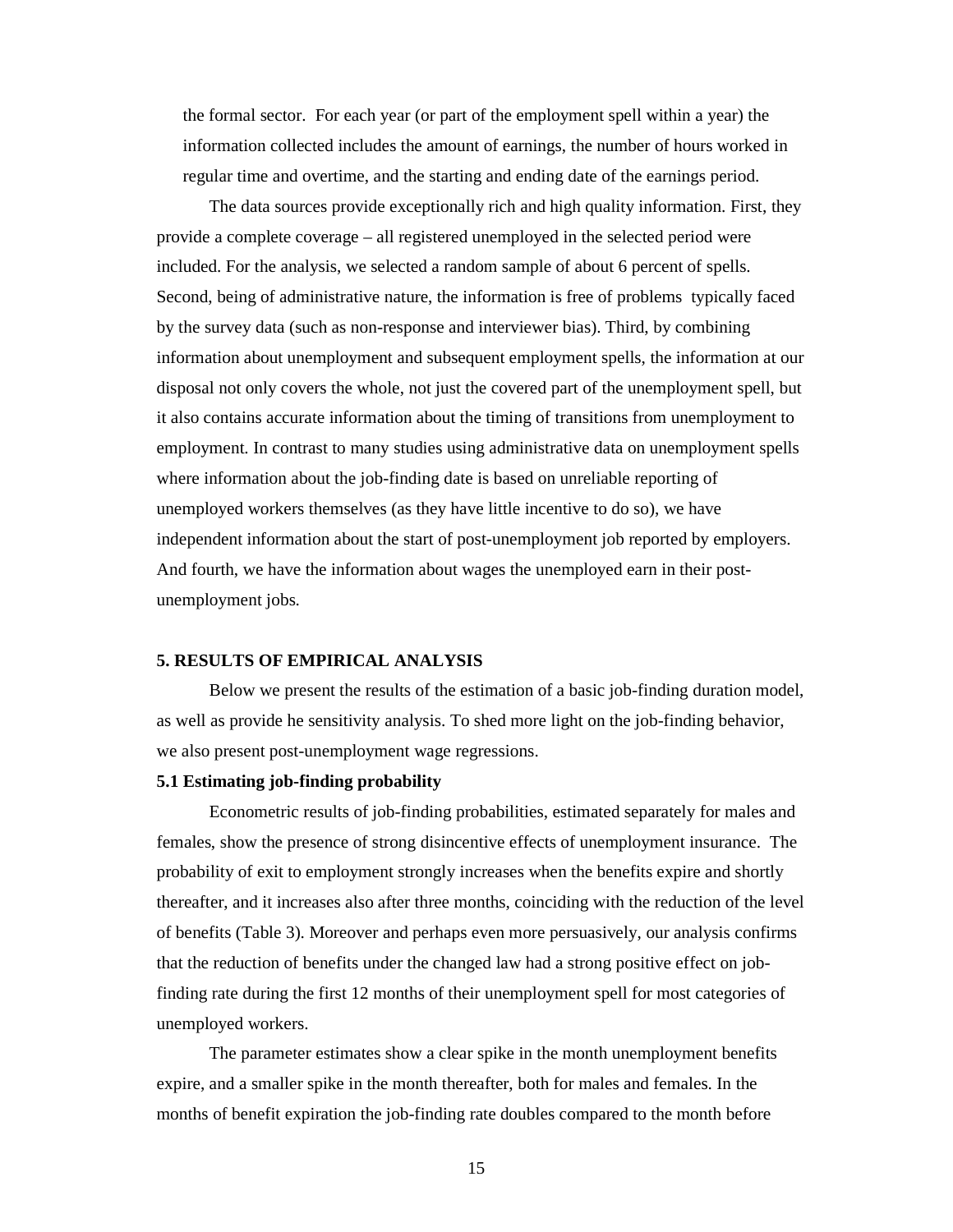benefit expiration. Also in the month after benefits expire there is a higher job-finding rate. The reduction of the length of benefit entitlement under the changed law also clearly affected the job-finding rate of the unemployed during their first 12 months of the benefit receipt. Controlling for their other characteristics, the probability of finding a job for males in the "18 months to 9 months" group increases by 40 percent averaged over the first year of unemployment (in this group are those with 15 to 20 years of work experience, who qualified for 18 months of potential benefit duration before the law changed, and to 9 months duration after the change).<sup>4</sup> Except for the first two groups, there is a significant increase of the job-finding rate for all other groups, both for males and females. Generally, the bigger is the reduction of entitlement duration, the bigger is the increase of the jobfinding rate. Interestingly, deviating slightly from this pattern and recording the largest increase in the job-finding rate is the group comprising the oldest workers (who also have the most work experience), again for males and females. Note that neither for males nor for females there seems to be an effect of changing labor market conditions on the job-finding rate (insignificant year effects), so the difference in job-finding rate after the change of the benefit law can indeed be attributed to the change of behavior, not to the impact of environment.

How does the job-finding rate of recipients depend on the time spent in unemployment, that is, what is their duration dependence pattern? As found by many other studies, the probability of finding a job declines the longer the unemployment spell. This can be seen in Figure 6, depicting duration dependence parameters of Table 3. Except for the first couple of months, the declining pattern is very similar for males and females.

Figure 6 also suggests that the reduction of benefit level has a positive effect on the job-finding rate. As described above, the level of benefits is 70 percent of individual's past wages during the first 3 months, dropping to 60 percent in the fourth month. As can be seen from the figure, there is a clear spike at 3 months, especially pronounced for males. For males, the job-finding rate is about 20 percent higher in the third month than in the second or the fourth month of unemployment. Taking into account that the benefits dropped by 15 percent this suggests an elasticity of unemployment benefits with respect to unemployment duration of about 1.4.

Other results are also interesting. Age has a negative effect on the job-finding rate. Education does not affect the job-finding rate of males while for females the highest

<sup>&</sup>lt;sup>4</sup> Computed as  $exp(0.34) - 1$ .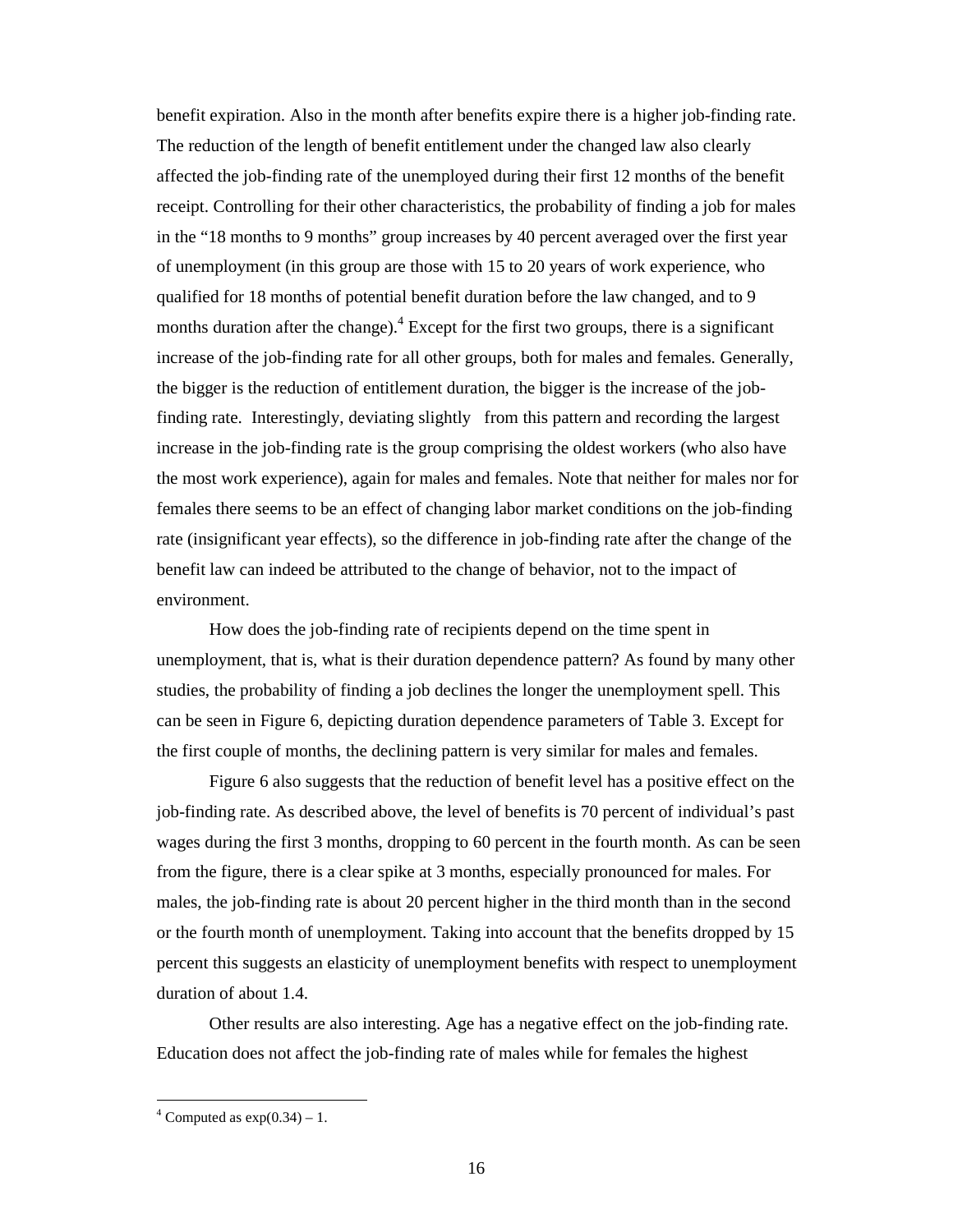educational category has a significantly higher job-finding rate than other educational categories. The effect of family conditions is different for males and females. Males with dependent family members have a higher job-finding rate than males without dependent family members. Females with more than one dependent family member have a lower jobfinding rate than other females. Apparently dependent family members are a stimulus for males to find a job more quickly while for females having dependent family members is a handicap. Bad health is reducing the job-finding rate substantially. Concerning work experience there is no clear effect on the job-finding rate. Apparently, many effects have been picked up by the age variable. Only for males with a short work experience there is a negative effect on the job-finding rate. For females there is also such a negative effect, and there is a negative effect for the category with the most experience.

### **5.2 Sensitivity analysis – job-finding rates and exit rates to other destinations**

To investigate the sensitivity of our parameter estimates we performed a number of additional analyses: we studied how job-finding rate is affected within and outside the 12 month period of unemployment spell; how exits to other destinations were affected in the period after the change of the law; and whether there were unobservable characteristics of the unemployed which affected job-finding rate.

Possible shifts of the job-finding rate in different duration intervals are studied by two alternatives. First, we investigated shifts in months 1-6 separate from shifts in months 7-12 (the relevant parameter estimates are shown in the upper part of Table A1, appendix 2).<sup>5</sup> There are differences in the effect in the first 6 months from the effect in the second 6 months. For both males and females the Likelihood Ratio test statistics comparing the loglikelihoods in Tables A1 and Table 3 are significant. <sup>6</sup> However, the general pattern does not change much. The lower part of Table A1 shows the relevant parameter estimates if we also allow a shift to occur after 1 year. In this case, for males the LR-test shows that we cannot reject the hypothesis that there is no effect of the reduction in potential benefits on the job-finding rate after 12 months of unemployment. For females we cannot reject this hypothesis.<sup>7</sup> Nevertheless, again the pattern of the shifts is very similar as before.

 $<sup>5</sup>$  The other parameter estimates are not reported since they did not differ much from the ones presented in</sup> Table 3.

 $6$  For males the LR-statistic equals 38.4, for females the LR-statistic equals 17.4. In both cases this is significant at a 5%-level (the critical  $\chi^2$ -value for 6 degrees of freedom equals 12.6).

 $<sup>7</sup>$  For males the LR-statistic equals 10.4, for females the LR-statistic equals 19.8.</sup>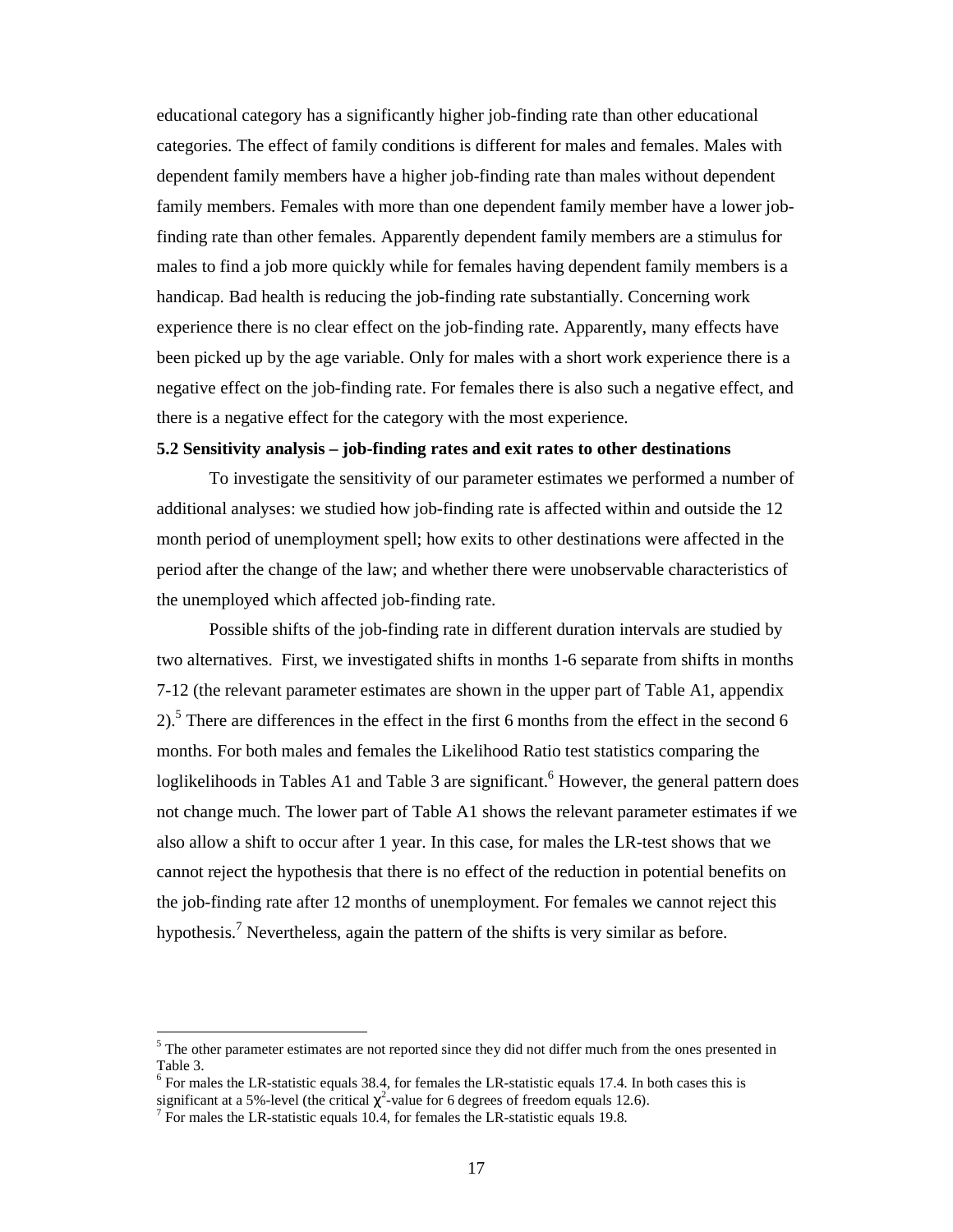We also investigated to what extent exits to other destinations are affected by potential benefit durations and changes in these durations.<sup>8</sup> The parameter estimates are shown in Table A2. The set-up of the table is similar to Table 3. As with the job-finding rate age has a negative effect on the exit rate for other reasons. With respect to education there is a clear difference between males and females. Whereas higher educated males are less likely to leave unemployment for other reasons higher educated females are more likely to do so. Having one or more dependent family members has no significant effect on the exit rate for males, but has a negative effect on the exit rate for females. Bad health not only reduces the job-finding rate but also the exit rate for other reasons. By and large there is not a lot of difference in the determinants of the job-finding rate or the exit rate for other reasons. This makes sense if in the exits for other reasons labor market programs are important. Then, personal characteristics that are helpful in finding a regular job quickly are also helpful in entering a labor market program. Concerning labor market experience there is a negative effect on the exit rate for other reasons. Apparently the exits for other reasons are especially important for workers with little working experience.

Interestingly, there are also clear end-of-benefit entitlement spikes in the exit rates for other reasons. Again, the exit rate in the month of benefit expiration is about twice as high as in the preceding month. And also in the month after benefit expiration the exit rate for other reasons is higher than before. Furthermore, the reduction in benefit duration has had quite large effects on the exit rates for other reasons in the first 12 months of unemployment. Finally, the pattern of duration dependence is different from the pattern in the job-finding rate (Figure 7). Contrary to the job-finding rate where there is a decline over the duration of unemployment the exit rate for other reasons increases over the duration of unemployment.

Furthermore, we investigated whether the change in UI law affected the spikes in the job finding rates at the time of expiration of the benefits. We re-estimated the models allowing the three dummy variables concerning the months around benefit exhaustion to have a different value before and after the change in UI law. The relevant parameters are presented in Table A3. As shown the spikes after the change in UI law are less pronounced. Nevertheless, although the Likelihood Ratio test shows that we cannot reject the hypothesis that the spike effects are different their pattern is very similar. One month before benefit expiration there is no effect, then in the month of benefit expiration there is a big effect, and

 $8$  These exits are to all other destinations other than to a job including exits to labor market programs.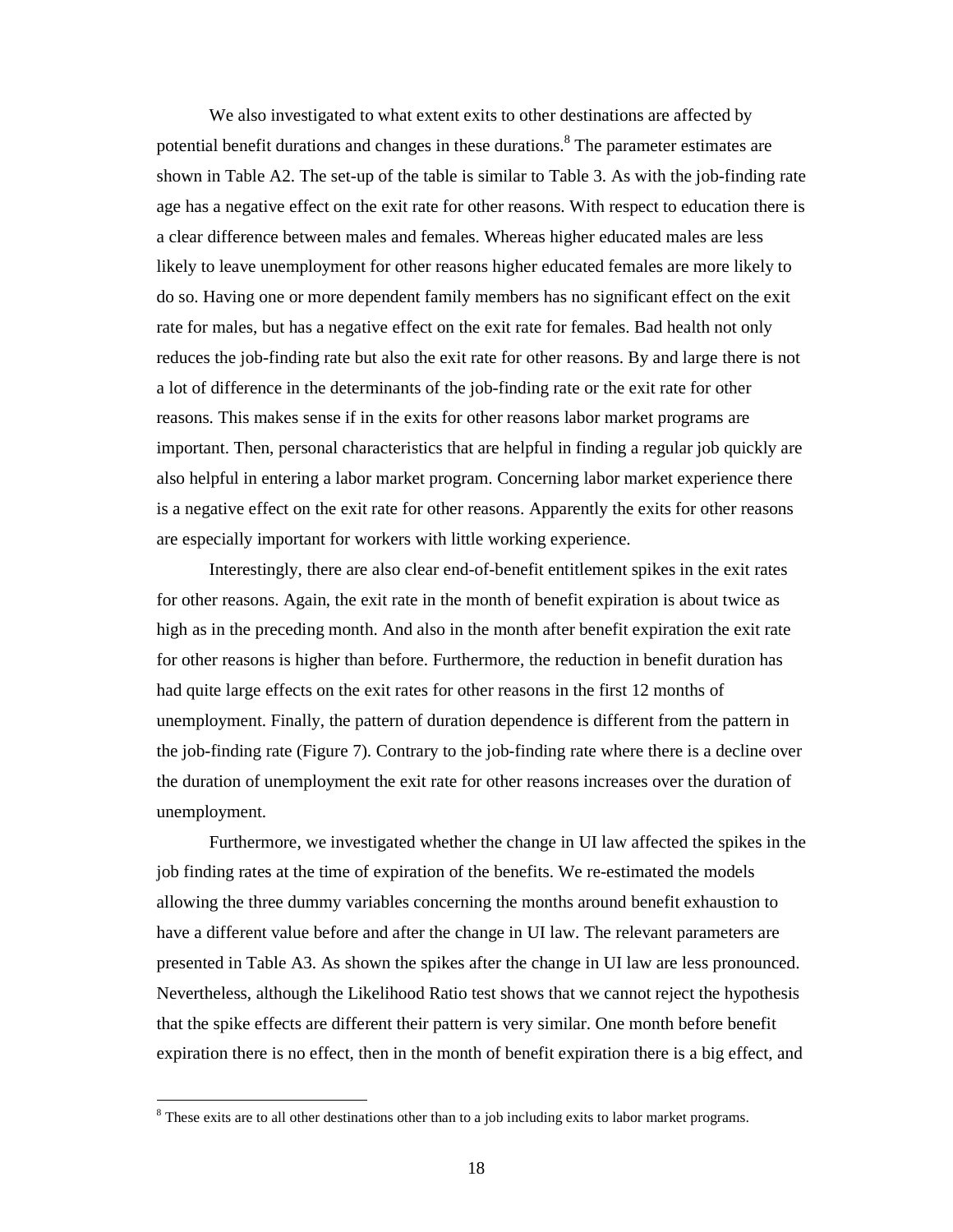in the month after benefit expiration there is a smaller effect. As Table A3 shows this concerns both the job finding rates and the exit rates to other destinations.

Moreover, we examined whether age has a non-linear effect on the job-finding rate. We replaced age as a continuous variable by dummy variables representing age categories of 5 years. This did not change the parameter estimates much and had no effect on the relevant benefit duration variables. We also studied whether unobserved heterogeneity affected the job-finding rate and found no evidence for this.<sup>9</sup>

### **5.3 Sensitivity analysis – simulations**

To give an idea about the size of the effects of the change of the law, we calculated the difference in job-finding rate before and after the change of the law for selected groups of unemployed workers. These calculations are based on the parameter estimates presented in Tables 3 and A2. The reference group is male individuals, 30 years old, with no education, no dependent family members, of good health, and having a 12-month benefit entitlement before and a 6-month benefit entitlement after the change of the law. The effects are dramatic (Table 4). Before the change of the law, 49 percent of individuals in the reference group found a job within 6 months of the start of their unemployment spell, and 7 percent left unemployment for other reasons. The corresponding percentages after 12 months are 65 (exit to employment) and 14 (exit for other reasons). After the change of the unemployment benefit law the exit rates out of unemployment strongly increased: 59 percent of individuals in the reference group found a job within 6 months of the start of their unemployment spell (10 percentage points increase in comparison to the before-thechange period), and 16 percent left unemployment for other reasons (9 percentage points increase in comparison to the before-the-change period). The overall probability for this group to have left unemployment after 6 months thus increased from 57 percent in the period before the law changed to 75 percent after the change. Using these exit probabilities one can calculate the expected duration of unemployment to be 21.2 months before the change in UI law and 16.0 months after the change of the law. Taking into account that this reduction is caused by a reduction in potential benefit period of 6 months we find that on average a one month reduction is potential benefit period would lead to a reduction in the unemployment duration of 0.86 months .

Faster exit from unemployment after the change of the law is shown also by comparing job-finding rates 12 months into unemployment spells (after 12 months about 69

<sup>&</sup>lt;sup>9</sup> Results available upon request.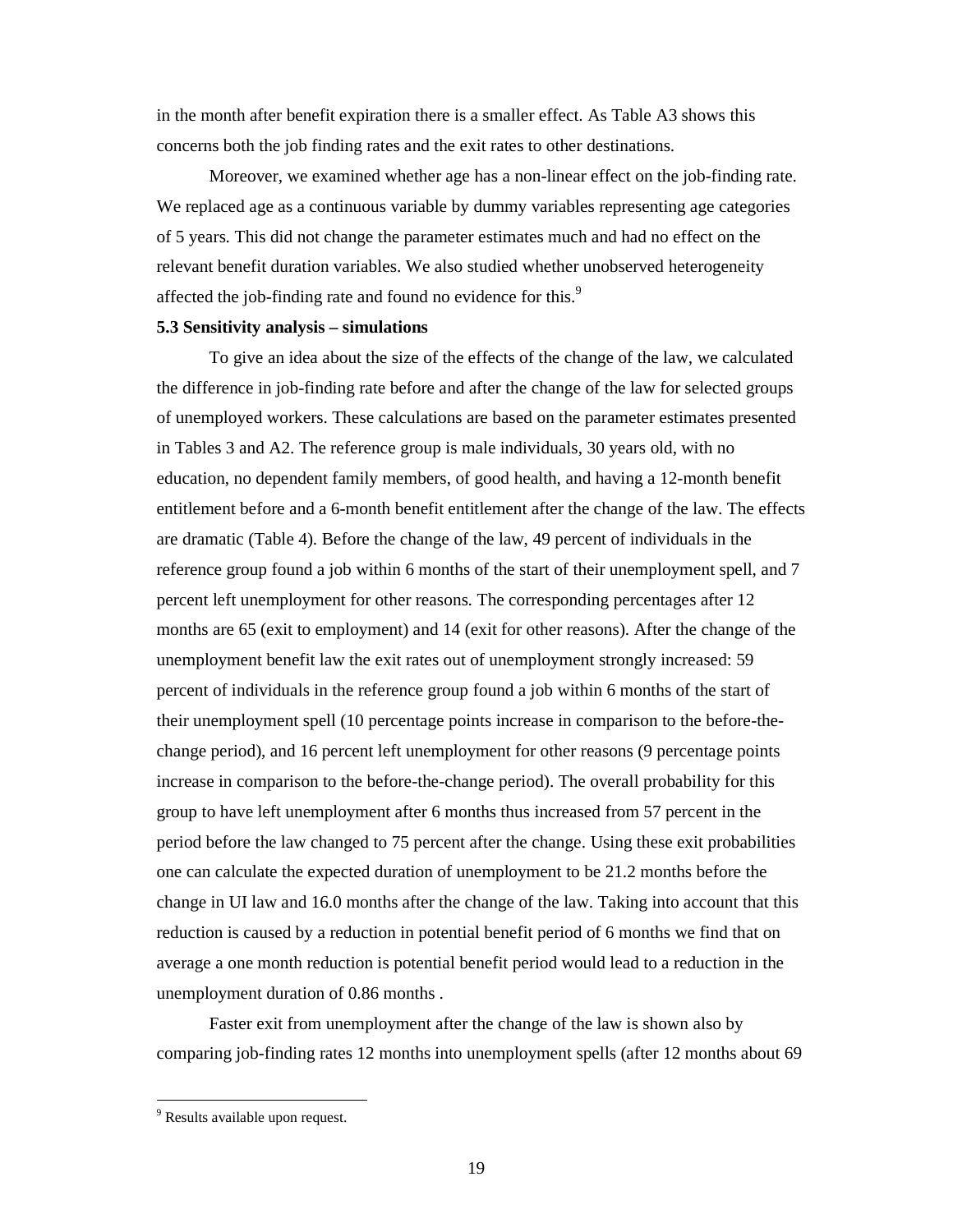percent has found a job and 23 percent has left unemployment for other reason), but the increases in comparison to the before-the-change period are less dramatic.

Table 4 also shows simulation results for 40 years old individuals, with other characteristics being the same as the reference group. In comparison to the younger group, fob-finding probabilities for this group decrease, but a substantial increase of this probability due to the change in the unemployment law remains. Similarly, Table 4 shows simulation results for individuals of bad health but otherwise possessing the same characteristics as the reference group. In this case, the exit probabilities are substantially lower, and the effect of the change in unemployment benefit law much smaller. Furthermore, Table 4 shows the outflow probabilities is an individual with the reference characteristics had a change in potential benefit duration from 18 to 9 months. As shown despite the longer benefit entitlement the job finding rates are not much smaller. Finally, Table 4 shows the simulation results if the reference person is a female instead of a male. Then, both the job finding rates and the exit rates to other destinations are substantially smaller. Whereas of the male reference persons after the change in the UI law 75 percent has left unemployment for the female reference persons this is only 63 percent.

How do the above estimates of sensitivity of unemployment with respect to changes in potential duration and level of benefits compare with those obtained by other researchers? In general, our estimates seem to be on the high end both with respect the duration of benefit entitlement and benefit replacement rate. As for duration sensitivity, Katz and Meyer (1990) estimate for the U.S. that one week increase in potential duration increased the average duration of the unemployment spells of UI recipients by 0.16 to 0.20 weeks. Similar estimates are obtained by Moffitt (1985), who finds that a 1 week increase in the benefit duration is associated with a 0.15 week increase in the duration of unemployment, and Ham and Rea (1987), who find that a 1 week increase in the benefit duration is associated with 0.26-0.33 weeks increase in the duration of unemployment in Canada. For transition countries, Ham et al (1998) estimate that a 1 week increase in benefit duration is associated with a 0.30 and 0.93 week increase in the duration of unemployment in the Czech and Slovak Republics, respectively. Our estimate of the impact of change of potential duration for Slovenia is thus similar to the estimate for Slovakia, both being several times higher than the ones in the US, Canada and the Czech Republic.

Also our estimate of benefit elasticity of 1.4 (see section 5.1) is at internationally high level. A similarly large estimate is obtained by Carling et al. (2001), whose study of the effects of a reduction in the replacement rate from 80 to 75 percent in Sweden in 1995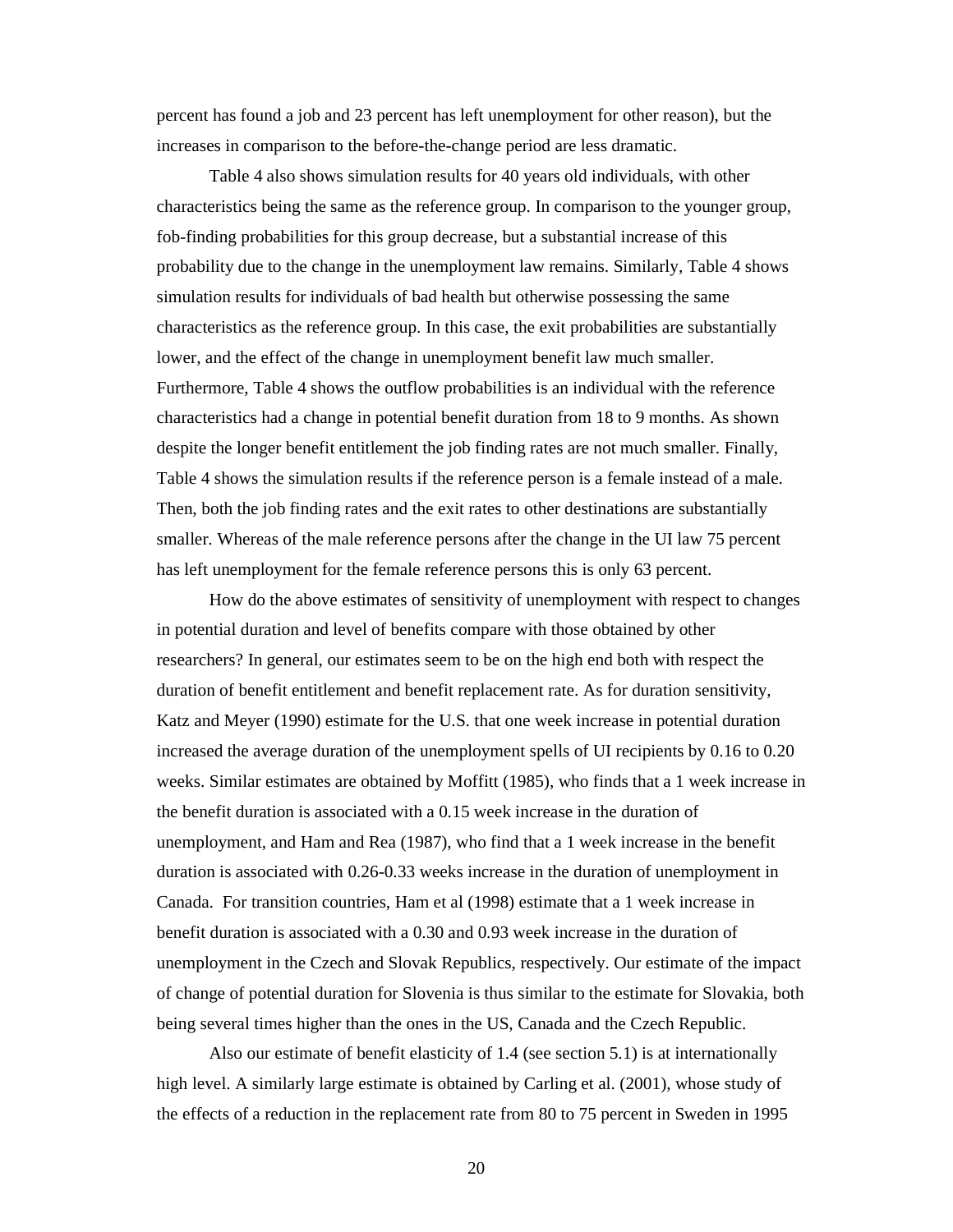finds an elasticity of around 1.7. Benefit elasticities found by many other studies are smaller. Bennmarker et al. (2004) that evaluates changes in the Swedish UB system in the early 1990s and finds an elasticity of around 0.6. Similarly, in their study of Norway, Roed and Zhang (2003) find elasticities of around 0.95 for males and around 0.35 for females. Ham et al (1998) estimate benefit elasticities quite low, at 0.34 percent for the Czech Republic (the parameter estimate for Slovakia was insignificant). According to Layard et al (1991), the benefit elasticity ranges from 0.2 to 0.9, depending on the time elapsed from the start of benefit receipt.

### **5.4 Post-unemployment wage regressions**

Although the paper focuses on the effects of the reduction in potential benefit duration on job-finding rate, we also analyze the effects this reduction has on the accepted wages of benefit recipients. In fact, information about the accepted wages in post-unemployment jobs allows us to study the behavior underlying the job-finding rates. Recall that there are two determinants of the job-finding rate, the job offer arrival rate and the job offer acceptance probability. The acceptance of a job offer depends on individual's reservation wage. When benefit exhaustion approaches, the reservation wage decreases and the acceptance probability increases. If the reduction of benefit duration unduly reduced the period necessary to find a job, one should observe that the level of accepted wage would be lower in the period after the law compared to the wage level before the change, particularly when transitions to employment occur close to benefit exhaustion.

We investigate the above hypotheses with wage regressions.<sup>10</sup> The explanatory variables in the analysis are very similar to those used before. In addition to these variables we include Mill's ratio to account for possible selectivity in the wage acceptance process.

Our findings show that the overall effects of the reduction in potential benefit durations on post-unemployment wages of benefit recipients are insignificant.<sup>11</sup> There is no

 $10$  One of the problems with the analysis of the wages is that for a large part of the unemployed that found a job no new wage (or previous wage) is available. The reduction of the sample size is as follows:

|                                                                          | Males  | Females |
|--------------------------------------------------------------------------|--------|---------|
| Original sample                                                          | 12,752 | 17,585  |
| Exit to job                                                              | 8,735  | 9,166   |
| New earnings $> 0$                                                       | 5,682  | 5,716   |
| Old earnings $> 0$                                                       | 4.970  | 4.971   |
| 20,000 <wage<150.000< td=""><td>3,813</td><td>3.821</td></wage<150.000<> | 3,813  | 3.821   |

As shown in the sample used in the analysis of the job-finding rates, there are about 9000 males and females that have found a job. However, for only about 5500 males and females that have found a job information is available about earning in the new job. The sample is reduced to less than 5000 if old earnings are included in the analysis. We calculate the wage rate taking into account that overtime working hours pay 20% more. To reduce the effects of errors in earnings and hours of work we limit the wage range from 20,000 to 150,000. This further reduces the sample to about 3800 males and females.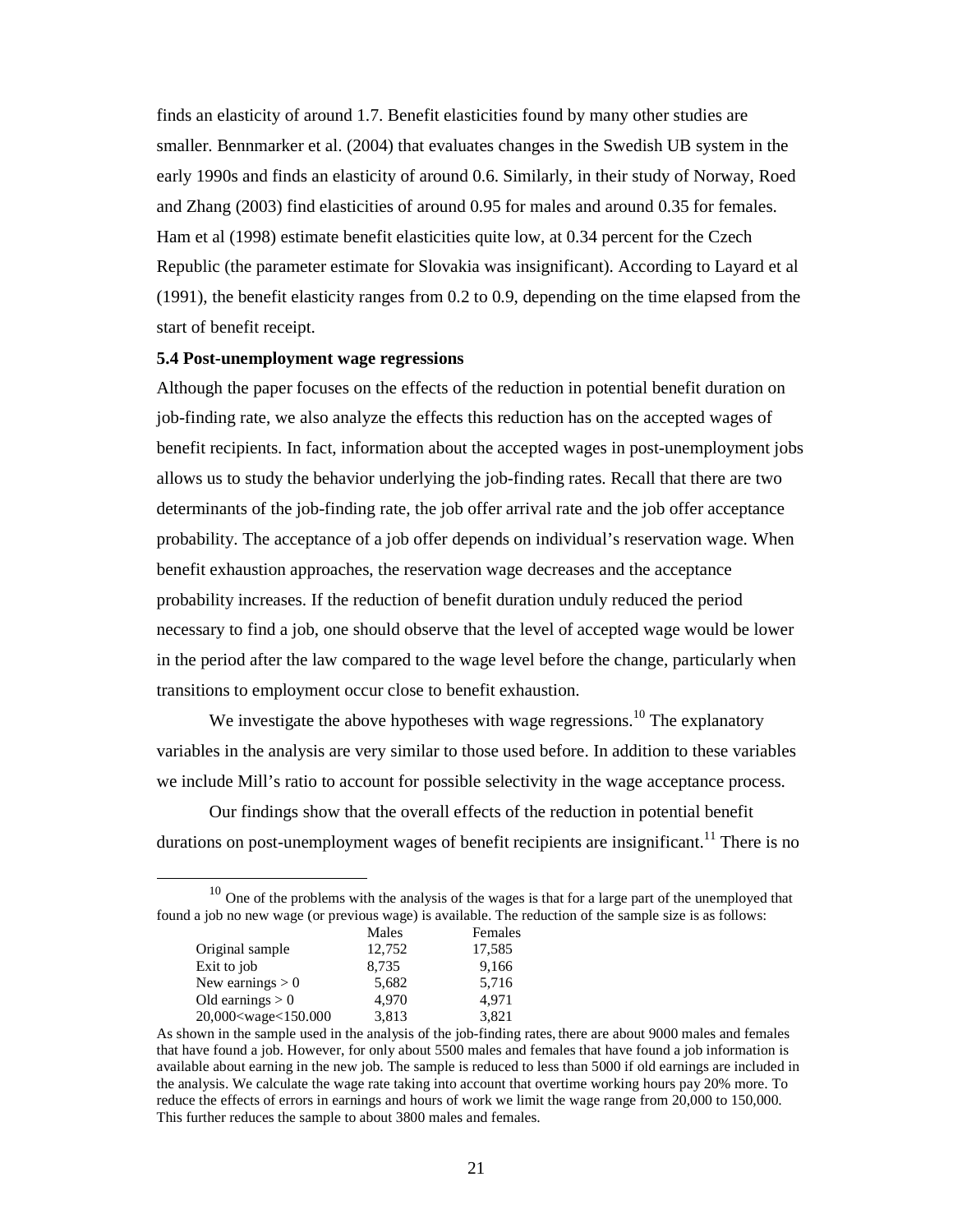clear pattern of duration dependence (Table 5). Moreover, our parameter estimates show that for males, there was no wage reduction related to benefit exhaustion. However, for females we find that wages in the month of benefit exhaustion are 4.6 percent lower than wages in adjacent months. Apparently for males the spike in the job-finding rate is unrelated to the acceptance probability, i.e. the reservation wage. In contrast, for females at least part of the spike in the month of benefit exhaustion can be attributed to a downward adjustment of the reservation wage leading to a substantial drop in the acceptance wage.<sup>12</sup>

Other interesting wage regression results are as follows. Education has a positive effect on the wage. Males with the highest education earn a wage that is about 12% higher than males with no education, for females the difference is even 19.1%. A surprising result is that age has a negative effect on the wage. This is due to the inclusion of working experience as an explanatory variable. For males the experience dummies are highly significant. For females the experience dummies are insignificant. If we omit the experience dummies for both males and females we find significant positive effect of age. Table 5 also shows that conditional on all observed characteristics the previous wage has a positive effect on the new wage. This effect is due to unobserved characteristics of the workers that are captured by the previous wage. The elasticity is about 0.2. If conditional on the observed characteristics the previous wage was 1 percent higher the current wage is 0.2 percent higher. The effect of wage increases and inflation is shown in the year (1999) dummy. For males in the inflow sample after the change in law the wage is 5.1 percent higher than for males in the inflow sample before the change in unemployment benefit law. The coefficients of the Mill's ratios are insignificantly different from zero.<sup>13</sup>

### **6. CONCLUSIONS AND POLICY IMPLICATIONS**

 $\overline{a}$ 

The above analysis identified important and sizeable disincentive effects of the Slovenian unemployment insurance system. First, we identified clear spikes at the point of benefit exhaustion and the month following it, although the spikes were less intense after the change of the law. Second, there is a positive effect on the job-finding rate in the third month of unemployment, which is likely the consequence of a reduction of the level of benefit that occurs in the fourth month of benefit receipt. And third and perhaps most

<sup>&</sup>lt;sup>11</sup> Note that this is consistent with the finding of Meyer (1995) that speeding the return to work does not decrease earnings following an unemployment spell.

<sup>&</sup>lt;sup>12</sup> The lower part of Table A3 shows that there is not a lot of difference in this pattern if we allow the effects of the months around benefit exhaustion to differ before and after the change in the UI law.

 $<sup>13</sup>$  Note that no selectivity is consistent with the parameter estimates of the job finding rate where we did not</sup> find evidence of the presence of unobserved heterogeneity.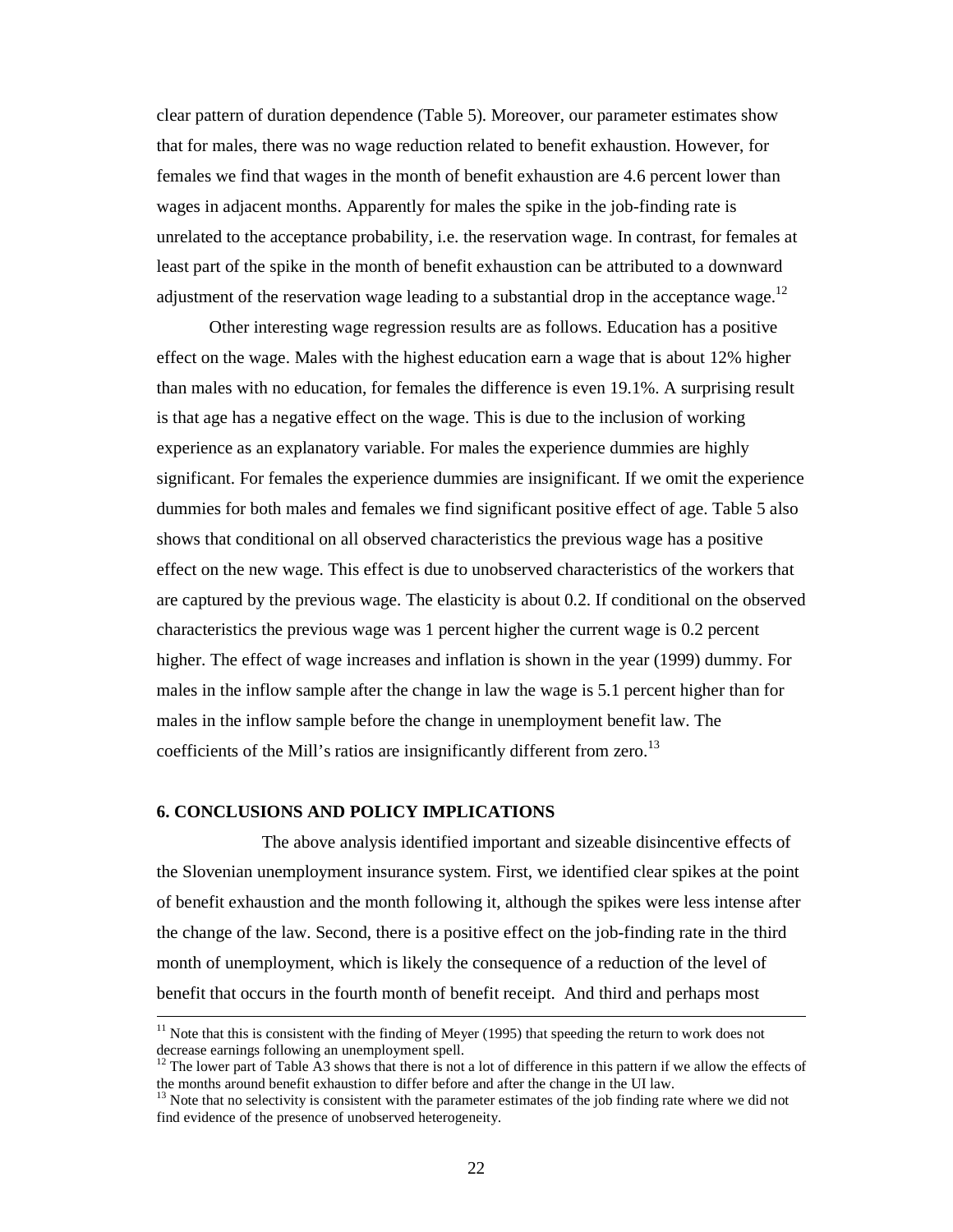persuasively, the job-finding probability of most groups of recipients whose benefit entitlement was reduced by the change of the law strongly increased while remaining virtually unchanged for recipients whose entitlement period did not change. Interestingly, post-unemployment wages of recipients were not affected by the change of the law, suggesting that higher job-finding rate following the reduction of benefits was not produced by reduced reservation wages (higher acceptance probability) but rather higher job-offer probability, suggesting more effective job-search activity. The paper also found that the reduction in potential benefit duration has had a positive effect on the exit rate out of unemployment to other destinations, including active labor market programs, confirming the ability of policymakers to attract benefit recipients to active labor market programs. Increased intensity employment services and monitoring also might have contributed to this development.

Can we attribute more effective job-search activity to increased job-search efforts of recipients, facing shorter duration of benefit entitlement? Conceivably, the same effects could had been achieved by more intense employment services provided to the unemployed and stricter monitoring in the period after the change of the law (recall from section 3 that there are some indication that employment services and monitoring has indeed improved).<sup>14</sup> The fact that job-finding rate has not changed for the group of recipients whose entitlement period did not change, however, speaks in favor of the interpretation that the reduction of the job-finding rate was produced primarily by increasing job-search efforts of recipients themselves. If, however, the efforts of employment offices after the change of the law have been targeted on recipients with longer durations, employment offices, too, could be credited with helping to increase the job-finding rate.

What lessons, then, can be learned from the Slovenian change of the unemployment benefit law? The law was certainly effective encouraging the benefit recipients to leave unemployment, contributing, most likely, to shortening of their unemployment episodes, thus reducing the severity of the moral hazard induced by the unemployment benefit system. The fact that their accepted wages in new jobs were not reduced following the reduction of the duration of benefit entitlement – a likely consequence of increased job-

 14 The 1998 amendments of the Slovenian UI law introduced obligatory preparation of a re-employment plan for benefit recipients, called for more frequent contacts between counselors and recipients, broadened the definition of the suitable job, introduced stiffer sanctions for refusal of job offers, and introduced stricter monitoring of continuing eligibility (home visits of inspectors, mandatory daily accessibility of benefit recipients by counselors).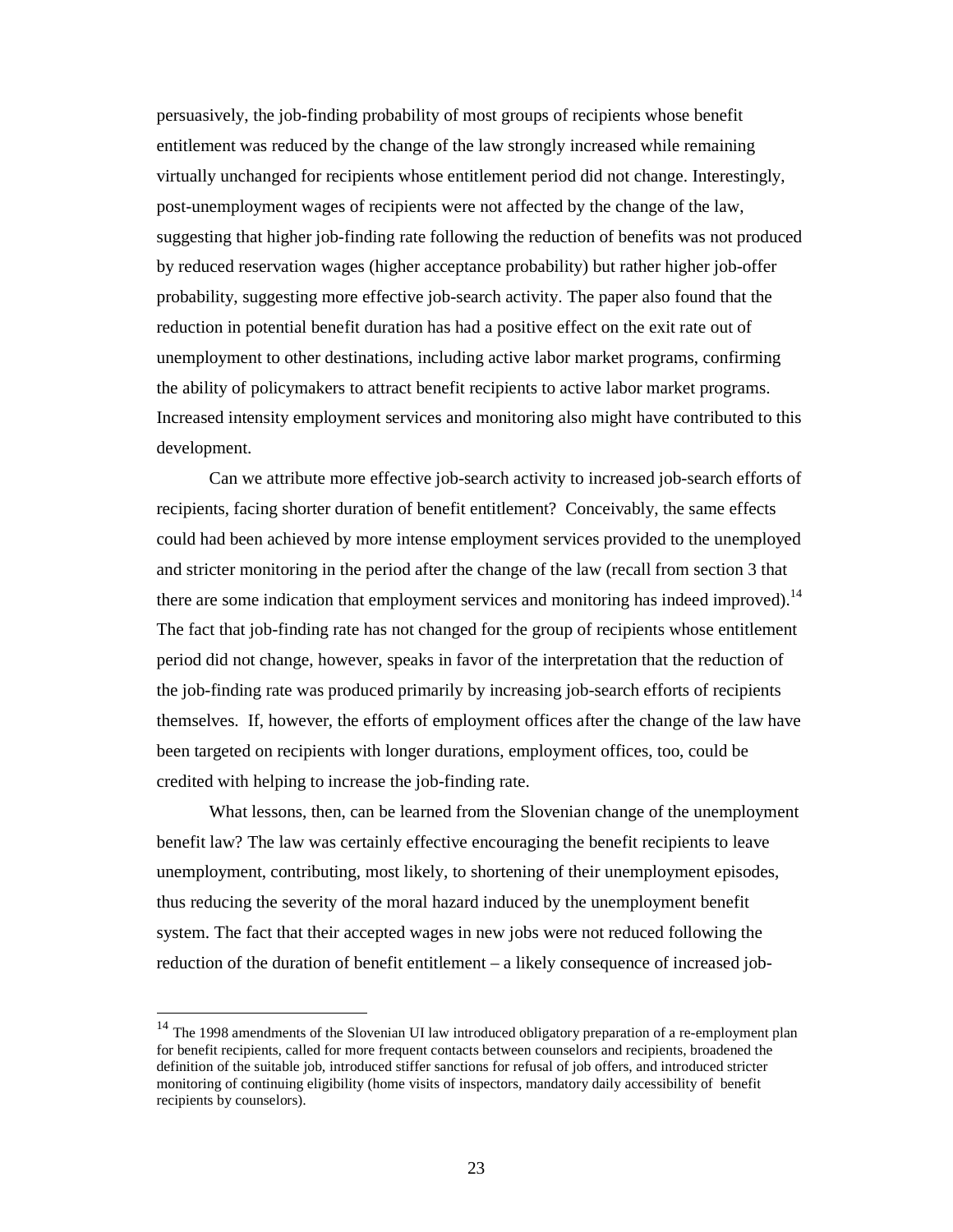search intensity by benefit recipients and improved employment services and monitoring by employment offices – is also suggestive that the change of the law did not affect much disposable income of beneficiaries. These positive developments have to be weighted against possible additional hardship created by the curtailment of benefit entitlement, as well as worse quality of post-unemployment jobs in terms of their stability, type of appointment, and precariousness. A thorough assessment of the legislative changes would have to probe into these issues as well – an important area for future research.

Our findings about large disincentives created by UI system also suggest that UI design parameters importantly affect incentives to exit from insured unemployment. For developing countries where monitoring capacity is weak, enforcement is costly, and a large informal sector provides abundant possibilities for undeclared work, this finding underscores the need to provide modest benefits that will not to jeopardize employment incentives and the fiscal balance of the system. A flat-rate as opposed to earnings-related benefit seems particularly pertinent, because it is administratively less demanding and it increases the progressivity of the redistribution implied by the system.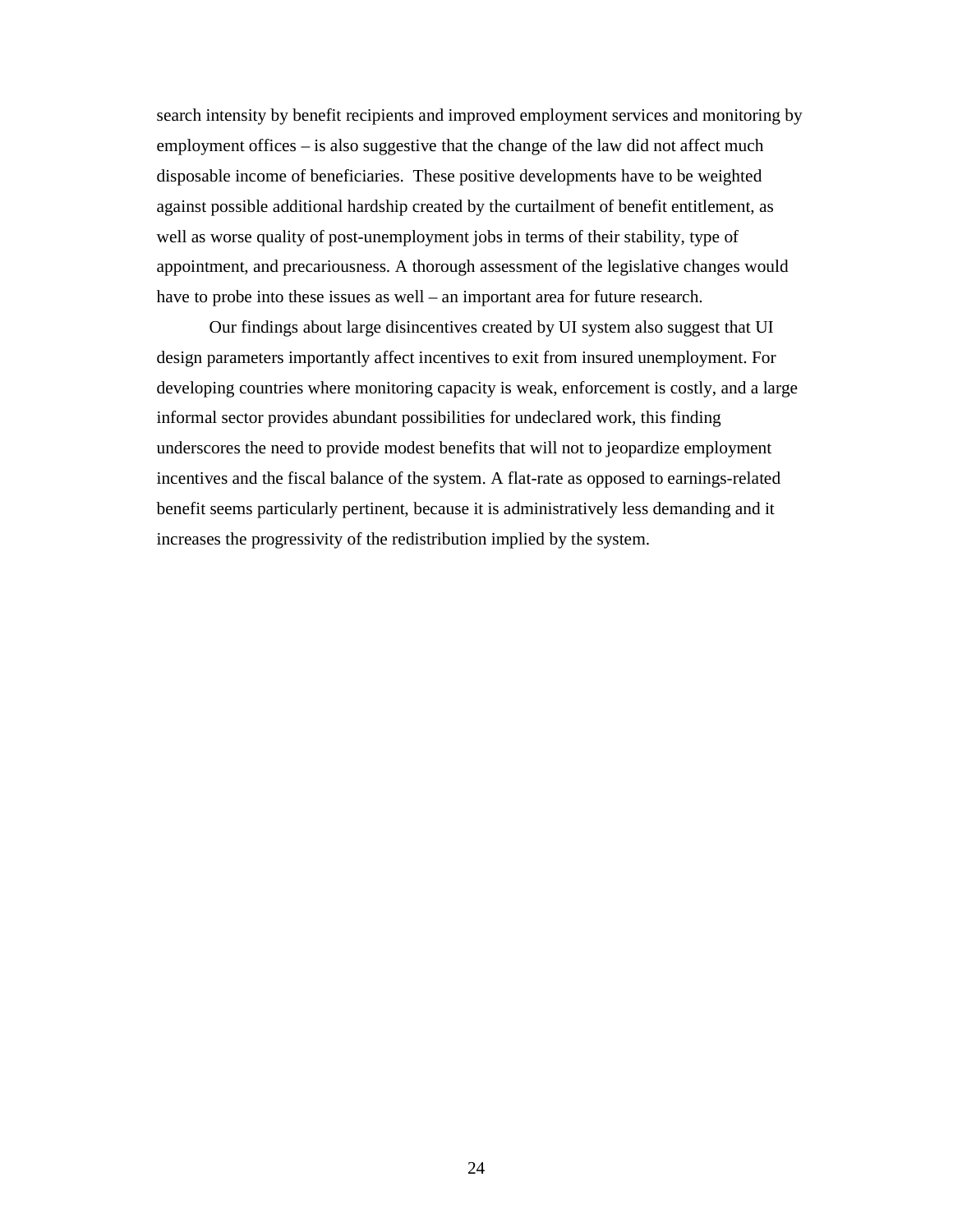### **REFERENCES**

- Atkinson, A.B., and J. Micklewright. 1991. "Unemployment Compensation and Labor Market Transitions: A Critical Review." *Journal of Economic Literature* 29 (4):1679–1727.
- Bennmarker, H, K Carling, and B Holmlund. 2004. "Do Benefit Hikes Damage Job Finding?" *mimeo*, IFAU.
- Carling, K, Holmlund, B and A Vejsiu. 2001. "Do Benefit Cuts Boost Job Findings? Swedish Evidence from the 1990s." *Economic Journal*, 111: 766-790.
- Ham, J., and S. Rea. 1987. "Unemployment Insurance and Male Unemployment Duration in Canada." *Journal of Labor Economics* 5 (3): 325–353.
- Ham, J., J. Svejnar, and K. Terrell. 1998. " Unemployment and the Social Safety Net During Transitions to a Market Economy: Evidence from the Czech and Slovak Republics." *American Economic Review* 88 (5): 1117–1142.
- Klassen, S., and I. Woolard. 2001. "Surviving Unemployment without State Support: Unemployment and Household Formation in South Africa." CESifo Working Paper No.533, Center for Economic Studies and Ifo Institute for Economic Research, Munich.
- Katz,L.F., and B D. Meyer. 1990. "The Impact of the Potential Duration of Unemployment Benefits on the Duration of Unemployment." *Journal of Public Economics* 41 (1): 45–72.
- Layard, R., S. Nickell, and R. Jackman. 1991. *Unemployment: Macroeconomic Performance and the Labour Market*. New York: Oxford University Press.
- Meyer, B.D. 1995. "Lessons from the U.S. Unemployment Insurance Experiments." *Journal of Economic Literature* 33 (1): 91–131.
- Moffitt, R. 1985. "Unemployment Insurance and the Distribution of Unemployment Spells." *Journal of Econometrics* 28 (1): 85–101.
- Mortensen, D.T. 1977. "Unemployment Insurance and Job Search Decisions." *Industrial and Labor Relations Review* 30 (4): 505–517.
- Roed, K and T Zhang. 2003. "Does Unemployment Compensation Affect Unemployment Duration?" *Economic Journal*, 113: 190-206.
- Van den Berg, G J. 2001. "Duration Models: Specification, Identification, and Multiple Durations." in: Heckman, J J and E Leamer (eds), *Handbook of Econometrics*, Volume V, North-Holland.
- Vodopivec, M. 2004. *Income Support for the Unemployed: Issues and Options*. World Bank, forthcoming.
- Vodopivec, M., A. Wörgötter, and D. Raju. 2003. "Unemployment Benefit Systems in Central and Eastern Europe: A Review of the 1990s." Social Protection Discussion Paper No. 0310, World Bank, Washington, DC.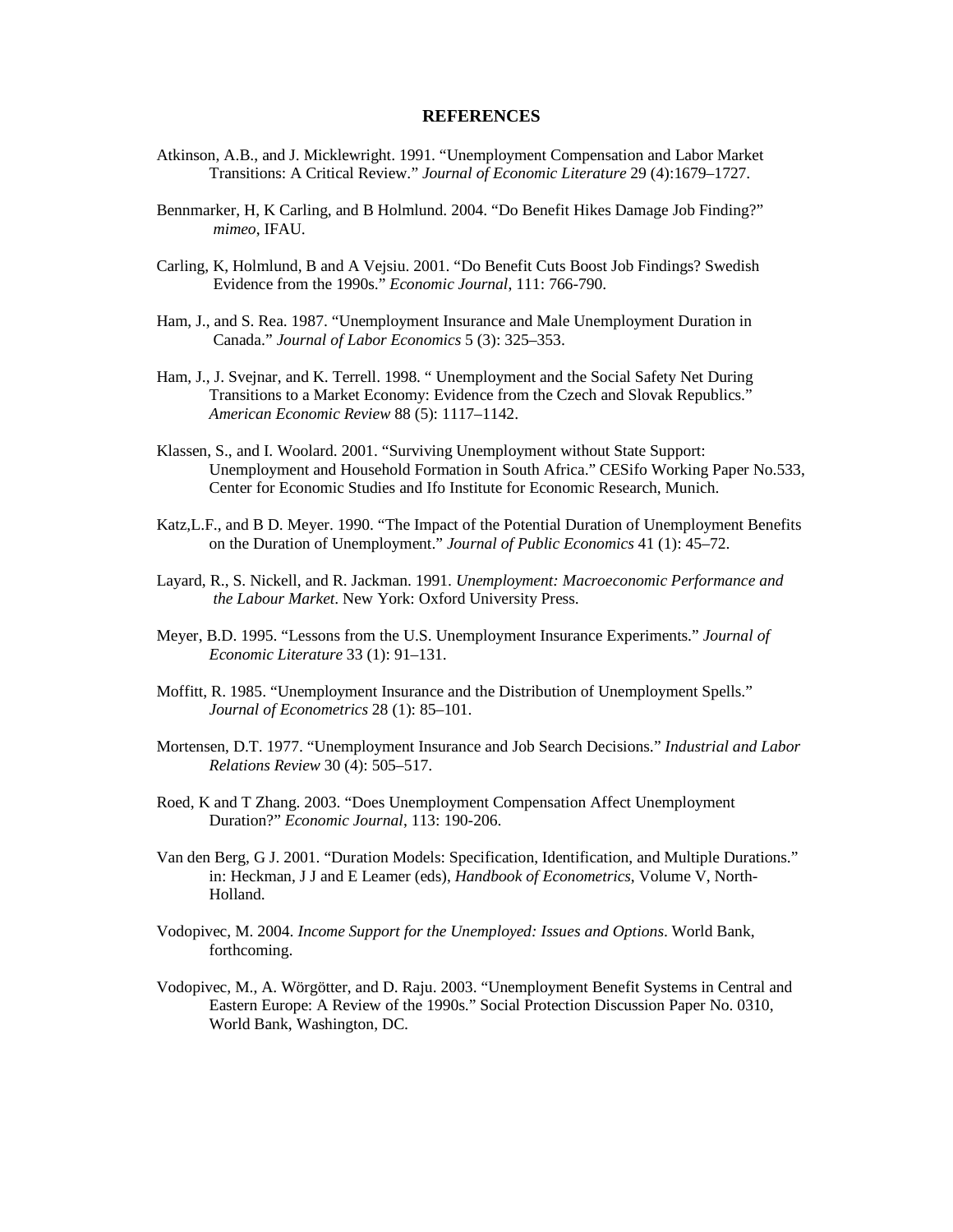### **TABLES AND GRAPHS**

| <b>Requirements for benefit</b> |                               |                                                      |          | <b>Max benefit</b> |                    |
|---------------------------------|-------------------------------|------------------------------------------------------|----------|--------------------|--------------------|
| <b>Entitlement</b><br>Group     | Work<br>experience<br>(years) | <b>Additional</b><br>age<br>requirement Before After | duration | (months)           | Age<br>a)<br>group |
| 1                               | $0-1.5$                       | none                                                 | 3        | 3                  | 19-29              |
| 2                               | $1.5 - 5$                     | none                                                 | 6        | 3                  | $21 - 30$          |
| 3                               | $5-10$                        | none                                                 | 9        | 6                  | $23 - 35$          |
| 4                               | $10 - 15$                     | none                                                 | 12       | 6                  | 27-39              |
| 5                               | $15 - 20$                     | none                                                 | 18       | 9                  | 32-43              |
| 6                               | $20 - 25$                     | none                                                 | 24       | 9                  | 37-49              |
| 7                               | >25                           | none                                                 | 24       | 12                 | 41-49              |
| 8                               | $>25$                         | $50+$                                                | 24       | 18                 | 50-54              |
| 9                               | >25                           | $55+$                                                | 24       | 24                 | 55-58              |

**Table 1 Requirements for and potential duration of UI benefits before and after the 1998 change of law**

<sup>a)</sup> The age boundaries are determined by the presence of at least 100 observations for a particular year of age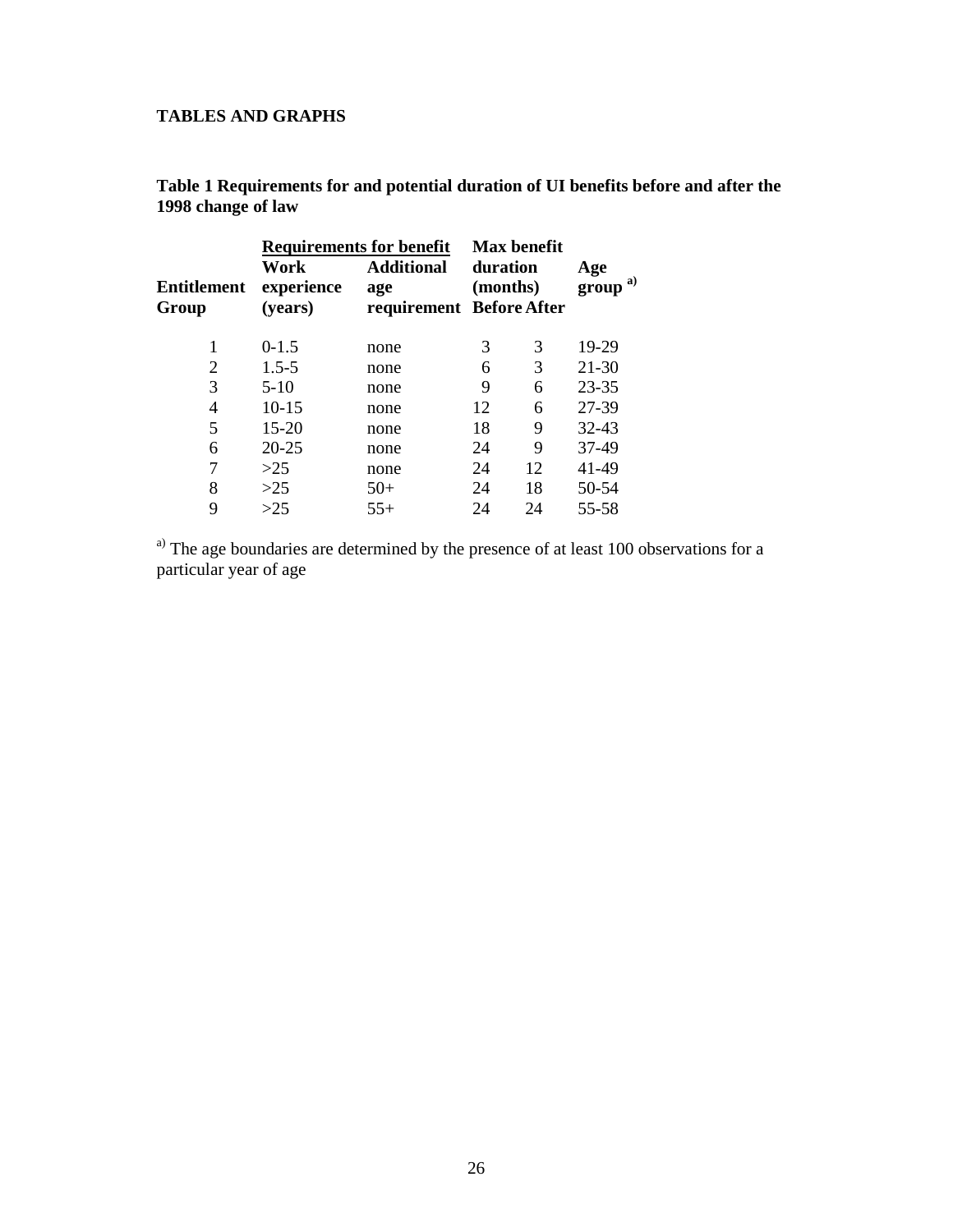| <b>Group Potential benefit</b> |                            | Found a job after       |                |  |  |
|--------------------------------|----------------------------|-------------------------|----------------|--|--|
|                                | Duration (months) 6 months |                         | 12 months      |  |  |
| 1.                             | $Before - 3$               | 50                      | 66             |  |  |
|                                | After $-3$                 | 50                      | 63             |  |  |
|                                | <b>Effect</b>              | $\bf{0}$                | $-3$           |  |  |
| 2.                             | $Before - 6$               | 49                      | 66             |  |  |
|                                | After $-3$                 | 51                      | 63             |  |  |
|                                | <b>Effect</b>              | $\overline{2}$          | $-3$           |  |  |
| 3.                             | $Before-9$                 | 41                      | 61             |  |  |
|                                | After $-6$                 | 46                      | 58             |  |  |
|                                | <b>Effect</b>              | 5                       | $-3$           |  |  |
| 4.                             | $Before - 12$              | 36                      | 55             |  |  |
|                                | After $-6$                 | 45                      | 57             |  |  |
|                                | <b>Effect</b>              | 9                       | $\overline{2}$ |  |  |
| 5.                             | $Before - 18$              | 34                      | 45             |  |  |
|                                | After $-9$                 | 38                      | 55             |  |  |
|                                | <b>Effect</b>              | $\overline{\mathbf{4}}$ | 10             |  |  |
| 6.                             | $Before - 24$              | 24                      | 33             |  |  |
|                                | After $-9$                 | 32                      | 49             |  |  |
|                                | <b>Effect</b>              | 8                       | 15             |  |  |
| 7.                             | Before -24                 | 9                       | 12             |  |  |
|                                | After $-12$                | 26                      | 38             |  |  |
|                                | <b>Effect</b>              | 17                      | 25             |  |  |
| 8.                             | $Before - 24$              | $\overline{4}$          | 5              |  |  |
|                                | $After - 18$               | 12                      | 15             |  |  |
|                                | <b>Effect</b>              | 8                       | 10             |  |  |
| 9.                             | $Before - 24$              | $\mathbf{1}$            | $\mathbf{1}$   |  |  |
|                                | $After - 24$               | 4                       | 6              |  |  |
|                                | <b>Effect</b>              | 3                       | 5              |  |  |

**Table 2 Probability to find a job within 6 and 12 months (males and females); by entitlement group (%)**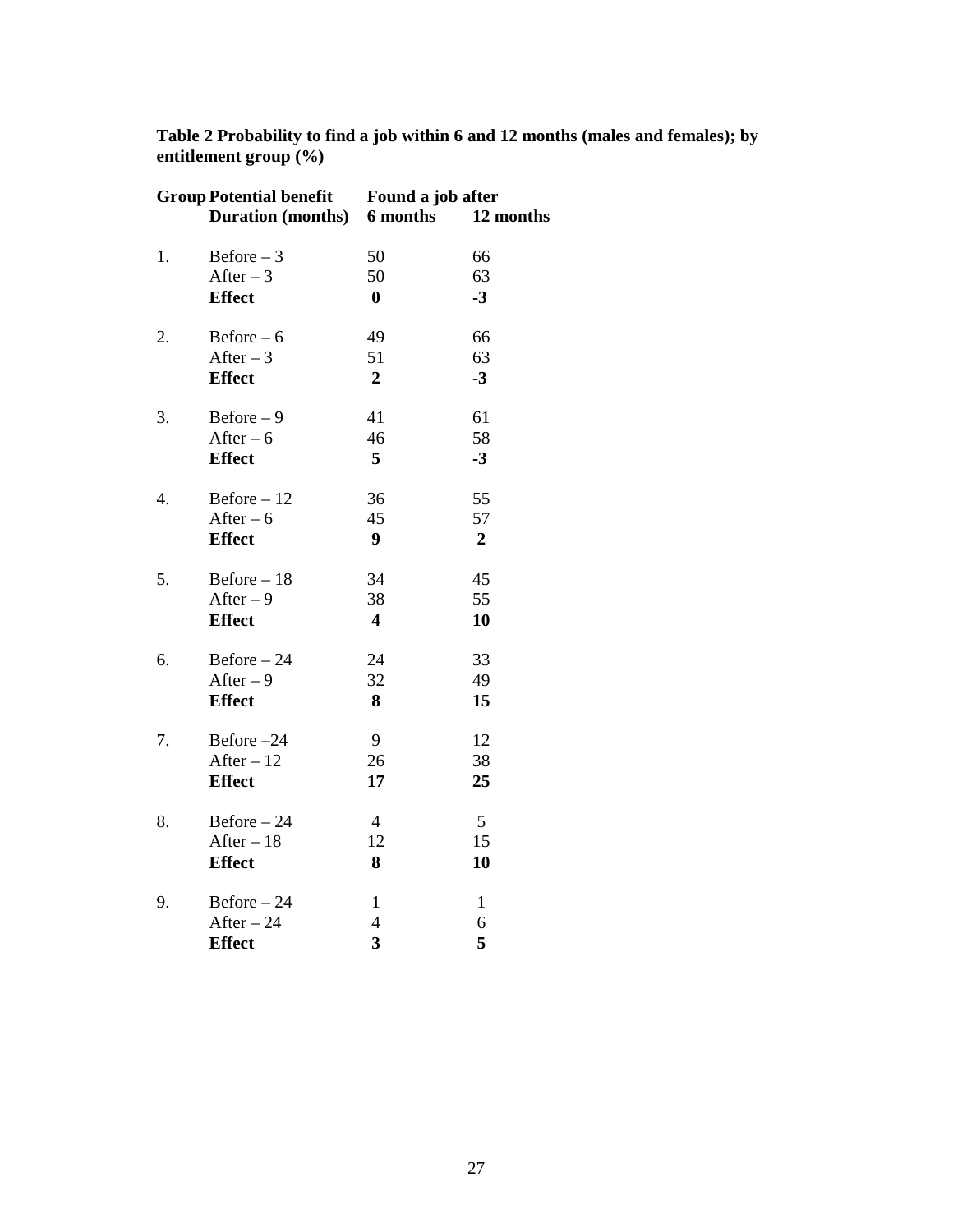### **Table 3 Parameter estimates – outflow to a job**

|                                    | <b>Males</b>    | <b>Females</b>  |
|------------------------------------|-----------------|-----------------|
| <b>Characteristics</b>             |                 |                 |
| Age/10                             | $-0.38(11.3)*$  | $-0.49(15.1)$ * |
| Education2                         | 0.06(1.3)       | 0.05(0.9)       |
| Education3                         | 0.06(1.4)       | $-0.00(0.0)$    |
| Education4                         | $-0.07(1.4)$    | $0.19(3.3)*$    |
| Family1                            | $0.07(2.4)$ *   | $-0.02(0.9)$    |
| Family2                            | $0.10(3.5)*$    | $-0.05(2.0)*$   |
| Ill health                         | $-1.66(32.9)*$  | $-1.63(29.5)*$  |
| Constant                           | $-4.42(45.2)$ * | $-4.40(42.0)*$  |
| <b>Experience (years)</b>          |                 |                 |
| $1.5 - 5$                          | $-0.30(4.9)*$   | $-0.13(2.6)$ *  |
| $5 - 10$                           | $-0.11(2.1)$ *  | $-0.04(0.9)$    |
| $10 - 15$                          | $-0.07(1.3)$    | 0.05(0.9)       |
| $15 - 20$                          | $-0.03(0.4)$    | $0.23(3.5)*$    |
| $20 - 25$                          | $-0.03(0.4)$    | 0.08(1.1)       |
| More than 25                       | $-0.14(1.4)$    | $-1.27(12.5)$ * |
| <b>Year effect</b>                 |                 |                 |
| 1999                               | $-0.07(1.7)$    | 0.02(0.5)       |
| Spikes – end of benefit            |                 |                 |
| 1 month before                     | $-0.01(0.2)$    | 0.06(0.1)       |
| Month end of benefit               | $0.78(16.4)$ *  | $0.87(19.9)*$   |
| 1 month after                      | $0.44(6.5)*$    | $0.29(4.4)$ *   |
| <b>Effect of benefit reduction</b> |                 |                 |
| (first 12 months)                  |                 |                 |
| 6 months to 3 months               | $0.21(2.8)$ *   | $-0.01(0.1)$    |
| 9 months to 6 months               | 0.10(1.4)       | 0.08(1.3)       |
| 12 months to 6 months              | $0.23(3.4)$ *   | $0.17(2.7)$ *   |
| 18 months to 9 months              | $0.34(4.9)*$    | $0.27(4.2)$ *   |
| 24 months to 9 months              | $0.35(5.1)$ *   | $0.59(8.2)*$    |
| 24 months to 12 months             | $0.71(4.9)*$    | $1.85(11.2)^*$  |
| <b>Duration dependence</b>         |                 |                 |
| Month <sub>2</sub>                 | 0.04(0.9)       | $-0.14(3.2)$ *  |
| Month <sub>3</sub>                 | $0.23(5.7)$ *   | $-0.06(1.4)$    |
| Month4                             | 0.04(0.9)       | $-0.26(5.3)*$   |
| Month <sub>5</sub>                 | $-0.02(0.4)$    | $-0.22(4.2)$ *  |
| Month6                             | $-0.20(3.8)$ *  | $-0.39(7.4)$ *  |
| Month7                             | $-0.42(6.7)$ *  | $-0.43(7.3)*$   |
| Month <sub>8</sub>                 | $-0.38(5.7)$ *  | $-0.40(6.5)*$   |
| Month9                             | $-0.36(5.8)$ *  | $-0.45(7.7)$ *  |
| Month10                            | $-0.48(6.7)$ *  | $-0.44(6.6)*$   |
| Month11                            | $-0.56(7.0)*$   | $-0.64(8.7)$ *  |
| Month12                            | $-0.51(6.8)$ *  | $-0.41(6.4)$ *  |
| Month13                            | $-0.56(6.4)$ *  | $-0.60(7.4)$ *  |
| Month14                            | $-0.47(5.2)$ *  | $-0.63(7.5)*$   |
| Month15                            | $-0.45(5.0)$ *  | $-0.52(6.4)$ *  |
| Month16                            | $-0.70(6.6)*$   | $-0.73(7.9)*$   |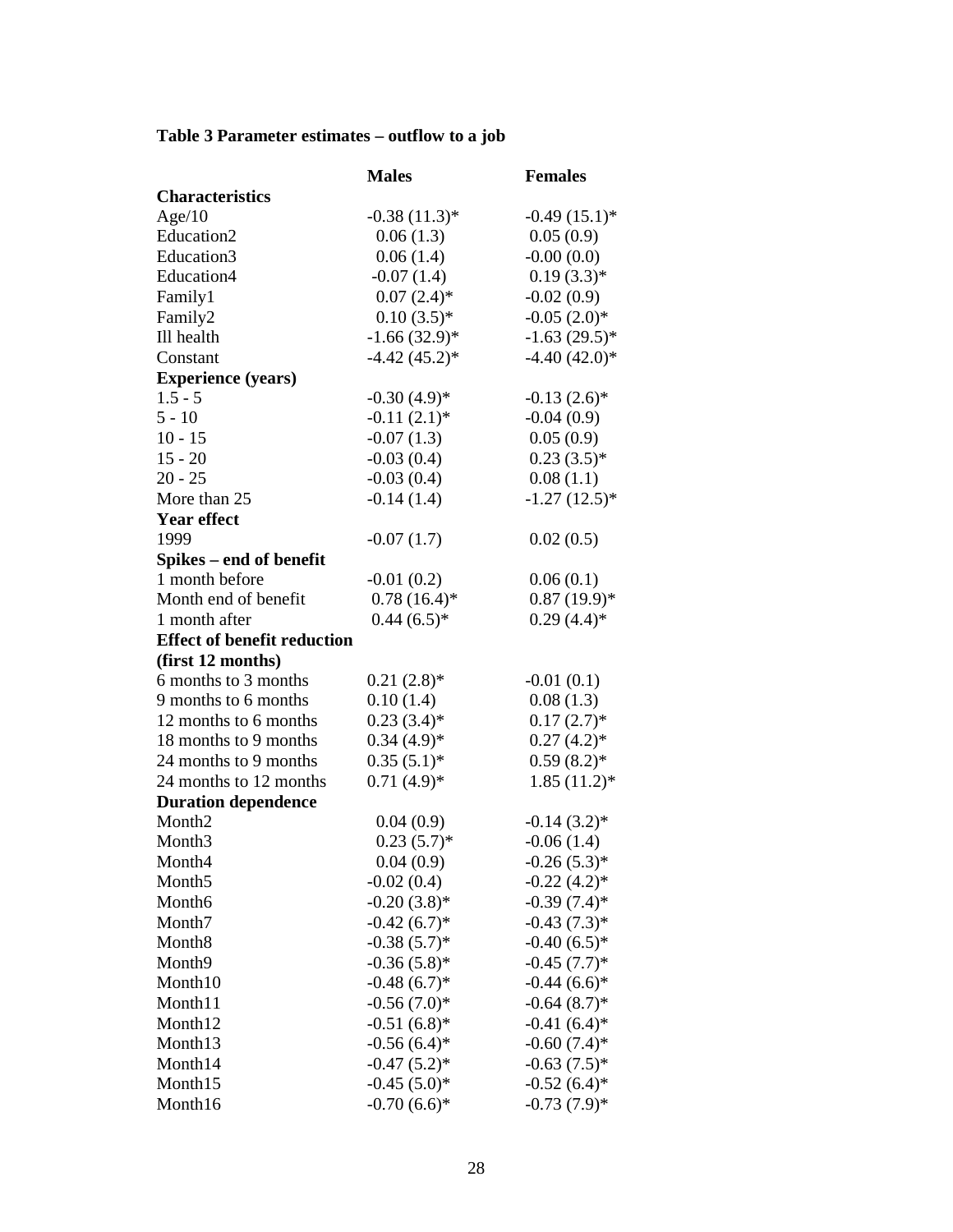| Month17             | $-0.34(3.6)$ *  | $-0.82(8.3)*$  |
|---------------------|-----------------|----------------|
| Month18             | $-0.53(5.4)$ *  | $-0.56(6.6)*$  |
| Month <sub>19</sub> | $-0.68(5.8)*$   | $-0.76(6.4)$ * |
| Month <sub>20</sub> | $-0.85(6.4)$ *  | $-0.78(7.3)*$  |
| Month <sub>21</sub> | $-0.71(5.4)$ *  | $-0.77(6.9)*$  |
| Month <sub>22</sub> | $-0.94(6.3)*$   | $-0.81(7.0)*$  |
| Month <sub>23</sub> | $-1.14(6.6)*$   | $-0.88(7.0)*$  |
| Month <sub>24</sub> | $-0.38(3.6)$ *  | $-0.32(3.6)*$  |
| Month <sub>25</sub> | $-0.84(5.5)*$   | $-1.13(7.8)$ * |
| Month $25+$         | $-1.56(21.6)^*$ | $-1.63(26.6)*$ |
| -Loglikelihood      | 60,116.9        | 66,461.9       |
| N                   | 12,752          | 17,585         |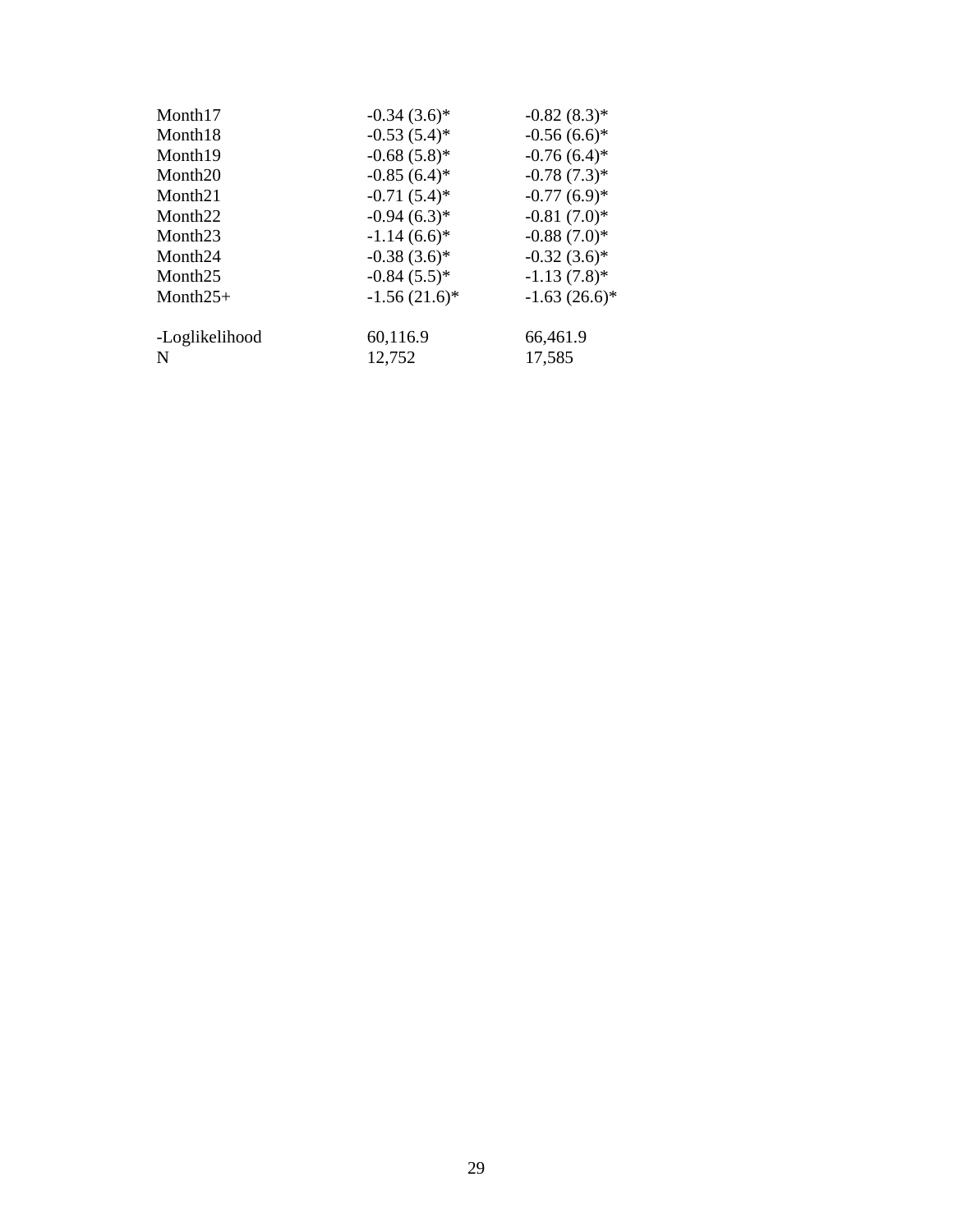### **Table 4 Simulation results**

Reference individual: male, 30 years, no education, no dependent family members, good health, max. 12 months of benefit duration before the change of the law, max. 6 months of benefit duration after the change of the law.

| Before the change of the law<br>$\%$ |      | After 6 months  |            |      | After 12 months |            |
|--------------------------------------|------|-----------------|------------|------|-----------------|------------|
|                                      |      | To job To other | Total exit |      | To job To other | Total exit |
| Reference                            | 49.4 | 7.2             | 56.6       | 64.8 | 14.4            | 79.2       |
| If age $= 40$                        | 37.7 | 6.5             | 44.2       | 52.5 | 14.7            | 67.2       |
| If ill health                        | 12.7 | 2.6             | 15.3       | 20.1 | 7.3             | 27.4       |
| If max. 18 months                    | 51.3 | 5.3             | 56.6       | 65.7 | 9.9             | 75.6       |
| If female                            | 36.1 | 3.6             | 39.7       | 56.3 | 7.4             | 63.7       |

### **After the change of the law**

| $\%$             |      | After 6 months<br>To job To other | Total exit |      | After 12 months<br>To job To other | Total exit |
|------------------|------|-----------------------------------|------------|------|------------------------------------|------------|
| Reference        | 58.6 | 16.2                              | 74.8       | 67.9 | 23.2                               | 91.1       |
| If age $= 40$    | 46.7 | 15.7                              | 62.5       | 57.3 | 25.2                               | 82.5       |
| If ill health    | 17.4 | 7.1                               | 24.5       | 24.9 | 14.9                               | 39.8       |
| If max. 9 months | 60.2 | 12.9                              | 73.1       | 72.3 | 20.6                               | 92.9       |
| If female        | 40.5 | 22.4                              | 62.9       | 51.4 | 35.8                               | 87.2       |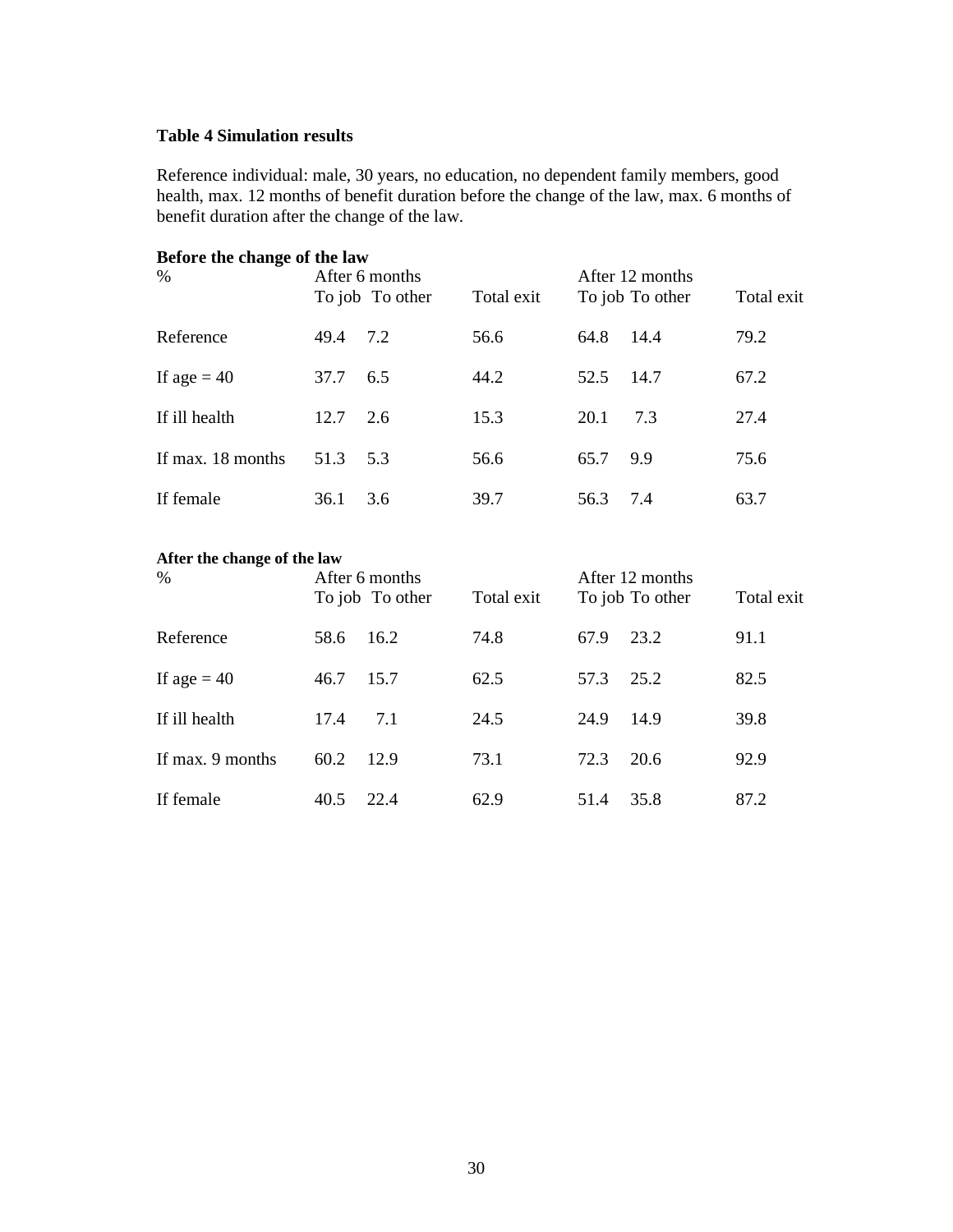### **Table 5 Log-wage regressions**

|                                 | <b>Males</b>    | <b>Females</b>  |
|---------------------------------|-----------------|-----------------|
| <b>Characteristics</b>          |                 |                 |
| Age/10                          | $-0.024(1.9)*$  | $-0.042(3.4)$ * |
| Education2                      | 0.016(1.2)      | $0.032(2.1)$ *  |
| Education3                      | $0.061(4.9)*$   | $0.091(5.9)*$   |
| Education4                      | $0.118(7.8)$ *  | $0.191(11.8)$ * |
| Constant                        | 8.913 (52.0)*   | 8.691 (52.7)*   |
| Previous wage                   |                 |                 |
| Log(wage)                       | $0.224(14.9)*$  | $0.223(15.0)*$  |
| <b>Experience (years)</b>       |                 |                 |
| $1.5 - 5$                       | $0.068(2.8)*$   | 0.024(1.3)      |
| $5-10$                          | $0.043(2.4)$ *  | 0.005(0.3)      |
| $10-15$                         | $0.078(4.0)*$   | $-0.006(0.3)$   |
| $15 - 20$                       | $0.124(5.2)$ *  | $-0.043(1.9)$   |
| $20 - 25$                       | $0.131(4.6)*$   | $-0.026(1.0)$   |
| More than 25                    | $0.199(6.2)$ *  | 0.012(0.4)      |
| <b>Year effect</b>              |                 |                 |
| 1999                            | $0.051(2.5)*$   | 0.035(1.9)      |
| Spikes – end of benefit         |                 |                 |
| 1 month before                  | $-0.021(0.9)$   | $-0.001(0.1)$   |
| Month end of benefit            | $-0.019(1.1)$   | $-0.046(2.6)$ * |
| 1 month after                   | $-0.031(1.2)$   | 0.002(0.1)      |
| <b>Effect benefit reduction</b> |                 |                 |
| (first 12 months)               |                 |                 |
| 6 months to 3 months            | $-0.027(0.9)$   | 0.006(0.2)      |
| 9 months to 6 months            | 0.016(0.6)      | 0.040(1.6)      |
| 12 months to 6 months           | $-0.014(0.5)$   | 0.033(1.4)      |
| 18 months to 9 months           | 0.001(0.1)      | $0.076(3.2)*$   |
| 24 months to 9 months           | 0.018(0.7)      | 0.025(1.0)      |
| 24 months to 12 months          | $-0.149(2.7)$ * | $-0.051(1.1)$   |
| <b>Duration dependence</b>      |                 |                 |
| Month <sub>2</sub>              | $-0.021(1.7)$   | $-0.012(1.1)$   |
| Month <sub>3</sub>              | $-0.086(7.3)*$  | $-0.008(0.6)$   |
| Month4                          | $-0.032(2.3)*$  | $0.035(2.3)*$   |
| Month <sub>5</sub>              | $-0.057(3.6)$ * | 0.020(1.3)      |
| Month <sub>6</sub>              | $-0.043(2.5)$ * | 0.032(1.9)      |
| Month7                          | $-0.058(3.1)$ * | 0.022(1.2)      |
| Month <sub>8</sub>              | $-0.019(1.0)$   | 0.010(0.6)      |
| Month9                          | $-0.048(2.3)*$  | $-0.014(0.7)$   |
| Month10                         | $-0.057(2.2)$ * | $-0.018(0.7)$   |
| Month11                         | $-0.059(2.0)*$  | $-0.002(0.1)$   |
| Month12                         | $-0.061(2.0)*$  | $0.044(2.1)$ *  |
| Month13                         | $-0.019(2.7)$ * | 0.020(0.8)      |
| Month14                         | $-0.047(1.6)$   | $0.058(2.4)$ *  |
| Month15                         | $-0.031(0.9)$   | 0.048(1.7)      |
| Month16                         | $-0.036(1.2)$   | 0.002(0.1)      |
| Month17                         | $-0.030(1.0)$   | 0.045(1.3)      |
|                                 |                 |                 |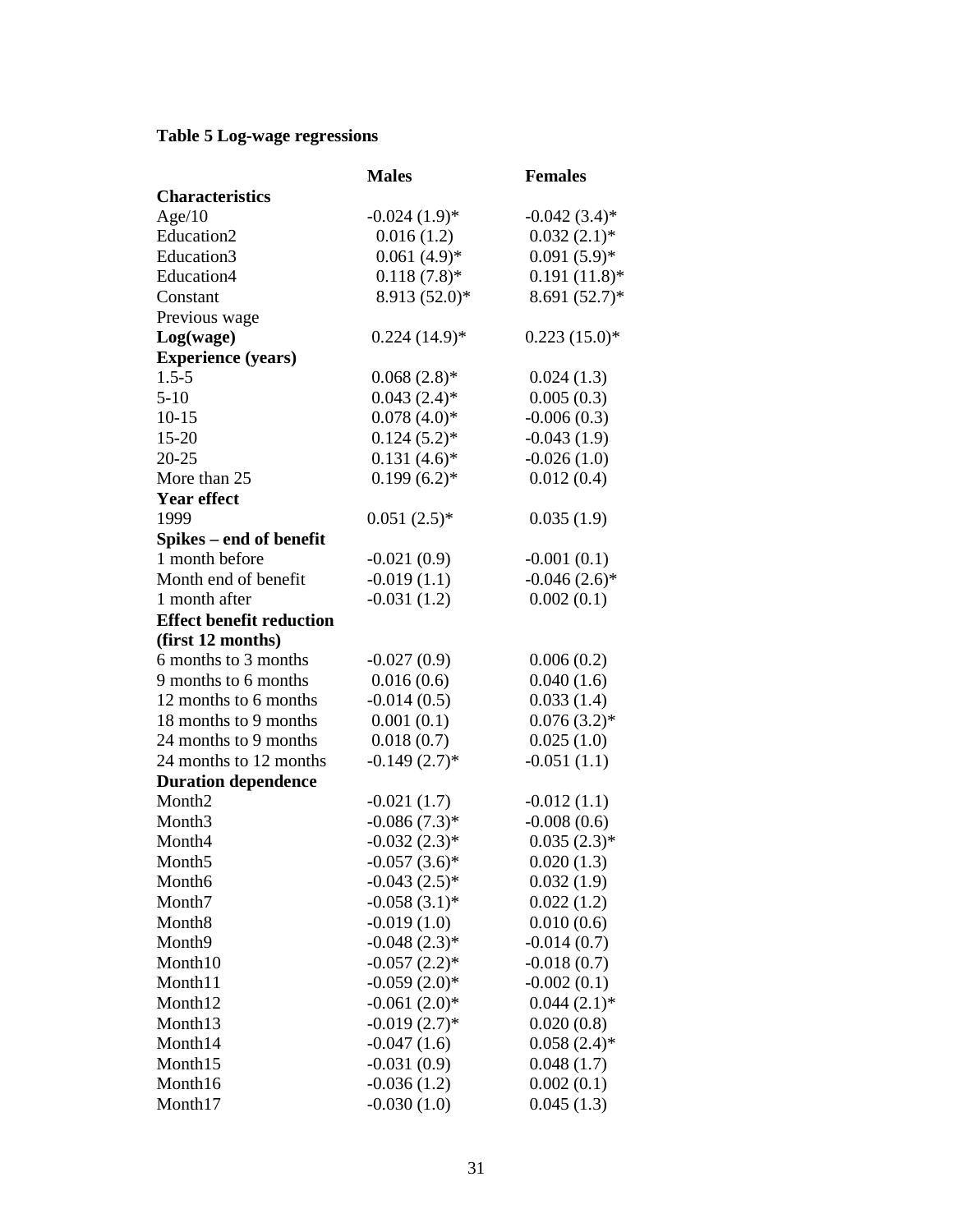| 0.029(0.8)    | 0.036(1.2)     |
|---------------|----------------|
| 0.042(1.0)    | $-0.001(0.1)$  |
| $-0.017(0.3)$ | 0.040(1.4)     |
| $-0.067(1.7)$ | 0.041(1.1)     |
| $-0.004(0.1)$ | $0.125(3.4)$ * |
| $-0.045(0.7)$ | 0.064(0.9)     |
| $-0.011(0.3)$ | $0.114(2.6)$ * |
| $-0.017(0.3)$ | 0.005(0.1)     |
| $-0.052(1.6)$ | $0.092(4.0)*$  |
| $-0.006(0.3)$ | $-0.043(1.8)$  |
| 3813          | 3821           |
| 0.178         | 0.232          |
|               |                |

<sup>a)</sup> Mill's ratio based on a probit analysis of having found a job with positive earnings. In the probit analysis explanatory variables are age, education, family situation, health conditions, experience (eligibility group) and type of benefit reduction.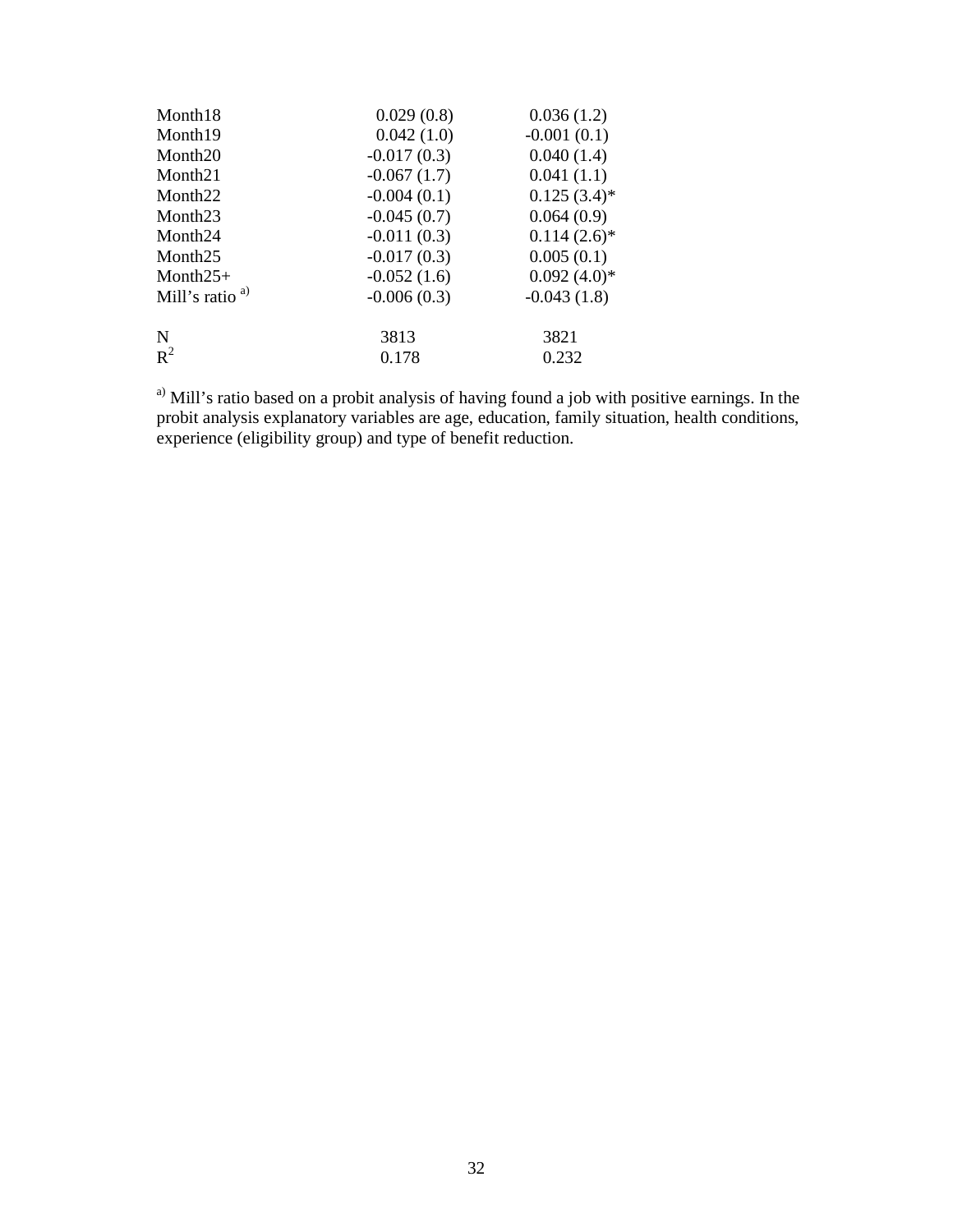### **APPENDIX 1 Effects on inflow into unemployment and choice of sample period**

This appendix explains the selection of the two observation periods used to form the twin groups. Recall that to isolate the effects of the change of the law, each twin group consisted of two subgroups, one starting to collect benefits in a selected period before and one after the change of the law, so that members of both subgroups – in the absence of the change of the law – would be entitled to same potential benefit duration.

The choice of the two sample periods was based on the following considerations. First, to keep the macroeconomic and other conditions influencing the inflow to and outflow from unemployment as similar as possible, the "before" period was selected so that it closely preceded, and the "after" period closely followed the change of the law. Second, to ensure that the twin groups were as homogeneous as possible, the length of the observation period was chosen to be one year, thereby avoiding the bias caused by the seasonality of inflow into unemployment. In addition, we also took into account a possible "selfselection" bias arising from the ability of workers to influence the timing of their inflow into unemployment so as to take advantage of the old, more generous benefit rules.

As shown in Figure A1, in the two months preceding the change of the law, the inflow into recipiency was abnormally large, and in the two months following the change of the law, the inflow was abnormally small (the amendments were discussed in the Slovenian Parliament starting October 2, 1998, and the law passed on October 24, 1998). To avoid the possible bias arising from the ability of workers to affect the timing of their entry into unemployment, we chose August 1, 1997 – July 31, 1998 for the "before" period, and January 1, 1998 – December 31, 1999 for the "after" period.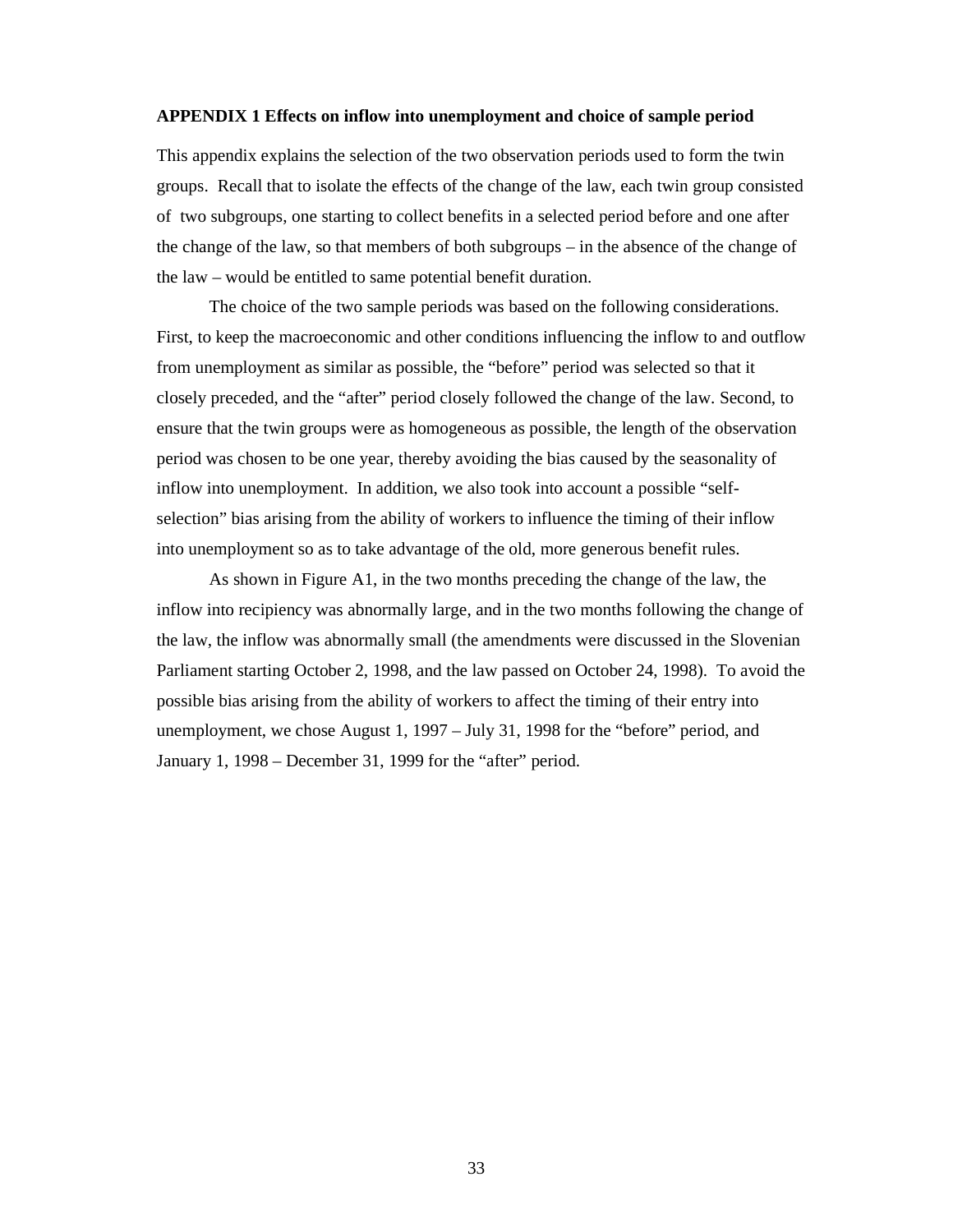| <b>APPENDIX 2 Sensitivity analyses - various estimates</b> |  |  |  |
|------------------------------------------------------------|--|--|--|
|------------------------------------------------------------|--|--|--|

| Table A1 Effects benefit reduction – several duration intervals $a$ ) |                |                |  |  |
|-----------------------------------------------------------------------|----------------|----------------|--|--|
|                                                                       | <b>Males</b>   | <b>Females</b> |  |  |
| A. Two duration intervals                                             |                |                |  |  |
| <b>Months 1-6</b>                                                     |                |                |  |  |
| 6 months to 3 months                                                  | 0.13(1.6)      | $-0.10(1.3)$   |  |  |
| 9 months to 6 months                                                  | 0.08(1.1)      | 0.00(0.0)      |  |  |
| 12 months to 6 months                                                 | $0.19(2.7)$ *  | $0.16(2.2)*$   |  |  |
| 18 months to 9 months                                                 | $0.29(3.9)*$   | $0.26(3.6)*$   |  |  |
| 24 months to 9 months                                                 | $0.26(3.3)*$   | $0.59(7.3)*$   |  |  |
| 24 months to 12 months                                                | $0.91(6.2)$ *  | $1.77(8.5)$ *  |  |  |
| Months 7-12                                                           |                |                |  |  |
| 6 months to 3 months                                                  | $0.63(5.1)*$   | $0.27(2.6)$ *  |  |  |
| 9 months to 6 months                                                  | 0.15(1.2)      | $0.27(2.9)*$   |  |  |
| 12 months to 6 months                                                 | $0.34(3.1)*$   | 0.17(1.7)      |  |  |
| 18 months to 9 months                                                 | $0.46(4.6)*$   | $0.28(3.0)*$   |  |  |
| 24 months to 9 months                                                 | $0.57(6.0)*$   | $0.58(5.8)*$   |  |  |
| 24 months to 12 months                                                | $-0.19(0.6)$ * | $1.97(7.7)$ *  |  |  |
| -Loglikelihood                                                        | 60,097.7       | 66,453.2       |  |  |
| B. Three duration intervals                                           |                |                |  |  |
| <b>Months 1-6</b>                                                     |                |                |  |  |
| 6 months to 3 months                                                  | 0.03(0.3)      | $-0.10(1.2)$   |  |  |
| 9 months to 6 months                                                  | 0.01(0.1)      | $-0.02(0.3)$   |  |  |
| 12 months to 6 months                                                 | 0.13(1.6)      | $0.16(2.0)*$   |  |  |
| 18 months to 9 months                                                 | $0.23(2.8)$ *  | $0.25(3.0)*$   |  |  |
| 24 months to 9 months                                                 | 0.16(1.8)      | $0.59(6.8)*$   |  |  |
| 24 months to 12 months                                                | $0.85(5.7)$ *  | $1.78(8.5)*$   |  |  |
| Months 7-12                                                           |                |                |  |  |
| 6 months to 3 months                                                  | $0.53(3.9)*$   | $0.26(2.3)*$   |  |  |
| 9 months to 6 months                                                  | 0.08(0.6)      | $0.25(2.4)$ *  |  |  |
| 12 months to 6 months                                                 | $0.27(2.4)$ *  | 0.17(1.6)      |  |  |
| 18 months to 9 months                                                 | $0.40(3.8)*$   | $0.26(2.6)*$   |  |  |
| 24 months to 9 months                                                 | $0.48(4.6)*$   | $0.58(5.6)*$   |  |  |
| 24 months to 12 months                                                | $-0.26(0.7)$   | $1.98(7.7)$ *  |  |  |
| Months 12+                                                            |                |                |  |  |
| 6 months to 3 months                                                  | $-0.36(2.0)*$  | $-0.01(0.1)$   |  |  |
| 9 months to 6 months                                                  | $-0.07(0.5)$   | $-0.21(1.6)$   |  |  |
| 12 months to 6 months                                                 | $-0.04(0.3)$   | $0.17(2.7)$ *  |  |  |
| 18 months to 9 months                                                 | 0.00(0.0)      | 0.06(0.5)      |  |  |
| 24 months to 9 months                                                 | $-0.39(2.7)$ * | $-0.11(0.9)$   |  |  |
| 24 months to 12 months                                                | $-0.15(0.5)$   | $1.44(4.7)$ *  |  |  |
| -Loglikelihood                                                        | 60,092.0       | 66,443.3       |  |  |

<sup>a)</sup> The other parameter estimates are not reported since they did not differ much from the ones presented in Table 3.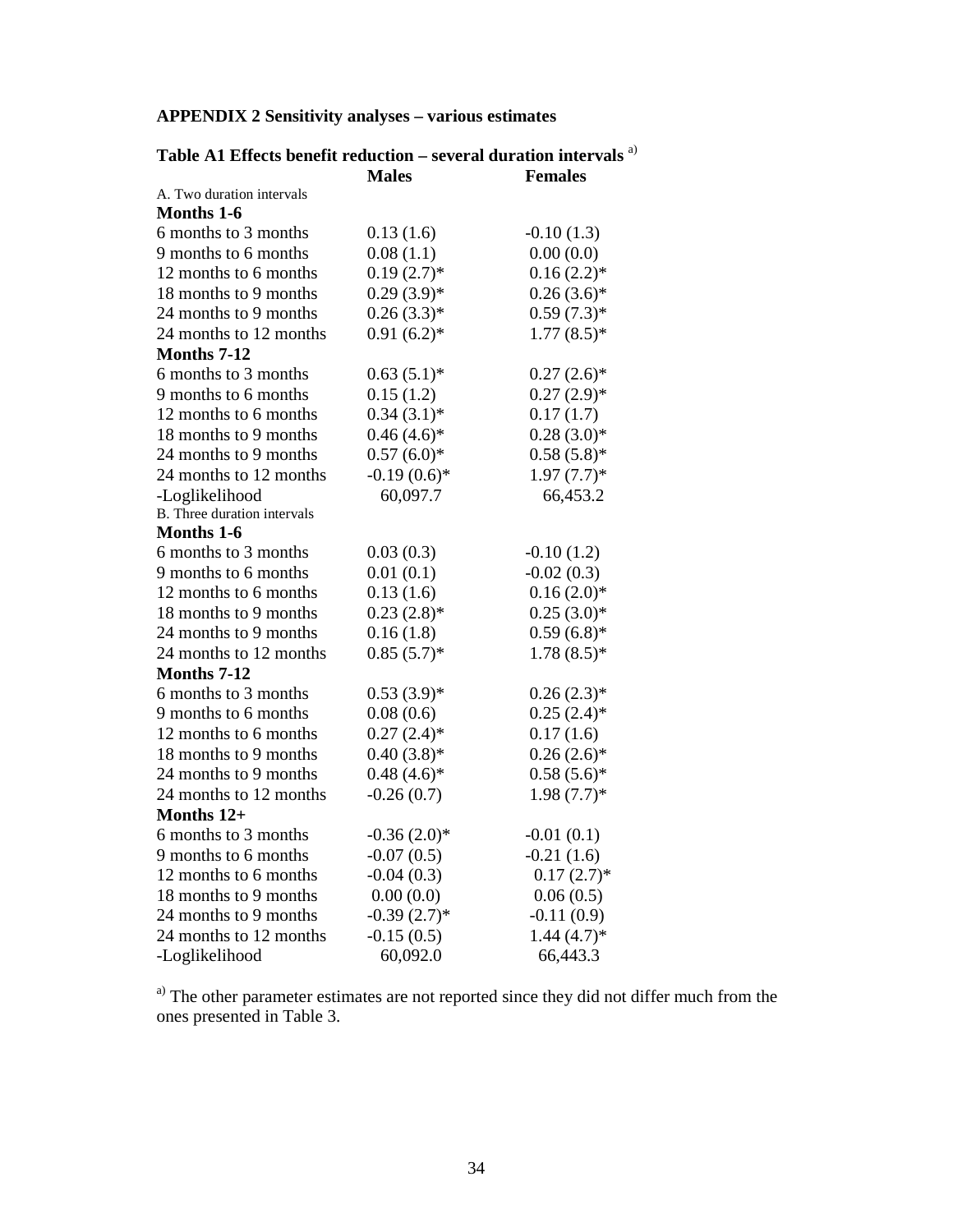# **Table A2 Parameter estimates – outflow to other destinations**

|                                 | <b>Males</b>   | <b>Females</b>  |
|---------------------------------|----------------|-----------------|
| <b>Characteristics</b>          |                |                 |
| Age/10                          | $-0.23(4.0)$ * | $-0.10(2.0)*$   |
| Education2                      | $-0.24(3.5)*$  | $0.19(3.0)*$    |
| Education3                      | $-0.39(5.7)$ * | 0.05(0.9)       |
| Education4                      | $-0.46(6.2)$ * | $0.33(5.2)$ *   |
| Family1                         | $-0.01(0.1)$   | $-0.10(2.7)$ *  |
| Family2                         | $-0.08(1.6)$   | $-0.12(3.2)$ *  |
| Ill health                      | $-1.39(21.0)*$ | $-0.79(18.7)$ * |
| Constant                        | $-7.04(37.0)*$ | $-7.97(48.6)$ * |
| <b>Experience (years)</b>       |                |                 |
| $1.5 - 5$                       | $-0.41(4.0)*$  | $-0.27(3.1)$ *  |
| $5-10$                          | $-0.56(6.7)$ * | $-0.41(5.1)$ *  |
| $10-15$                         | $-0.35(3.4)$ * | $-0.47(5.5)*$   |
| $15 - 20$                       | $-0.64(5.0)*$  | $-0.75(7.3)$ *  |
| $20 - 25$                       | $-0.62(4.3)*$  | $-0.91(7.8)$ *  |
| More than 25                    | $-0.57(3.4)$ * | $-1.28(10.0)*$  |
| <b>Year effect</b>              |                |                 |
| 1999                            | 0.01(0.2)      | $0.11(2.2)$ *   |
| Spikes – end of benefit         |                |                 |
| 1 month before                  | 0.03(0.2)      | $-0.17(1.6)$    |
| Month end of benefit            | $0.79(9.5)*$   | $0.75(9.8)$ *   |
| 1 month after                   | $0.25(2.4)$ *  | $0.32(3.4)*$    |
| <b>Effect benefit reduction</b> |                |                 |
| (first 12 months)               |                |                 |
| 6 months to 3 months            | $0.76(5.6)*$   | $0.85(7.6)$ *   |
| 9 months to 6 months            | $1.14(9.7)$ *  | $1.05(10.4)$ *  |
| 12 months to 6 months           | $0.85(7.3)*$   | $1.09(11.0)*$   |
| 18 months to 9 months           | $1.11(8.7)$ *  | $1.21(11.2)^*$  |
| 24 months to 9 months           | $1.02(8.3)*$   | $1.19(10.3)*$   |
| 24 months to 12 months          | $0.94(3.6)*$   | $1.16(3.7)$ *   |
| <b>Duration dependence</b>      |                |                 |
| Month <sub>2</sub>              | 0.12(0.8)      | 0.19(1.6)       |
| Month <sub>3</sub>              | $0.64(4.9)*$   | $0.51(4.6)$ *   |
| Month4                          | $1.15(9.1)$ *  | $0.64(5.7)*$    |
| Month <sub>5</sub>              | $0.86(6.2)$ *  | $0.76(6.5)*$    |
| Month6                          | $0.92(6.7)*$   | $0.65(5.6)$ *   |
| Month7                          | $1.00(7.1)$ *  | $0.75(6.2)$ *   |
| Month <sub>8</sub>              | $1.10(7.6)*$   | $0.70(5.5)*$    |
| Month <sub>9</sub>              | $1.10(7.7)*$   | $0.84(7.0)*$    |
| Month10                         | $1.35(9.3)*$   | $0.85(6.6)*$    |
| Month11                         | $1.19(7.8)$ *  | $0.80(6.1)$ *   |
| Month12                         | $1.52(11.1)*$  | $0.97(7.9)*$    |
| Month13                         | $1.84(12.4)$ * | $1.42(10.9)*$   |
| Month14                         | $1.62(10.0)*$  | $1.28(9.2)$ *   |
| Month15                         | $1.88(12.3)*$  | $1.35(9.9)*$    |
| Month16                         | $1.73(10.6)*$  | $1.54(11.6)$ *  |
| Month17                         | $1.91(11.9)*$  | $1.49(10.9)*$   |
|                                 |                |                 |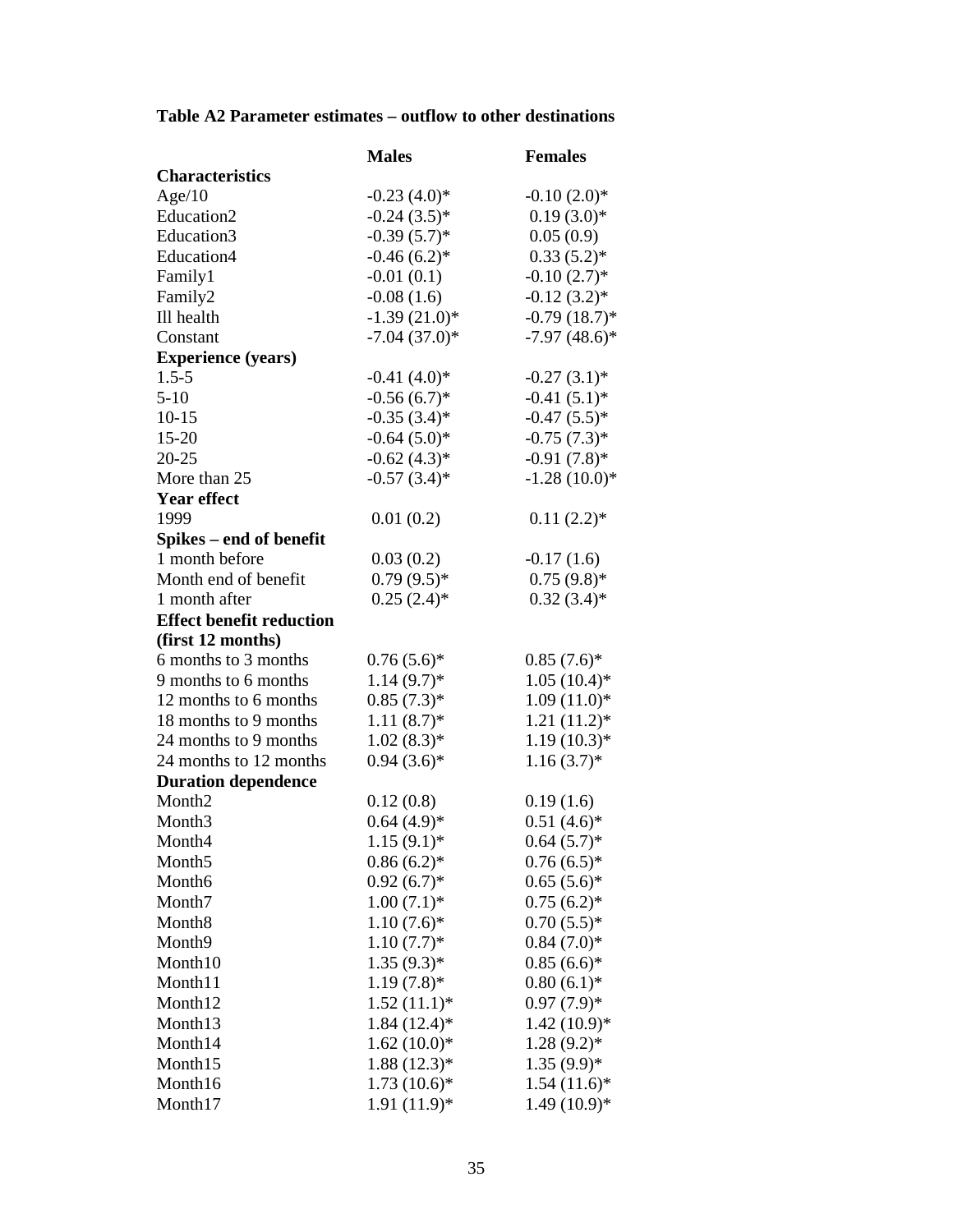| Month18             | $2.15(14.5)^*$ | $1.56(11.7)$ * |
|---------------------|----------------|----------------|
| Month <sub>19</sub> | $1.97(11.8)$ * | $1.62(12.0)*$  |
| Month <sub>20</sub> | $1.99(11.8)$ * | $1.63(11.9)$ * |
| Month <sub>21</sub> | $2.01(11.6)$ * | $1.66(11.9)$ * |
| Month <sub>22</sub> | $1.92(11.7)$ * | $1.75(12.8)$ * |
| Month <sub>23</sub> | $1.91(10.1)$ * | $1.47(9.0)*$   |
| Month <sub>24</sub> | $2.20(13.4)$ * | $1.68(11.7)$ * |
| Month <sub>25</sub> | $2.03(10.8)$ * | $1.49(9.2)$ *  |
| Month $25+$         | $1.43(11.6)$ * | $1.69(17.3)*$  |
|                     |                |                |
| -Loglikelihood      | 22349.1        | 39,684.3       |
| N                   | 12,752         | 17,585         |
|                     |                |                |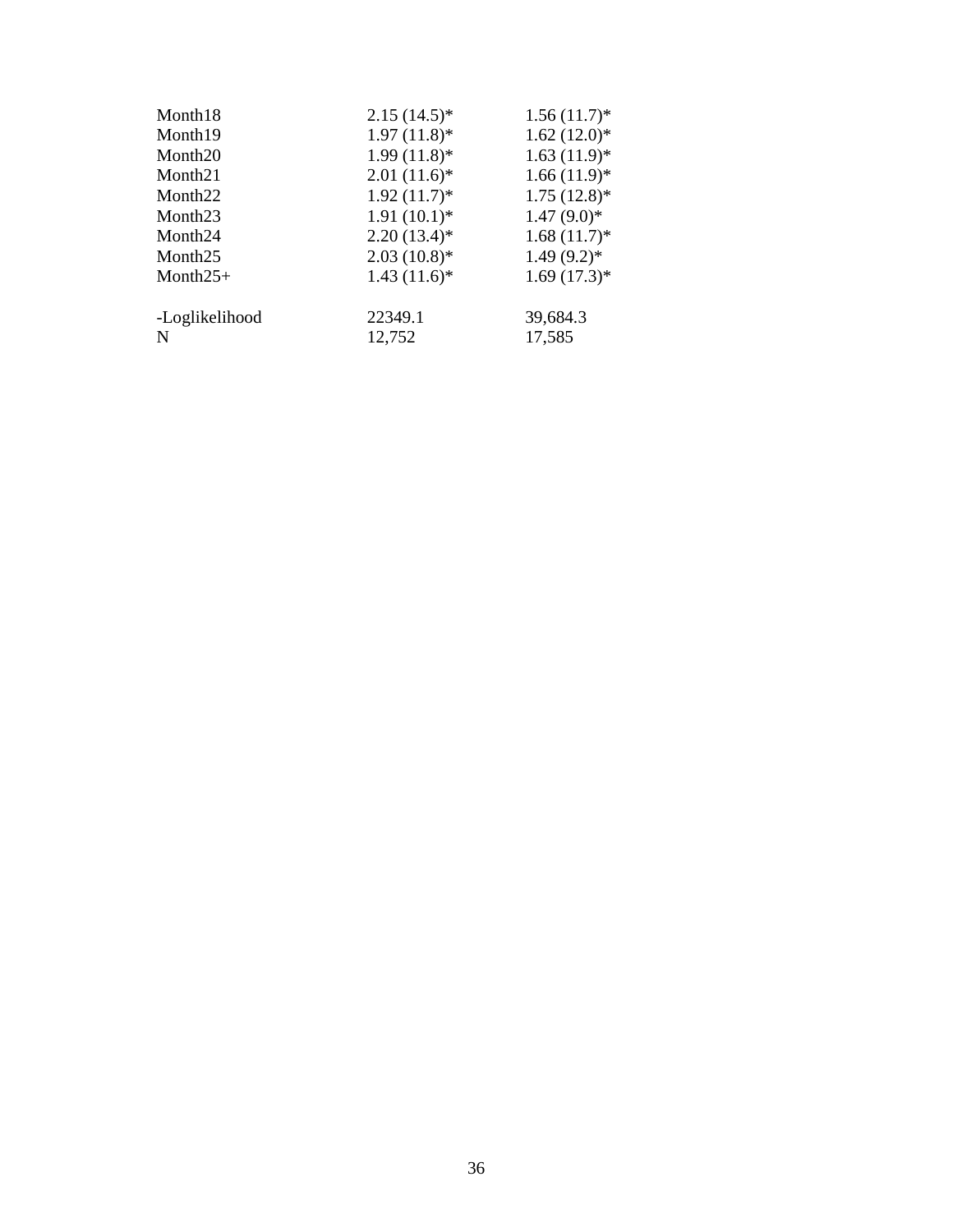**Table A3 End of benefit spikes in the exit rates and log wage regressions – before and after the change of the law a)**

| a. Job finding rates                | <b>Males</b>    |                             | <b>Females</b> |                |
|-------------------------------------|-----------------|-----------------------------|----------------|----------------|
|                                     | Before          | After                       | <b>Before</b>  | After          |
| 1 month before                      | 0.09(0.9)       | $-0.09(1.2)$ $0.10(1.1)$    |                | 0.02(0.2)      |
| Month end of benefit $0.96(14.0)^*$ |                 | $0.66(11.0)^*$ 1.11 (19.0)* |                | $0.68(11.6)^*$ |
| 1 month after                       | $0.55(5.4)^{*}$ | $0.34(4.0)^*$ $0.25(2.5)^*$ |                | $0.28(3.5)*$   |
| -loglikelihood                      | 60,109.9        |                             | 66,447.8       |                |
| LR-test Before=After                | $14.0*$         |                             | $28.2*$        |                |

| <b>b.</b> Exit rates to             | <b>Males</b>  |               | <b>Females</b> |               |
|-------------------------------------|---------------|---------------|----------------|---------------|
| other destinations                  | <b>Before</b> | <b>After</b>  | <b>Before</b>  | After         |
| 1 month before                      | $-0.06(0.4)$  | 0.04(0.3)     | $-0.12(0.7)$   | $-0.23(1.8)$  |
| Month end of benefit $1.22$ (11.4)* |               | $0.38(3.4)$ * | $1.13(9.9)^*$  | $0.44(4.6)^*$ |
| 1 month after                       | $0.42(2.7)^*$ | 0.08(0.6)     | $0.55(3.8)$ *  | 0.11(1.0)     |
| -loglikelihood                      | 22,332.6      |               | 39,669.7       |               |
| LR-test Before=After                | $33.0*$       |               | $29.2*$        |               |

| c. Log wage                        | <b>Males</b>      |               | <b>Females</b>             |                 |
|------------------------------------|-------------------|---------------|----------------------------|-----------------|
|                                    | Before            | After         | Before                     | After           |
| 1 month before                     | $-0.085(2.1)^{*}$ | 0.018(0.6)    | 0.009(0.3)                 | $-0.008(0.4)$   |
| Month end of benefit $-0.022(0.8)$ |                   | $-0.012(0.6)$ | $-0.038(1.7)$              | $-0.054(2.2)$ * |
| 1 month after                      | $-0.064(1.6)$     |               | $0.004(0.1)$ $-0.017(0.4)$ | 0.013(0.5)      |
| F-test Before=After                | $8.4*$            |               |                            |                 |

<sup>a)</sup> The other parameter estimates are not reported since they did not differ much from the ones presented in Table 3 (for job finding rates), Table 5 (log wage regressions), and Table A2 (for exit rates to other destinations).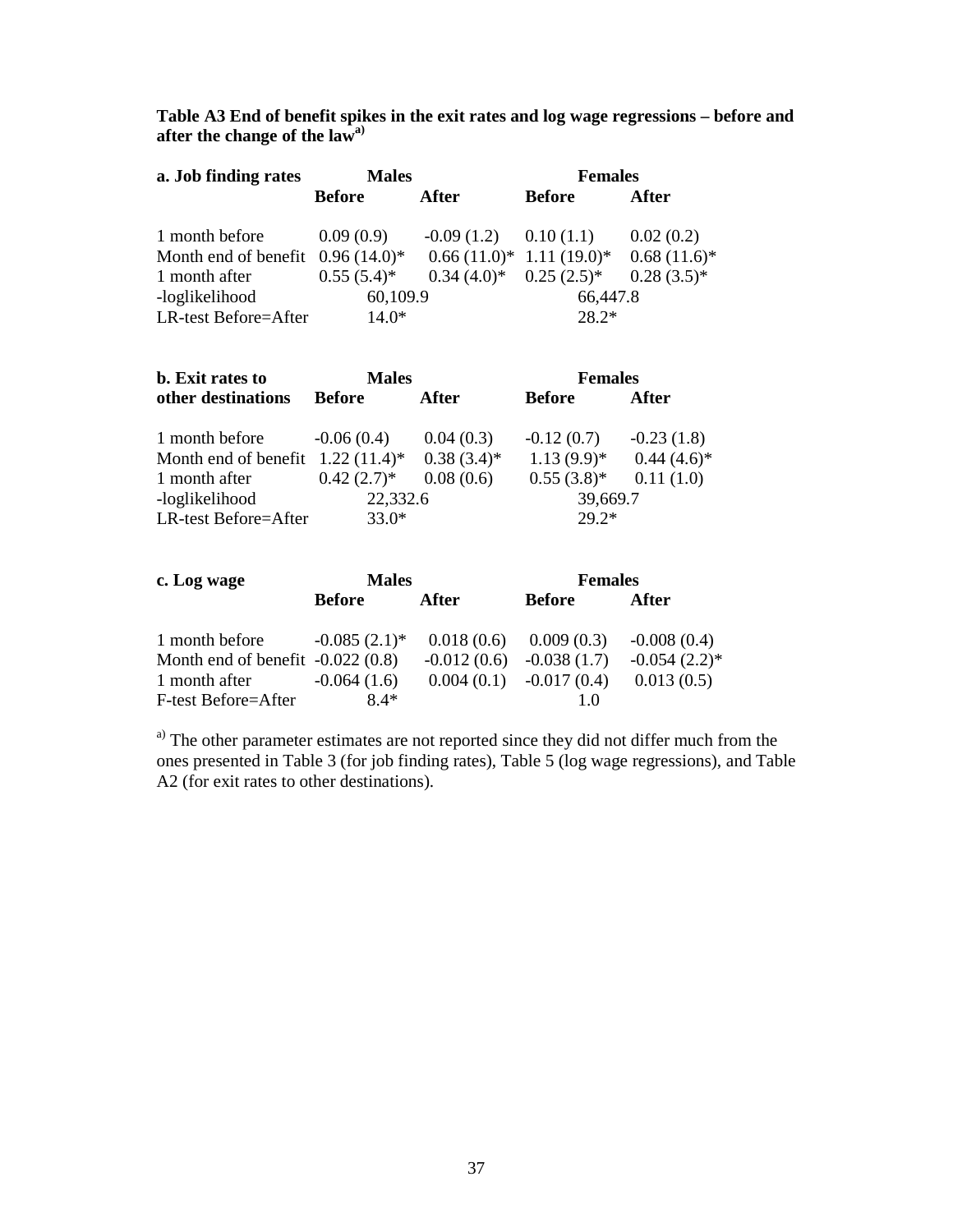**Figure A1: Actual and predicted monthly inflow into UI recipiency, July 1998 – February 1999 (in thousands)\***



Note: Inflow is predicted by a regression of the actual inflow on yearly and monthly dummies, estimated over January 1997 – December 2001 period.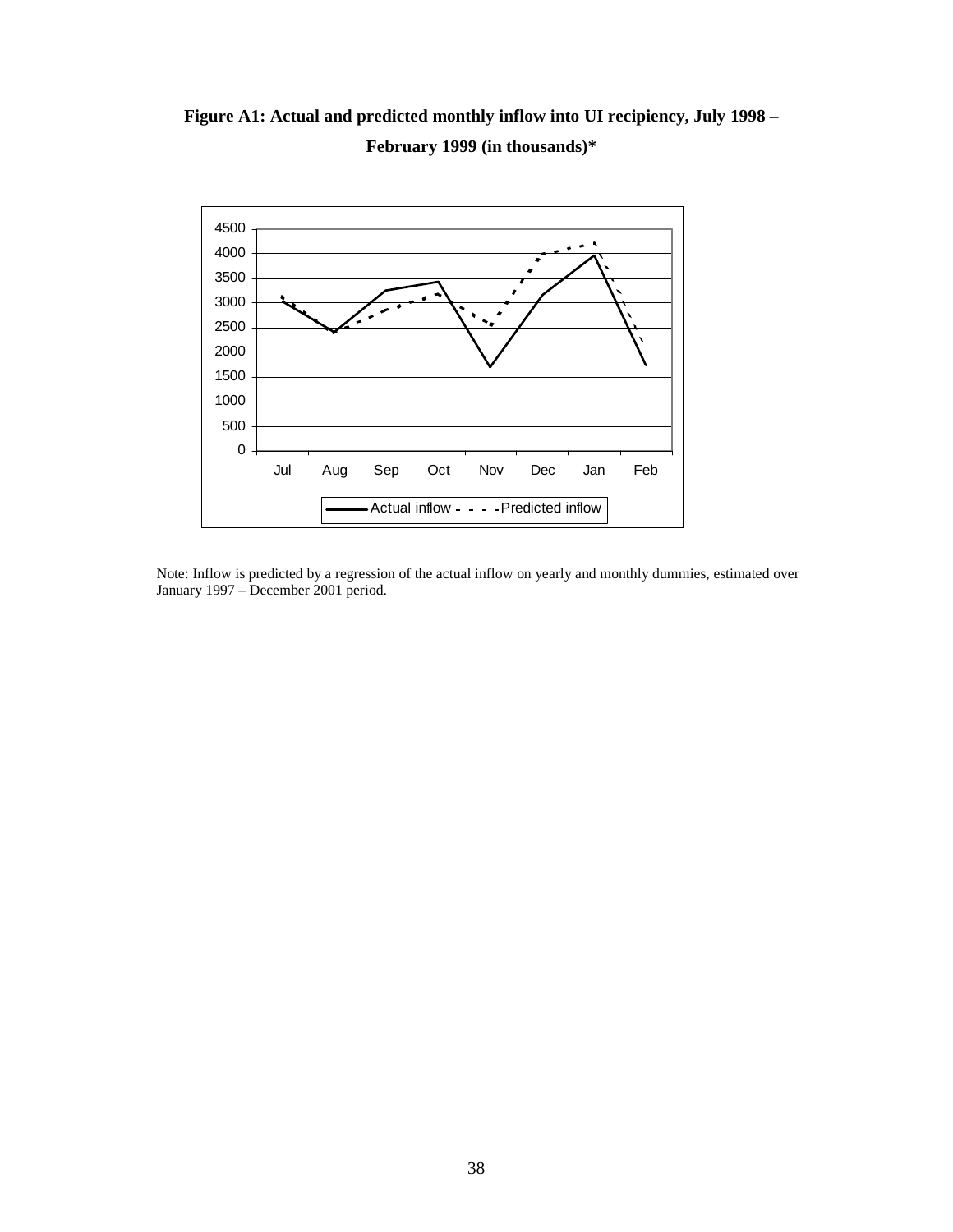

### **Figure 1: Replacement rate of unemployment insurance payments, transition economies, early and late 1990s\***

Source: Vodopivec, Wörgötter and Raju (2003).

\*Average replacement rate in the first six months of benefit eligibility. For Estonia, the benefit is flat, so the rate is calculated as the level of the benefit divided by the average wage

## **Figure 2: Maximum potential duration of unemployment insurance payments, transition economies, early and late 1990s**



Source: Vodopivec, Wörgötter and Raju (2003); own calculations for Slovenia.

Note: For Slovenia, simple average of potential duration for groups presented in Table 1.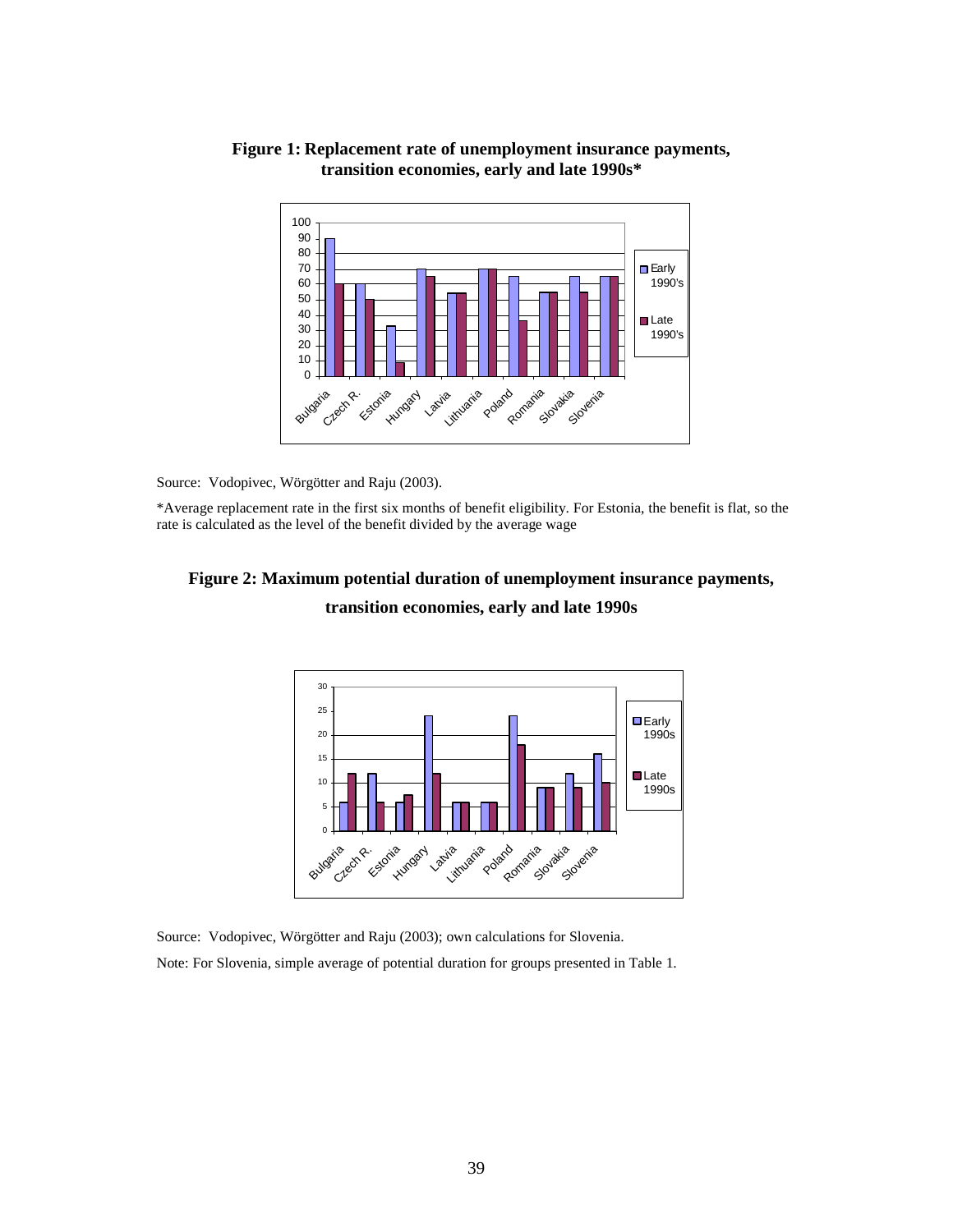a. Eligibility 3 months before - 3 months after

# Figure 3: Survival in unemployment; before and after the change of law

*distinguished by entitlement group*

 $\mathbf{0}$  5 10 15 20 25 Months of unemployment Survival (%) -Before After







d. Eligibility 12 months before - 6 months after

e. Eligibility 18 months before - 9 months after



c. Eligibility 9 months before - 6 months after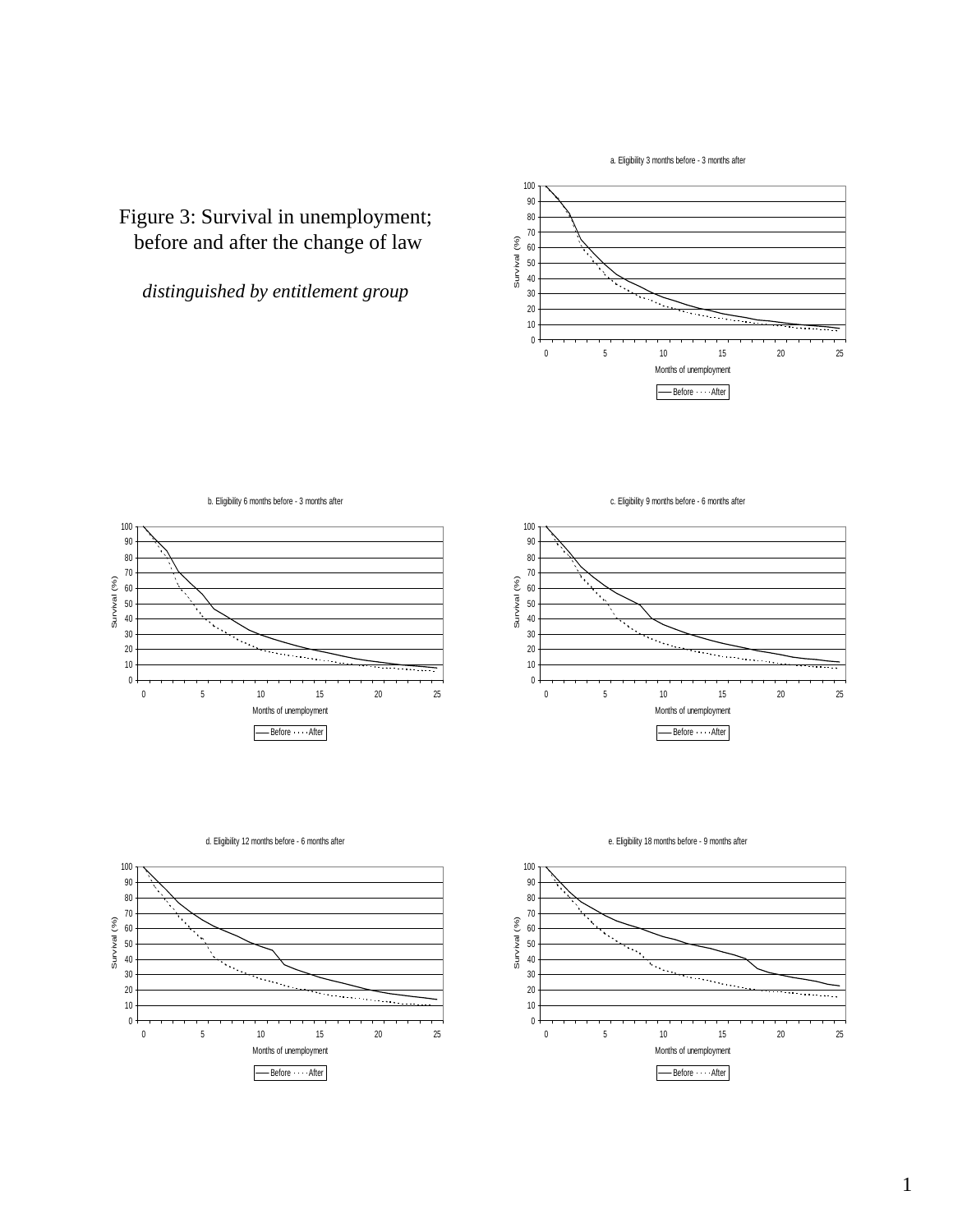f. Eligibility 24 months before - 9 months after

g. Eligibility 24 months before - 12 months after





h. Eligibility 24 months before - 18 months after



i. Eligibility 24 months before - 24 months after

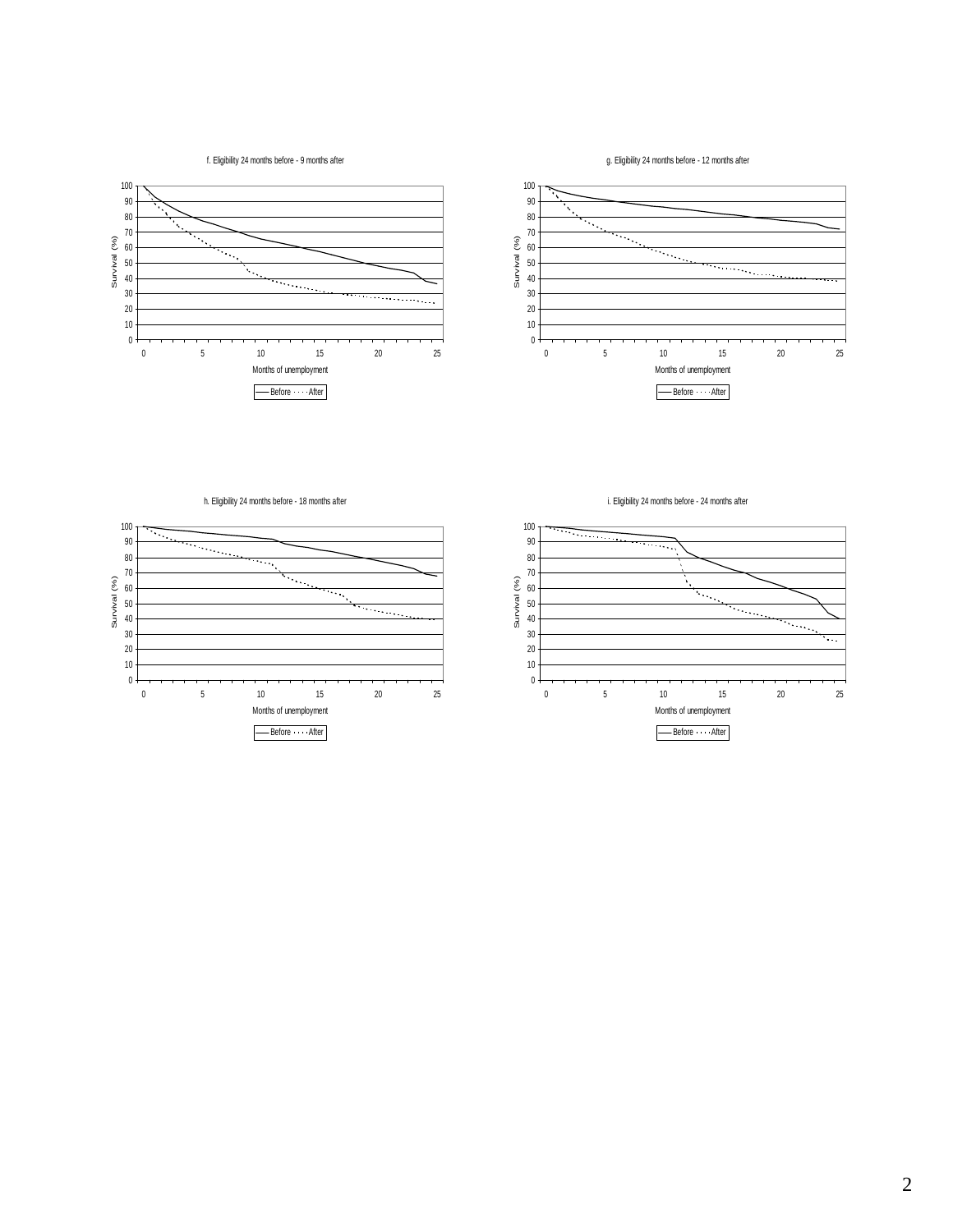a. Eligibility 3 months before - 3 months after

# Figure 4: Monthly exit rates from unemployment; before and after the change of law

### *distinguished by entitlement group*









e. Eligibility 18 months before - 9 months after



c. Eligibility 9 months before - 6 months after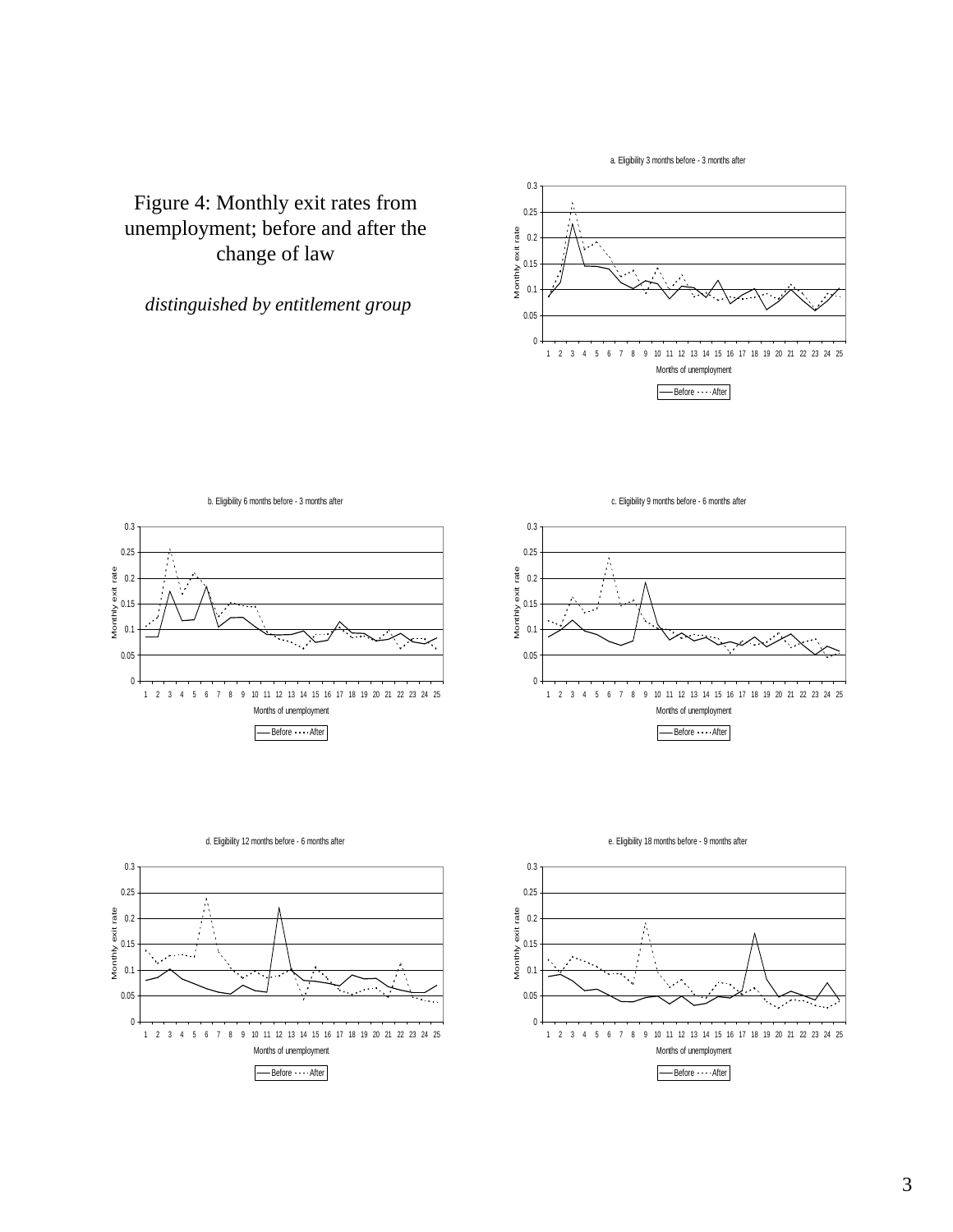f. Eligibility 24 months before - 9 months after

g. Eligibility 24 months before - 12 months after





0.3 0.25 Monthly exit rate 0.2 0.15 A 0.1 Ť À Ã 0.05  $\sim$ <u> Terministorial India</u> ų.  $0<sup>1</sup>$ 1 2 3 4 5 6 7 8 9 10 11 12 13 14 15 16 17 18 19 20 21 22 23 24 25 Months of unemployment - Before After

h. Eligibility 24 months before - 18 months after

i. Eligibility 24 months before - 24 months after

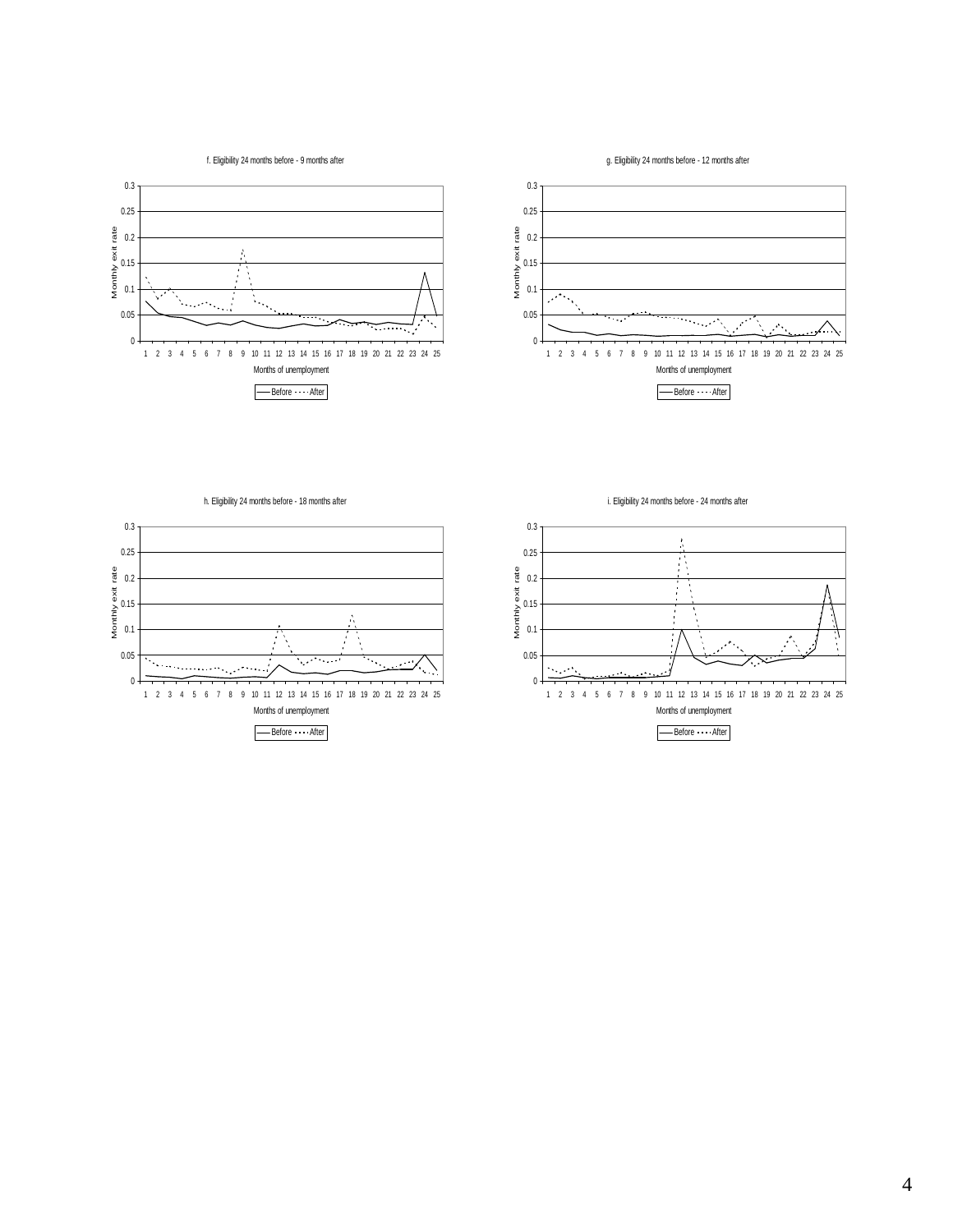a. Eligibility 3 months before - 3 months after

# Figure 5: Monthly job finding rates; before and after the change of law

*distinguished by entitlement group*





c. Eligibility 9 months before - 6 months after

0.3





e. Eligibility 18 months before - 9 months after

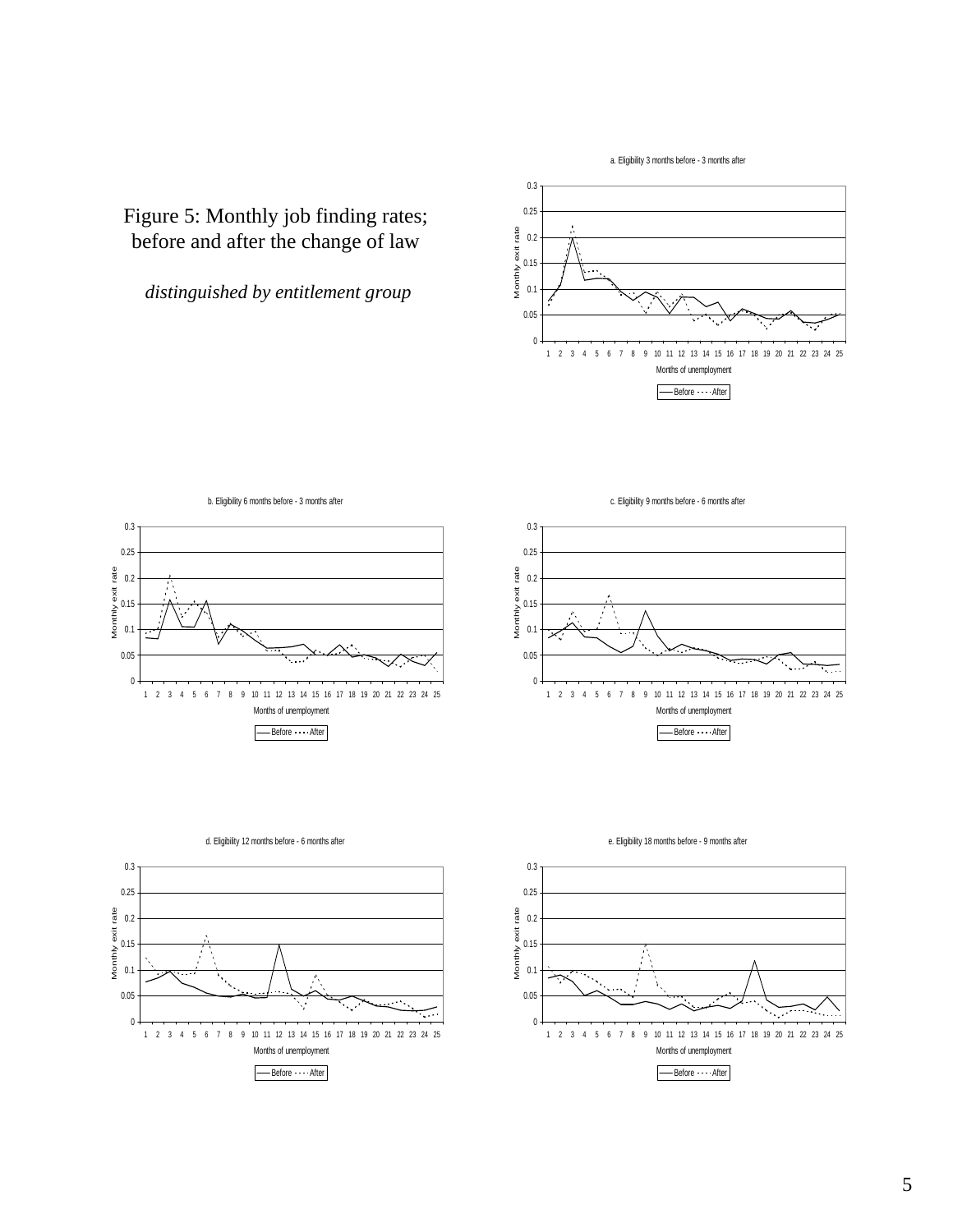f. Eligibility 24 months before - 9 months after

g. Eligibility 24 months before - 12 months after





h. Eligibility 24 months before - 18 months after



i. Eligibility 24 months before - 24 months after